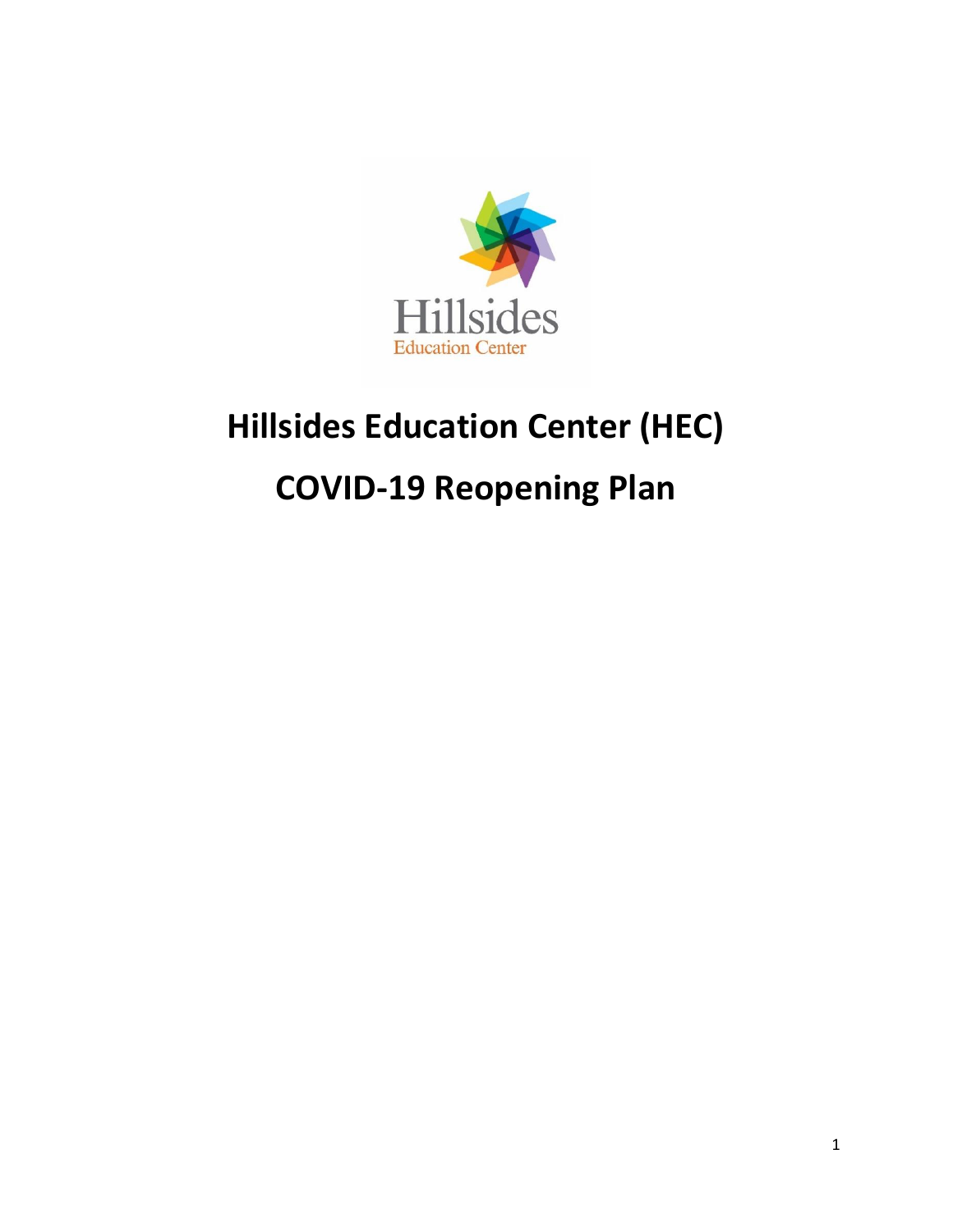## **Table of Contents**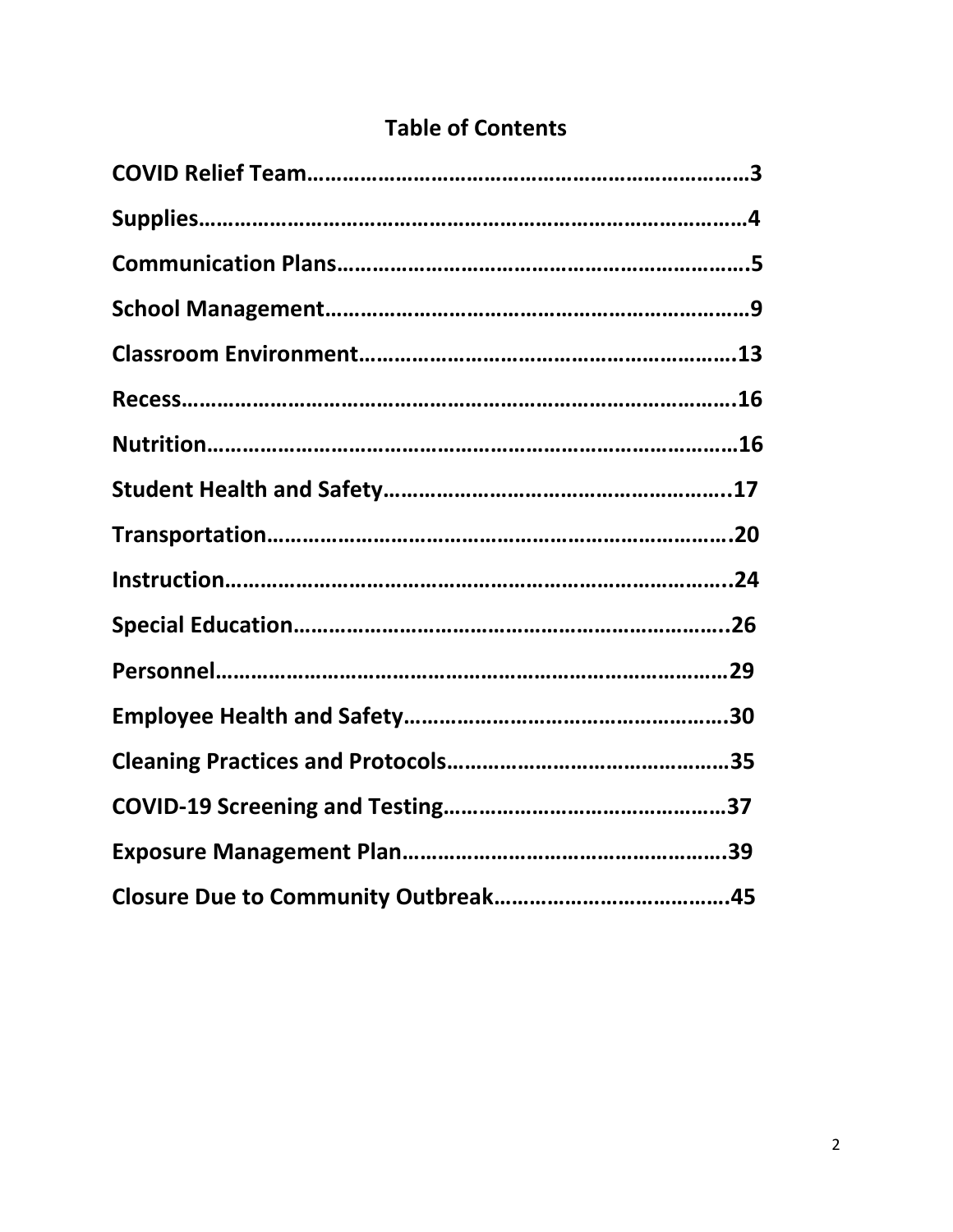## **Hillsides Education Center COVID-19 Reopening Plan**

The Hillsides Education Center (HEC) COVID-19 Reopening Plan ensures the health and safety of the school's students, families, and staff as the institution reopens for in-person learning. This plan will be managed by the Chief of Campus Based Services, the Director of Education Services, and Hillsides' COVID Relief Team. The COVID Relief Team will perform comprehensive risks assessments of all HEC work areas, employee tasks, and student interactions to identify and mitigate potential risks presented by the COVID-19 pandemic (CDPH). HEC will continue to offer 100% distance learning opportunities to families that prefer it. HEC's reopening plan will implement preventative measures that ensure safety in five key areas (K12):

- 1. Workplace policies and practices to protect employee and student health
- 2. Measures to ensure physical distancing
- 3. Measures to ensure infection control
- 4. Communication with employees, students and families of students and the public
- 5. Measures to ensure equitable access to critical services

## **COVID Relief Team**

Hillsides Education Center (HEC) will establish a COVID Relief Team responsible for ensuring the organization follows all required reopening guidelines. The COVID Relief Team will have the authority to establish and enforce all COVID-19 safety protocols described in this document. This team will work with HEC leadership to ensure frequent and comprehensive risk assessments are conducted for all work areas, employee tasks, and student interactions to identify where prevention measures are successful, and where improvements are needed. The COVID Relief Team will monitor all new directives from the CDC, OSHA, Pasadena Public Health Department, Los Angeles County Department of Public Health, and the California Department of Education for guidance, including any newly identified symptoms of COVID-19. The team will notify HEC leadership, update the Reopening Plan, and communicate changes to stakeholders as appropriate. The COVID Relief Team will be responsible for implementing the Exposure Management Plan in the event of a case or cases on campus.

The COVID Relief Team will be composed of the following leadership positions throughout the organization:

- Senior Director of Operations
- Chief Executive Officer
- Director of Quality Assurance
- The Director of Nursing Services will serve as a point person to coordinate COVID-19 information and collaborate with administrators to guide health-related decisions (LACO).
- Representatives of the Human Resources Department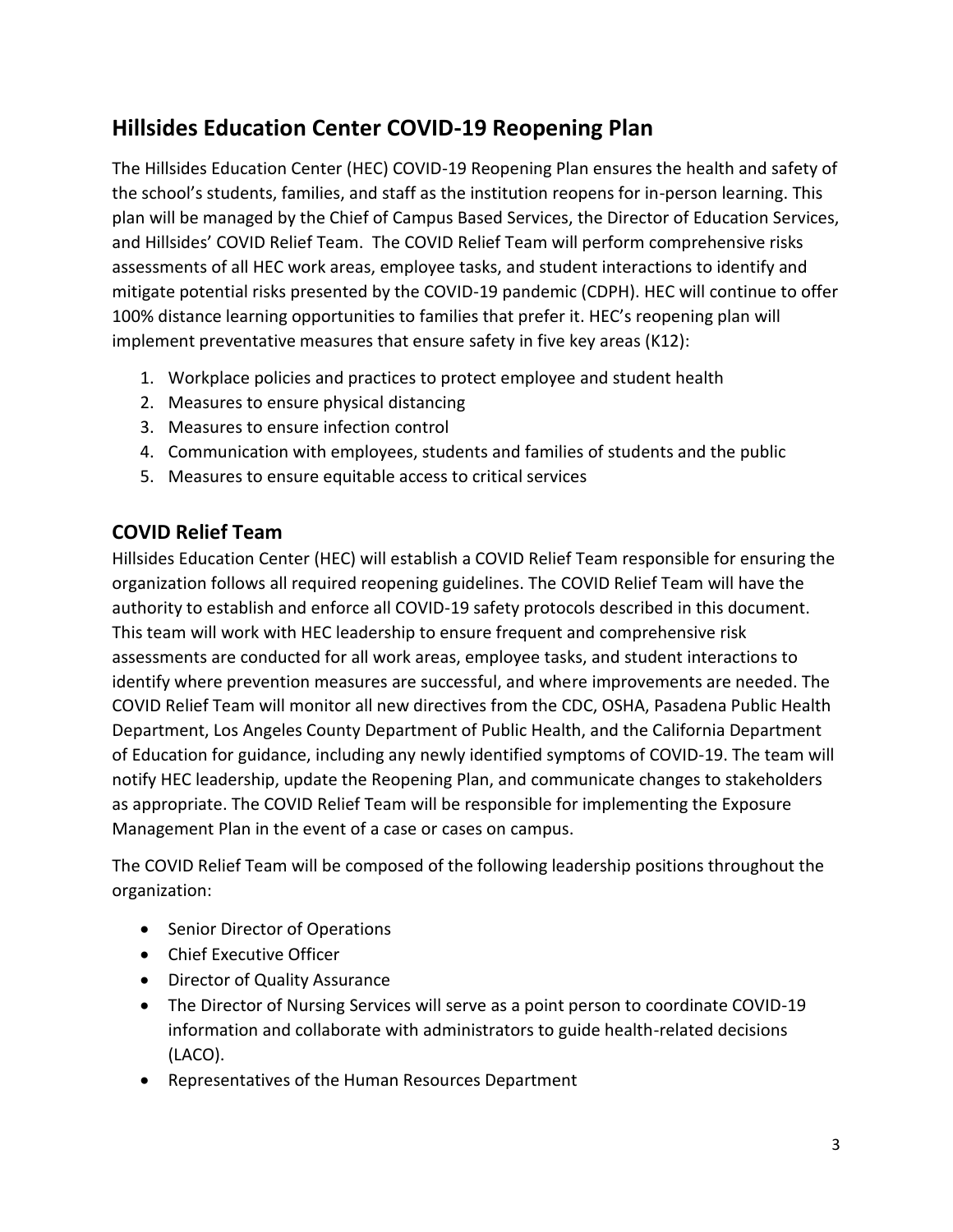One member of the team will serve as a DPH liaison, responsible for communicating with the Pasadena and Los Angeles Departments of Public Health in the event of a COVID-19 case, cluster, or outbreak at the school. The liaison is trained to document and track possible exposures and will to notify local health officials, staff, and families in a prompt and responsible manner (LACO).

The COVID Relief Team will provide information on COVID-19 Safety for HEC stakeholders. The team will:

- Provide initial safety trainings to staff and students before site reopening.
- The team will work with HEC teachers to ensure students receive ongoing refresher trainings in the classroom.
- The team will communicate updates to staff, students, and their families as new protocols and information is released from the CDC, LADPH, and CDE.
- The COVID Relief Team will be available through email to address staff, student, and parent concerns regarding COVID-19. Employees, students, and parents will be informed of the team's role and how to contact them (CDE).

## **Supplies**

Hillsides Maintenance Operations Supervisor and the Senior Director of Operations will conduct monthly reviews of HEC's PPE and Cleaning supplies to ensure there is adequate inventory to protect employees and students and maintain a sufficiently sanitized environment.

## **PPE Supplies**

HEC will securely maintain an adequate and ongoing supply of PPE available for both staff and students.

- PPE will be ordered at least six weeks in advance of need to account for potential delays in accessing materials (CDE).
- PPE supplies are securely stored in HEC's Nursing department (LACO). HEC Administration, Nursing department and Facility staff have access to the PPE supplies.
- HEC instructional staff will check in with the nursing department to receive any needed PPE.
- HEC will purchase no-touch thermal-scan thermometers for symptom screenings (CDE). There will be one per instructional area, one in each office area and 2 additional. A total of 12 will be purchased.

## <span id="page-3-0"></span>**Cleaning Supplies**

HEC will maintain enough school-appropriate cleaning supplies to continuously disinfect the school site in accordance with CDPH guidance (CDE).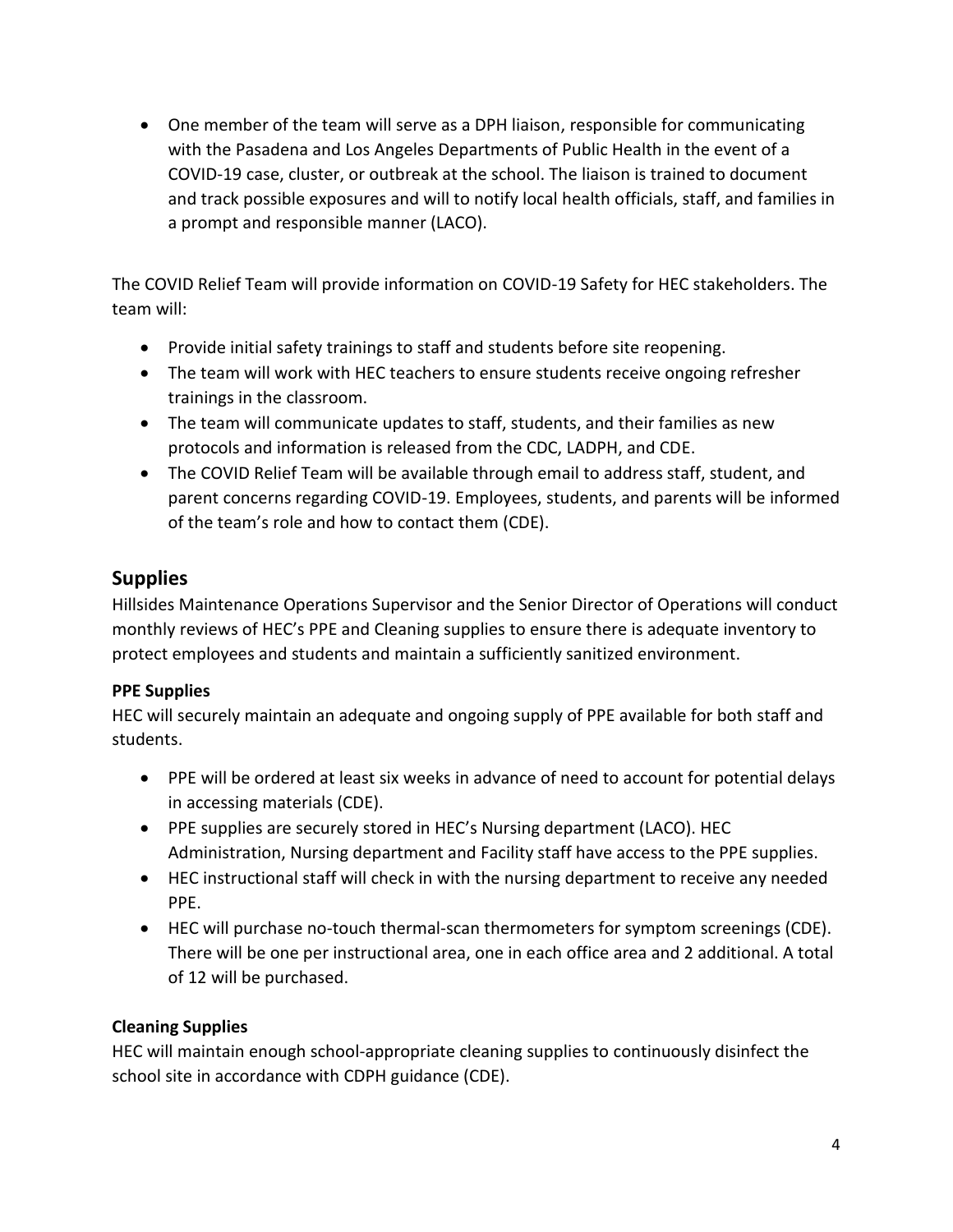- Cleaning products are on the EPA-approved list N (K12).
- All product label directions for appropriate dilution rates and contact times will be followed (CDE).
- Wherever possible, disinfectant products on list N with asthma-safe ingredients will be used. Products that contain peracetic acid, bleach or quaternary ammonium compounds are avoided at HEC (K12).

All cleaning products at HEC are kept out of children's reach and stored with restricted access (K12). Teachers and staff can access cleaning supplies from the school office, as that area will be regularly stocked by Facilities and HEC Administration (K12). Staff can use this supply for minor cleaning and sanitization. In case of an emergency clean up, staff will evacuate the immediate area and call Facilities to disinfect the space.

Disinfectants and cleaning supplies are available to employees in both HEC buildings at the following secure location(s): HEC Front Offices and Housekeeping Closets.

#### **Hygiene Supplies**

HEC will ensure sufficient supplies of hand sanitizers, soap, handwashing stations, no-touch trash cans, tissues, and paper towels. They will be available to students and staff (CDE). Classrooms have their own sinks with anti-microbial soap that serve as handwashing stations. All trashcans at HEC used by students and teachers are no-touch receptacles.

Hand sanitizer dispensers are mounted in the HEC offices in both buildings for staff and teacher access only. Sanitizer bottles are in classrooms but are locked up and restricted to staff access. Students who need hand sanitizer will have it dispensed by the teacher and use it under direct staff supervision. [See Student Hygiene for more information](#page-18-0) 

## <span id="page-4-0"></span>**Communication Plans**

HEC has a Communication Plan in place to provide critical information and updates to the stakeholder community. The COVID Relief Team and HEC leadership will work to create and distribute accurate, timely, and ongoing messaging to stakeholders about the school's efforts to keep students and staff safe.

HEC will communicate its safety plans and protocols for preventing and addressing exposures and outbreaks of COVID-19 (CDE). All staff, students, and families will be informed of these prevention protocols including but not limited to:

- Proper use of PPE in accordance with CDPH Guidance for the Use of Face Coverings
- Personal hygiene and cleanliness
- HEC's transmission prevention and physical distancing measures
- HEC's Cleaning schedule and Sanitization Protocols
- Restricted campus access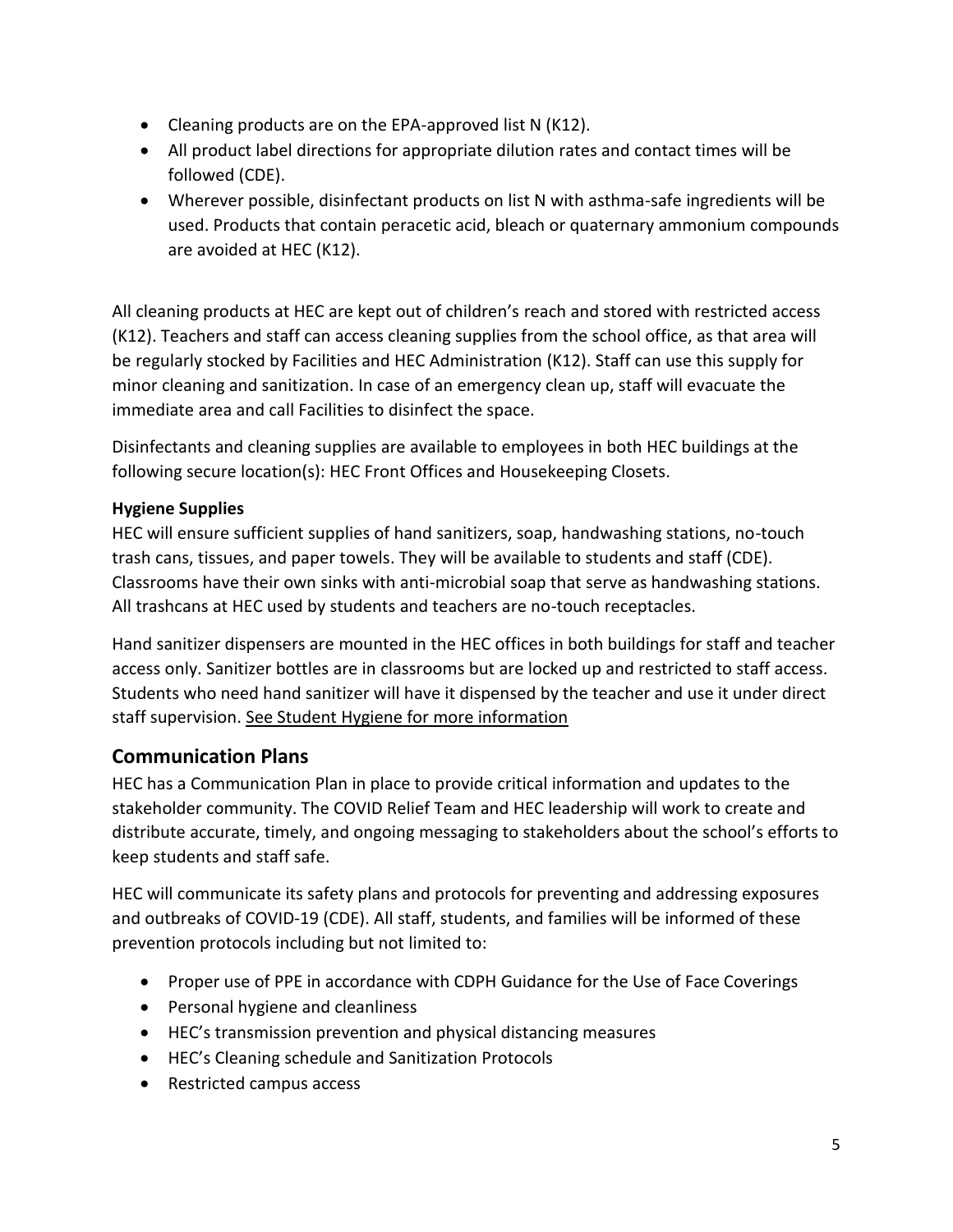- Discouraging students and staff from attending gatherings outside of school (CDE)
- Guidelines for the self-screening of COVID symptoms
- Planning for picking up a sick child from school
- Quarantine/isolation recommendations and home-care guidelines
- Keeping emergency information up to date
- The importance of getting flu vaccines
- Mental health and well-being supports available to students, families, and staff
- The school's Exposure Management Plan
- A plan to return to remote learning in the event of an on-site outbreak or other required school closure (CDE)
- Information to employees regarding labor laws, disability insurance, paid family leave, and unemployment insurance

All Communications mentioned above will be produced in English and Spanish and sent through multiple modes, including email, text, hard copy, and social media to ensure that all members of the school community have equal access to information (CDE). HEC teachers directly communicate with students' families on a weekly basis to discuss academic progress. These calls will be used to ensure that all families receive school communications.

Staff will communicate openly and often with families, reviewing existing student accommodations and determine the need for additional accommodations. Accommodations may include allowing more time to complete assignments, sending home packets, and providing alternative assignments that can be completed at home. All staff will be trained to educate families on enhanced sanitation practices, physical distancing guidelines, and the use of face coverings, screening practices, and symptom identification. This parent/caregiver education can take place virtually.

#### **School Website**

HEC maintains a school website to inform stakeholders of all school news, policies, protocols and events. All HEC COVID-19 safety measures, policies, and protocols will be available through the school website.

#### **Welcome Back Packet**

A *Welcome Back Packet* will be sent to all student families prior to the beginning of in-person learning. This packet is a proactive way for the school to reach out to parents at the beginning of the school year informing them of the ways HEC is addressing their child's education and safety. This packet will contain the following (K12):

- HEC's Isolation and Quarantine Policies
- Options for COVID-19 testing if the student or a family member has symptoms or potential exposure
- How to contact the school if a student has symptoms or potential exposure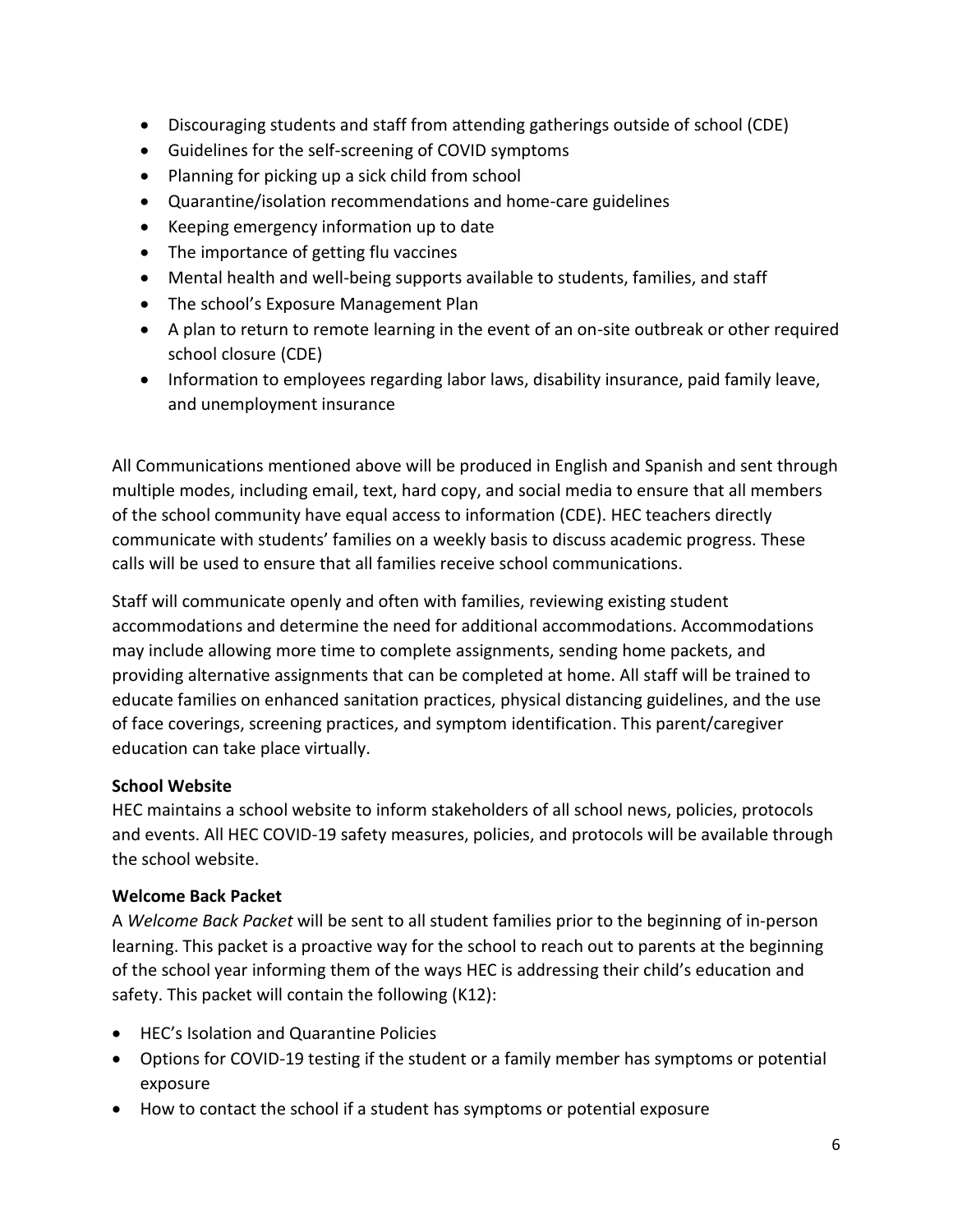- How to conduct a symptom check before student leaves home
- Required use of face coverings
- Importance of student compliance with physical distancing and infection control policies
- Changes in academic and extracurricular programming to avert risk
- Changes in school meals to avert risk
- School policies concerning parent visits to school and advisability of contacting the school remotely
- Importance of providing the school with up-to-date emergency contact information including multiple parent contact options

#### **Posted Information**

All safety protocols and disclaimers will be posted in high visibility areas including entrances to the school and front offices for all students, parents, employees, on-site contractors, vendors and delivery personnel to see. These posted protocols include:

- No one should enter the facility if they have symptoms of COVID-19 or are feeling unwell (K12)
- Symptom screening is conducted before students, visitors, and staff may enter school (CDE)
- Face covering requirements and proper usage (K12)
- Reminders of maintaining physical distancing
- Importance and instructions for proper hand washing (K12)

Signage will also be posted throughout the school's hallways, stairwells, and doorways to direct the flow traffic around campus:

- Directional arrows
- Enter/Exit Only. Everyone will enter through the hallway and exit through the outside door.
- Spacers in areas where people lie up and/or wait

HEC will also post at front offices copies of the completed PPHD Checklist for Reopening. Employees will also be given a copy of this document for review.

#### **Self-Reporting of Symptoms**

HEC will maintain a communication system for staff and families to discretely self-report symptoms, while maintaining confidentiality, as required by HIPAA, FERPA, and state law related to privacy of health and educational information (CDPH).

 Employees will notify their direct supervisor through a phone call. The supervisor will notify HEC leadership and Hillsides Human Resources Department (HR) to begin the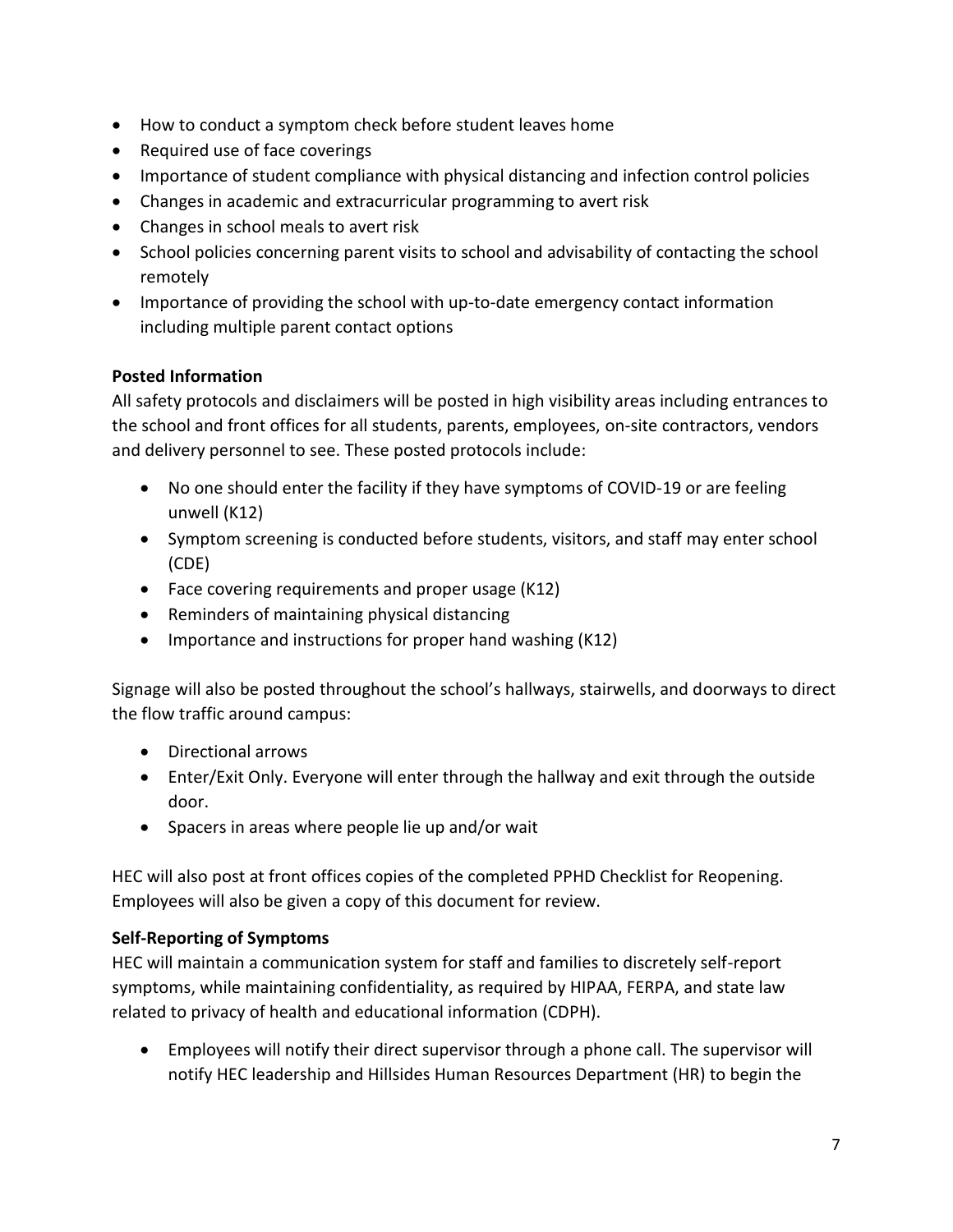organization's testing and tracing protocols. [See Exposure Management Plan for more](#page-38-0)  [information](#page-38-0)

Families will be notified that an exposure has occurred.

#### **Communicate a Positive Case**

HEC has a communication plan in place to notify the stakeholder community in the event of a positive COVID-19 case (CDE). In the event of an on-site exposure, cluster, or outbreak, HEC will use a combined communication system email, telephone calls, and text message to immediately notify staff and student families of the incident and their potential exposure. Individual privacy rights and PHI of the Case or Cases will be protected in these communications (CDE).

- Families of exposed students will be contacted by HEC Leadership. They will receive information on how to access testing, conduct home isolation, and continue remote learning.
- Staff who have been exposed will be contacted by HR and directed to take a COVID-19 test and self-isolate until test results are in.

#### **Communicate Closure**

HEC has a communication plan in case full or partial closure is required due to a possible cluster of COVID-19 cases (K12). Parents will be immediately notified of a school closure through email, text and phone calls. Students will be sent home with a hard copy letter to give to their parents. The communication will explain the reason for the closure, timeframe, impact on students, and how the steps taken by the school to return to full or partial remote learning.

#### **Family Support**

Staff will communicate openly and often with families to support them through these challenging times. HEC will review existing student accommodations and determine who may need additional accommodations and supports. Accommodations may include allowing more time to complete assignments, sending home packets, and providing alternative assignments that can be completed at home. HEC also provides computers, Wi-Fi, and a technical support hotline for any family who is having difficulty supporting their child with remote learning. [See](#page-24-0)  [Instructional Technology for more information](#page-24-0)

Prior to reopening for in-person instruction, HEC will provide information to families on a range of topics that improve their health and wellbeing during COVID. Education will take place virtually, over the phone or in-person to ensure all families have equal access to the following information:

- Enhanced sanitation practices
- physical distancing guidelines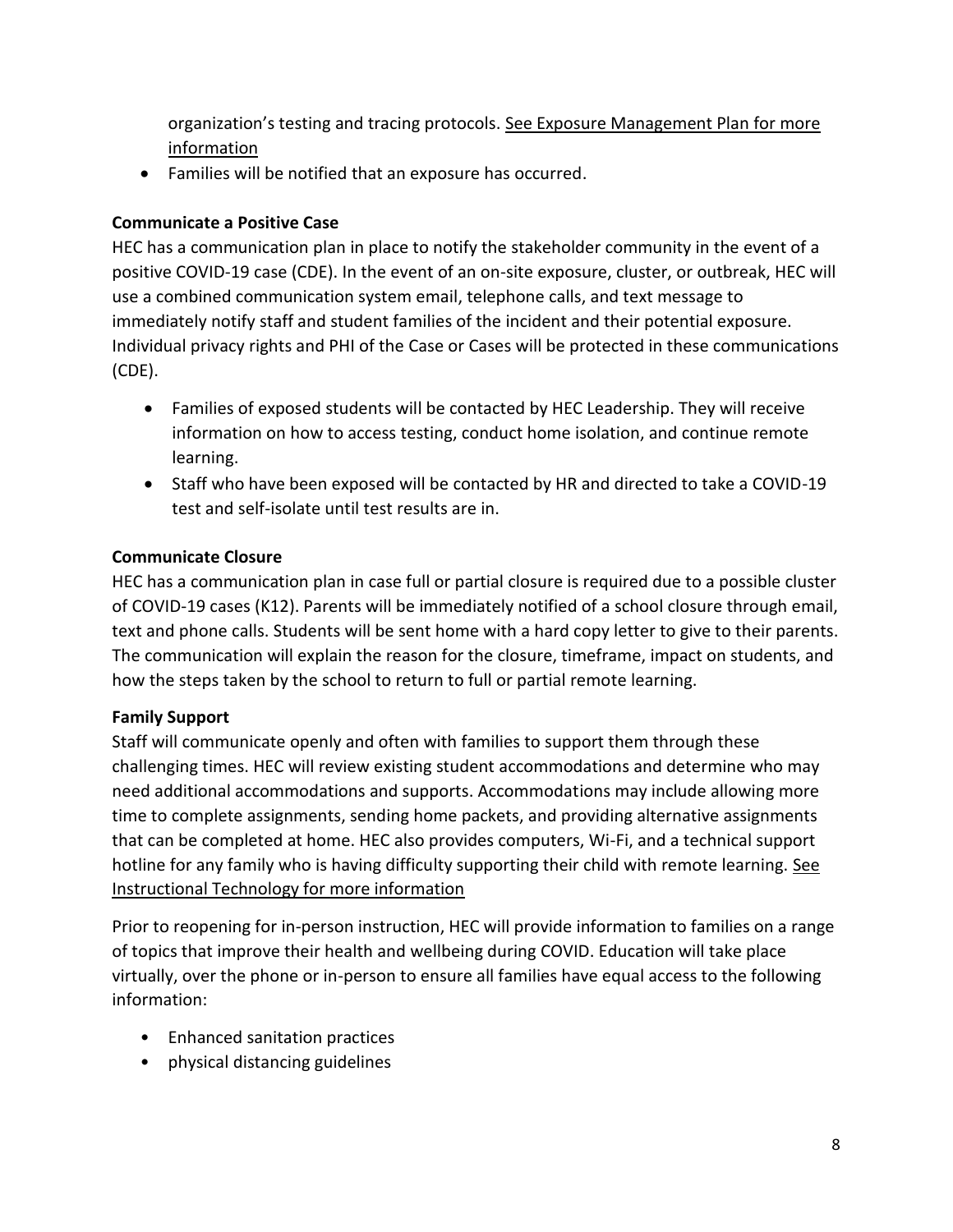- emphasize the importance and use of face coverings, screening practices, and symptom identification.
- HEC will connect families to healthcare resources such as accessing health insurance, finding a primary care doctor, and COVID-19 testing (PPHD).

#### **Utilizing Caregiver Feedback**

All families will be given the opportunity to provide feedback as the school implements and updates its reopening plans. HEC will collaborate with parent/caregivers, giving them an opportunity to provide feedback on the school's reopening activities, communication plans, and safety protocols. HEC will host virtual consumer round table sessions and Parent Café's to collect parent feedback on the reopening process and their recommendations for making improvements. These collaborative discussions will help guide the school's practices to ensure parent/caregivers have a voice in helping to shape HEC's preventative measures. HEC teachers and therapists have weekly calls with parent/caregivers to discuss student progress. These calls also serve to collect feedback and ensure connectedness and support for families. Parent feedback will be discussed in HEC team meetings, and, as appropriate, will be directly incorporated into the school's policies and preventative measures. Any plans that are developed as a result of parent/caregiver feedback will be reported to the stakeholder community to reinforce the value and impact of their participation.

#### <span id="page-8-0"></span>**Communication to Staff**

Prior to reopening, All HEC staff will receive communications and trainings on the school's new COVID-19 policies and procedures. HEC communicates with employees through multiple modes including, but not limited to:

- Datis, HEC payroll software, and providing information to staff when they log in to fill out their time sheets. This system provides updates on all COVID-19 policies and procedures and requires staff to read and acknowledge the documents.
- Through Datis and School-wide emails, the Human Resources department has notified employees on the Family Medical Leave Act (FMLA), the California Rights Family Act (CFRA), and California State Disability Insurance (SDI), and the Families First Coronavirus Response Act. Employees are also notified about Paid Time Off if they become ill or need to self-isolate.
- HEC bi-weekly team meetings are used to discuss new policies and provide employees opportunities to process and give feedback.
- HEC staff have received trainings on COVID-19 safety protocols from the Nursing Department and the Director of Operations including the proper use of disinfectants.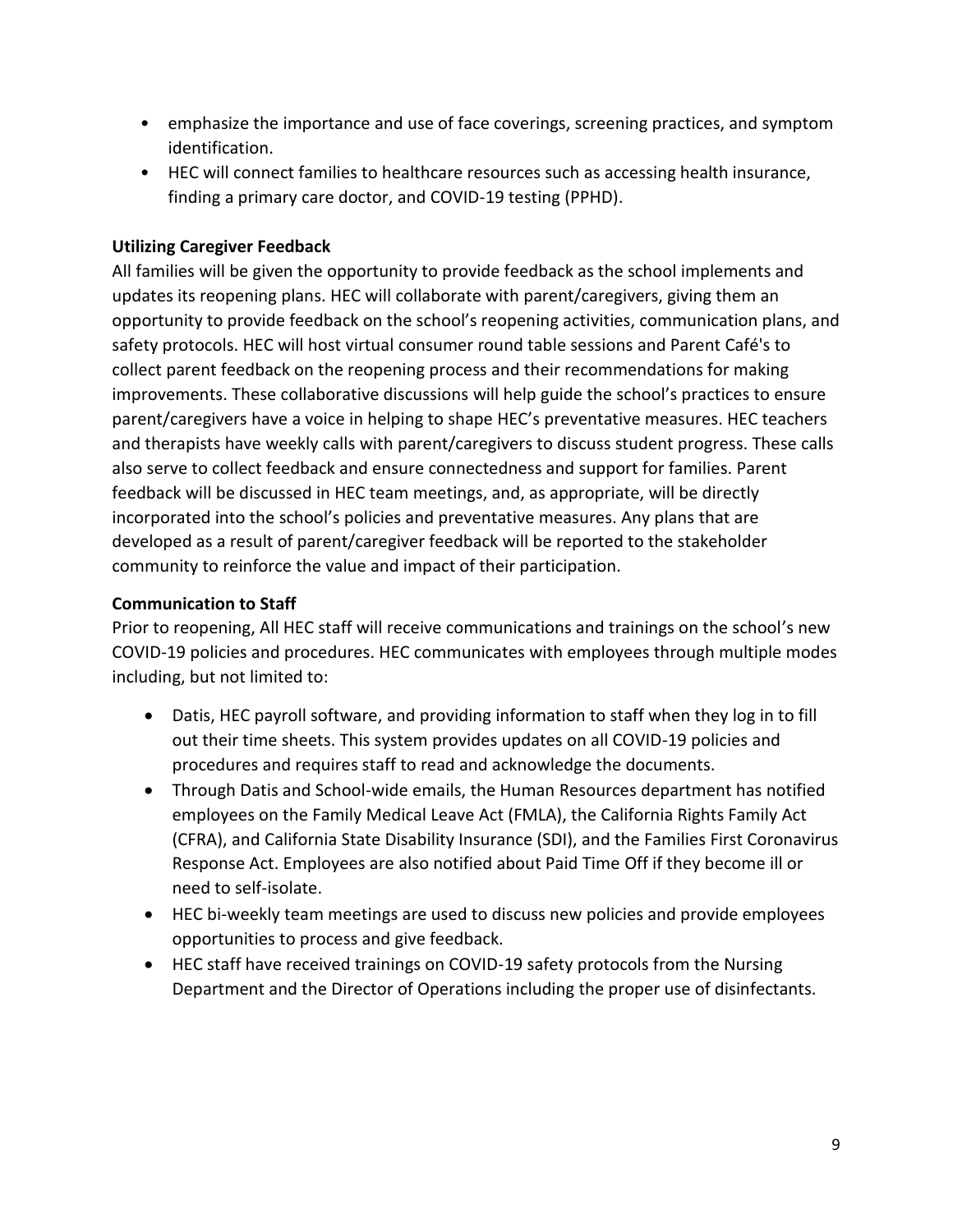## **School Management**

#### **Max Population**

HEC has determined the number of staff and students in each building to ensure effective physical distancing:

There is going to be up to 8 students with 2 teachers per classroom.

#### <span id="page-9-0"></span>**Accessways and Movement**

Staff will enforce all measures in place to ensure physical distancing as students, parents or visitors enter and move through the school building (K12). HEC maintains constant student supervision to ensure physical distancing measures are followed. Staff will escort students, assuring physical distancing is maintained and masks are worn as students move from classrooms to other school locations (K12) such as the cafeteria, nurse office, playground, etc. Cohorts will be used to prevent students from moving between classrooms. Whenever possible, the classroom's external doors will be used for entrance or exit to limit cross contamination when students need to leave the classroom during the school day. Movement through HEC will also be managed by the following measures:

- The main doors of both buildings will be designated as entrance and exit only.
- Hallways will be designated as one-way paths, designated by markings on floor to illustrate physical distancing (CDE).
- Stairways will be designated as one way and all student movement on stairways will be monitored by staff to maintain physical distancing (K12).
- Elevator will have a limited capacity of only two individuals (1 student and 1 staff), maintaining 6-foot distance from each other (K12).

#### **Visitor Access**

HEC has measures in place to limit the risk of infection due to visits by individuals other than staff and students (K12). HEC is a closed campus. Caregivers/visitors are not allowed without a scheduled appointment and staff escort. Escorting staff will ensure visitors maintain physical distancing and wear masks at all times. Visits to the school by individuals other than staff and students will be avoided whenever feasible (K12). Parents of enrolled students are encouraged to conduct business with school personnel remotely (K12). To the greatest extent possible, caregiver/visitor in-person business with HEC will be scheduled after school when students have left. Visitors to the school other than parents of enrolled students are limited to those who are essential for the school's operation.

Caregivers/visitors are allowed on campus by appointment only. They are required to sign a visitor log that includes their name and contact information. Visitors will follow these guidelines: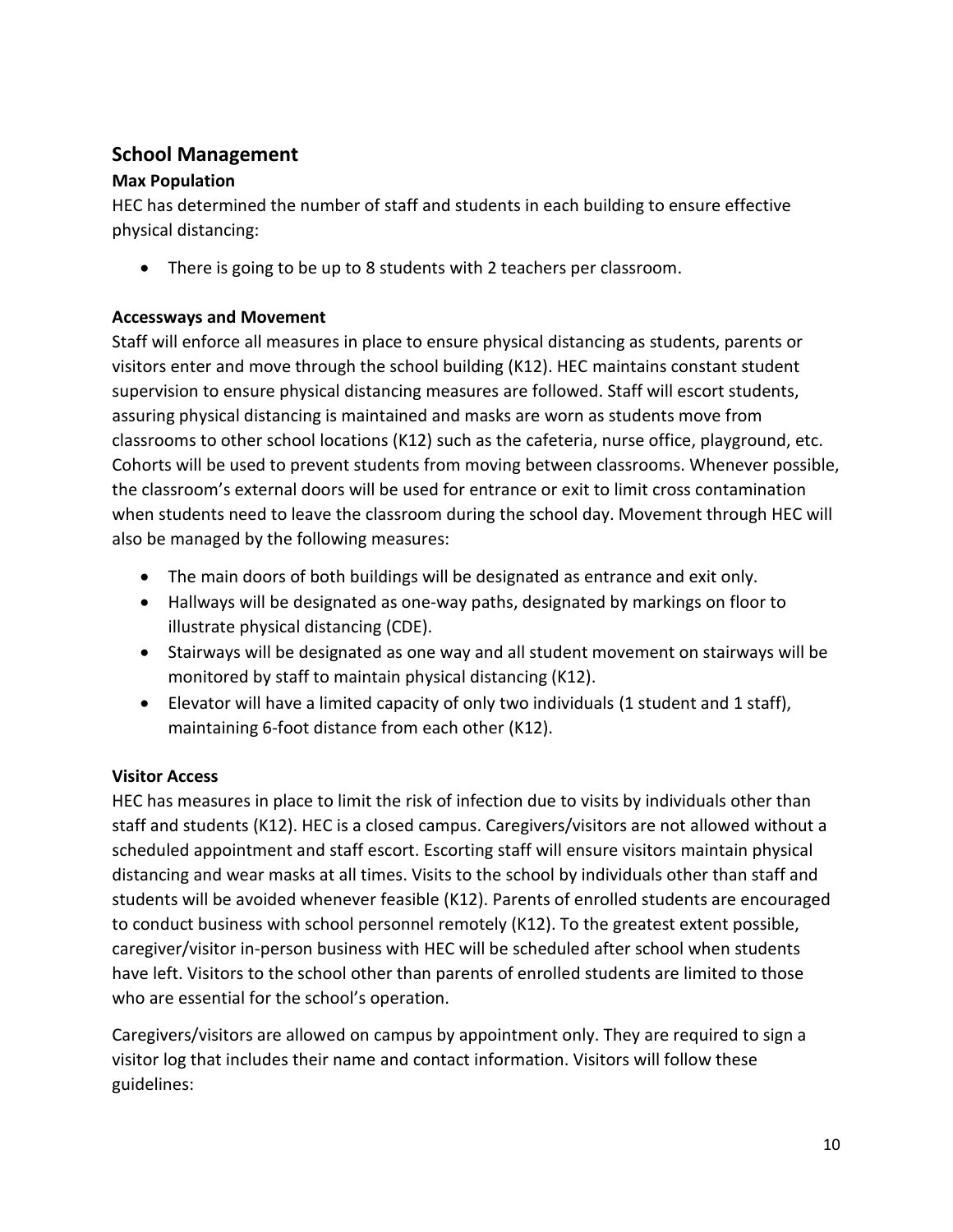- Will not come to the site if they are feeling sick, have symptoms of COVID-19, or have recently been exposed to someone with COVID-19.
- Will be screened for symptoms of COVID-19 prior to entry. [See Active Screening for](#page-37-0)  [more information](#page-37-0)
- Will sanitize their hands upon entry Hand sanitizer, tissues and trash cans are available at the front desk.
- Will always wear a mask while in HEC buildings and on school grounds. Accommodations will be made for individuals who have been instructed not to wear a face covering by their medical provider (K12).
- Sign in at the front office visitor log, providing name and contact info as needed. Will provide contact info for any other accompanying individuals as well.
- To the greatest extent possible, come to their appointments alone.
- Caregivers/visitors arriving with non-enrolled children will ensure these children always stay next to them and avoid touching other persons or items that do not belong to them. These children must also be masked as appropriate to their age and health conditions (K12).

To the greatest extent possible, visitor access is limited to designated areas: outside patios, front office, conference rooms, and non-student rest rooms (K12).

HEC classrooms are not used for non-school purposes (K12). No community organizations will utilize the site and campus resources. HEC recreational facilities are shared with the Residential program and they are disinfected between each use.

HEC has a safety plan for accepting deliveries (CDE):

- All carriers will be screened for COVID-19 symptoms before entering the site.
- When possible, staff will direct carrier to leave packages at the front door.
- Staff can wear gloves when accepting deliveries and avoid contacting shared items such as the scanner, pens, etc.
- Packages can be sanitized with a product rated effective against COVID-19.
- Employees should immediately wash/sanitize their hands after handling packages and/or removing their gloves.

Campus tours for prospective students are permitted if the tour is limited to one family or household unit only; the tour is held outside of regular school hours when enrolled students and staff are not present; and all social distancing strategies are observed including proper physical distancing, face coverings worn by all parties at all times, and other infection control measures as applicable.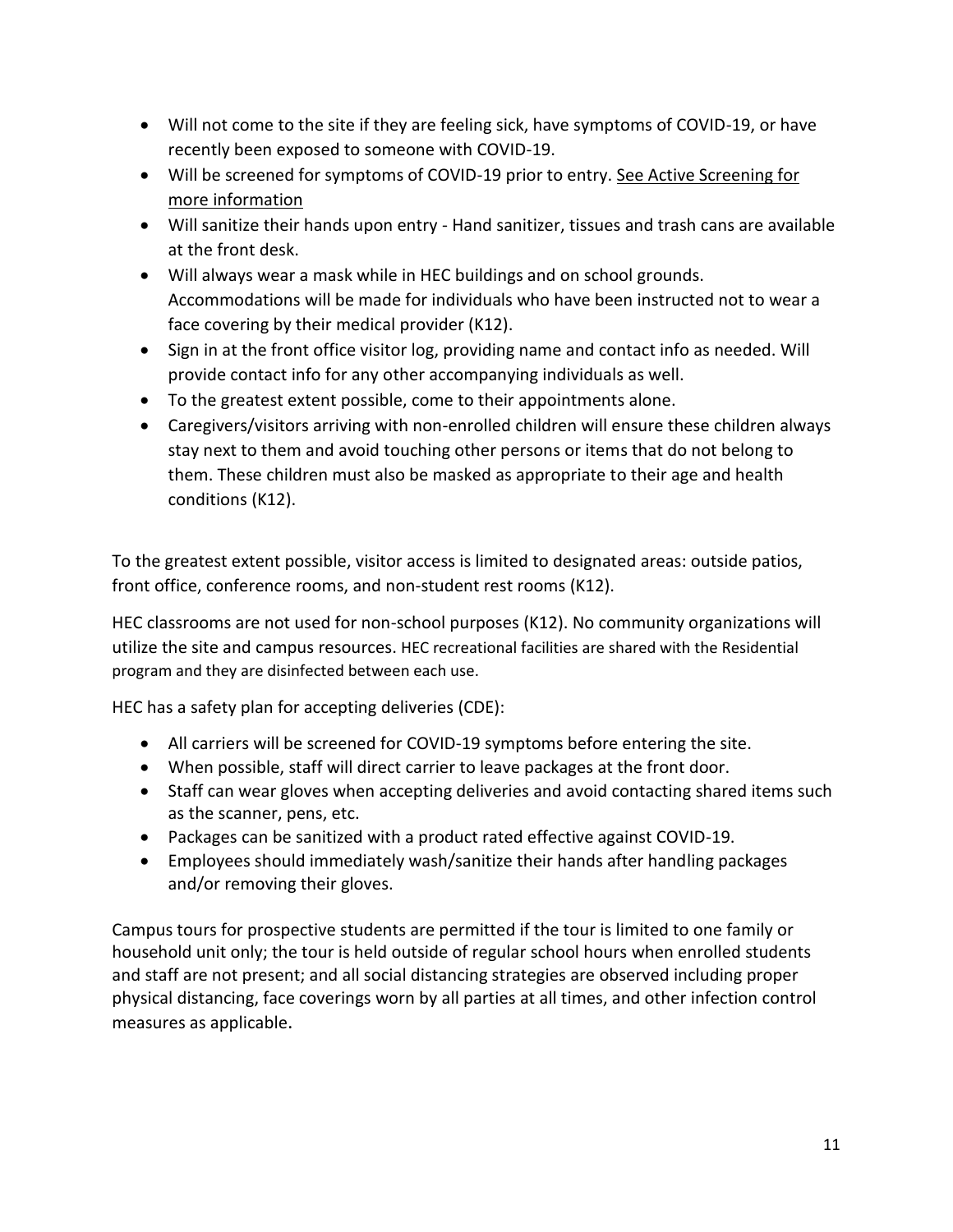#### **Restrooms**

All HEC restrooms are single occupancy. Each classroom has an attached single-occupancy restroom for student use. Staff and visitors have access to single-occupancy restrooms. The adult locked restrooms are in the hallways in the upper and lower area of HEC and the Resource Center. All Restrooms are cleaned and restocked daily to ensure they are operational at all times. There are also trashcans near the doors, allowing individuals to use a paper towel to open the door and then dispose of them.

#### **Health Office**

HEC maintains a full-time nursing staff and will always have a nurse on duty to assist with student medical needs. HEC nurses have been actively providing symptom screening, testing, and care for Hillsides' Residential Program since the beginning of the pandemic. They are well trained and prepared for all COVID-related issues as well as any other illnesses and injuries that students may present during in-person learning.

- Within the first 30 days of in-person learning, HEC nurses will screen students for signs of illness, abuse and/or neglect.
- HEC health office is sufficiently stocked with PPE cleaning and hygiene supplies. HEC has received its allotment of PPE from the State. All cleaning supplies are maintained by the HEC housekeeping department. [See Cleaning Supplies for more information](#page-3-0)

#### **Admin Offices**

Measures are in place in all HEC administrative offices to maintain physical distancing (K12). These measures include:

- Physical distancing room capacities are clearly posted.
- Tape and floor stickers are used to define a 6-foot radius around reception desks or counters (K12).
- Signage alerts individuals to the need to maintain a 6-foot physical distancing.
- Workstations of administrative personnel have been arranged to permit 6 feet between co-workers sharing the space and students or other staff required to visit the space (K12).
- Clear barriers are used in admin offices that interact with students, staff and or caregiver/visitors.
- All administrative services and/or operations that can be offered remotely have been moved on-line.
- Extra chairs and tables/desks not being used due to physical distancing have been removed from offices.

#### **Communal Areas**

All HEC communal spaces have been closed or modified to safely limit the number of occupants and ensure physical distancing.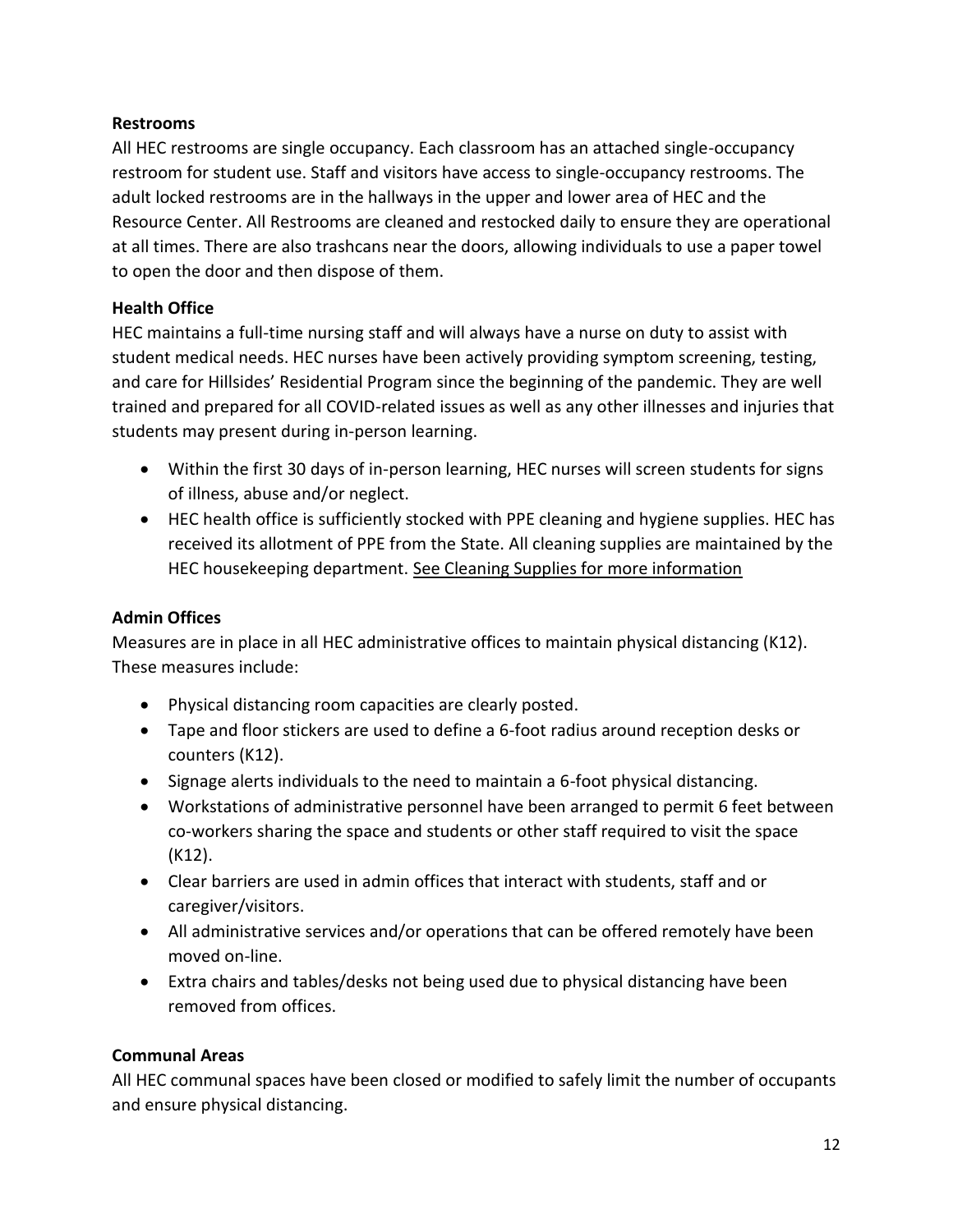All drinking fountains have been turned off and covered to prevent use. The breakroom can only have two people at a time to maintain social distancing. There are signs placed on the door and on tables regarding physical distancing 6 feet apart. The breakroom is cleaned twice a day. Hand sanitizer is in the breakroom. Only disposable utensils are used. The dining room is closed and will remain closed until the health department approves new regulations regarding reopening.

- Game rooms and the gym are wiped down by HEC staff after use by each group and cleaned by housekeeping daily.
- Swings and high-touch playground equipment are wiped down by HEC staff after each use.

## **Classroom Environment**

#### **Classroom Arrangement**

Measures are in place to ensure physical distancing is maintained within HEC classrooms. Classrooms will be rearranged to put at least 6 feet between student desks, activity stations, classroom furniture, and teacher desks. HEC ensures the modified classroom environment will include:

- The placement of desks/tables and use of floor markings to indicate required distancing.
- Classrooms will be arraigned with least 6 feet between all students and 6 feet between the teacher's desk and the nearest students.
- Where 6 feet of distance is not possible, physical barriers will be used to minimize close contacts (K12).
- Furniture designed for in-class group activities that bring students closer than 6 feet has been removed from the classroom or taped-off from student use (K12).
- Where feasible, extra chairs and tables/desks not being used in classrooms have been removed.
- All student seats are aligned to face the same direction (LACO).
- Nap or rest areas in classrooms have students placed 6 feet apart and alternating feet to head (K12)
- Teaching methods have been modified to avoid group activities that require close contact between students (K12).
- HEC will implement procedures that minimize contact when turning in assignments.
- When appropriate, classrooms will open windows to maximize ventilation.

## **Classroom Occupancy**

HEC has determined maximum capacity for students of each classroom while meeting 6-foot physical distancing objectives (CDE). HEC will maintain a staff to student ratio that ensures proper supervision of students to maintain physical distancing, hygiene practices, and proper face coverings. Classrooms will be limited to 10 individuals to meet physical distancing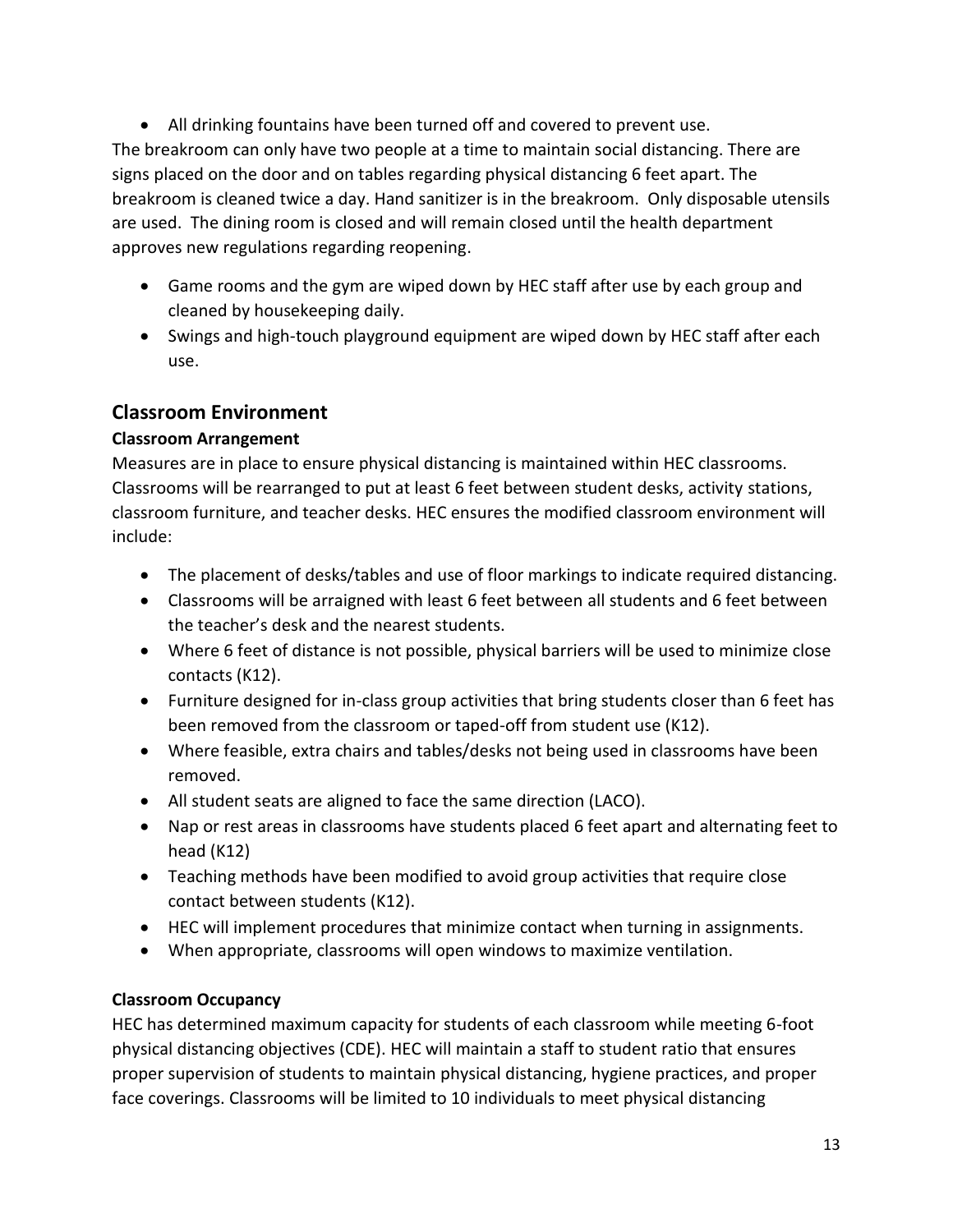requirements. Each classroom will have a maximum of 8 students and 2 supervising staff. A third staff can come into the space to provide specialty services. [See Student Cohorts for more](#page-14-0)  [information.](#page-14-0)

Additionally, HEC will utilize a hybrid instructional model that combines in-person and remote learning to reduce the number of students on campus and in classrooms at any given time (K12). [See Hybrid Instruction for more information](#page-23-0)

#### Alternative Classroom Space

HEC will consider using alternative spaces as classrooms to expand physical distancing between students. These spaces may include the auditorium, library, former dining room, and outside patios. HEC will also provide 50% of classroom learning, meals, and activities in outdoor space whenever feasible.

#### **Shared Items**

HEC will ensure students have their own supplies to limit sharing of materials and supplies. These measures include:

- $\bullet$  Students have individual supply containers instead of communal bins (K12).
- When feasible, HEC will avoid students sharing electronic devices, toys, books, learning aids, or games (CDE).
- If an item or device has to be shared, staff will ensure it has been properly disinfected by staff with a product rated effective against COVID-19 before and after each use.
- Each child's belongings will be separated in an individually labeled storage container or cubby.
- Student belongings will go home each day to be cleaned (CDE).
- HEC will prohibit items to be brought from home that are unnecessary for the student's education.
- HEC will prohibit items that cannot be wiped down or disinfected such as stuffed animals or sharing of plastic bottles or cups.

#### **Student Support Spaces**

HEC is a therapeutic educational center that provides all students with emotional support services. HEC has implemented COVID-prevention measures in the student support spaces that include therapy, counseling, and nursing offices. These measures include:

- All student support staff have been trained in HEC's preventative measures including the wearing of masks, practicing effective hygiene, and maintaining physical distance of at least 6 feet while engaging in student support activities (K12).
- Staff providing therapy and support services are provided appropriate PPE per Cal OSHA requirements (K12).
- Furniture and equipment in student support areas are arranged to promote a 6-foot distance between all individuals (K12).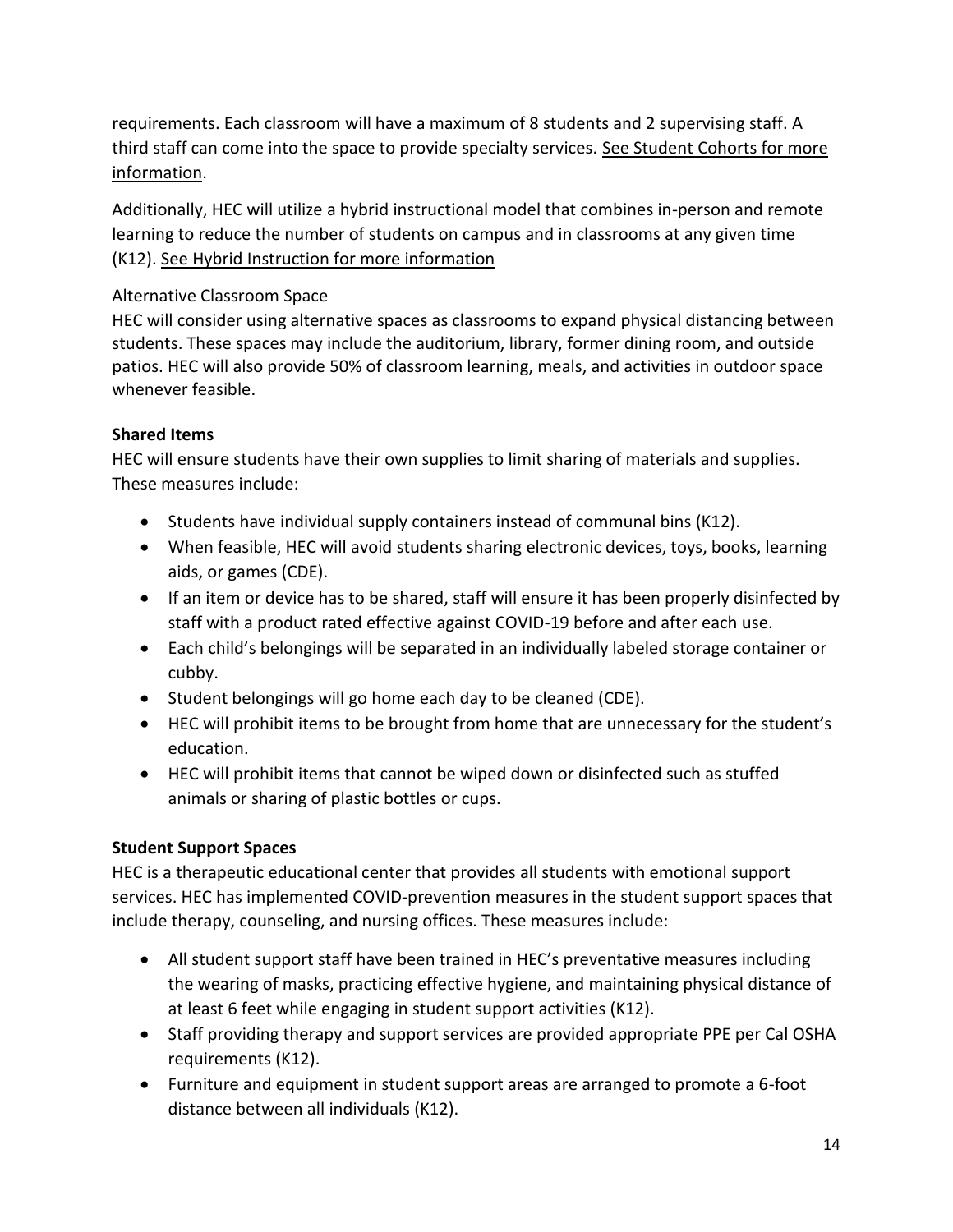- When feasible and appropriate, HEC support staff provide remote therapeutic and support activities to students (K12).
- When feasible and appropriate, student-support activities are conducted outside
- During support service activities, the sharing of equipment and supplies is avoided where possible. Should equipment need to be shared, it will be sanitized by staff before and after each use (K12).

### **Extra-Curricular Activities and Electives**

HEC will implement measures to ensure all extracurricular activities maintain effective preventative measures to keep students, staff, and families safe. These measures include:

- All In-person school-wide events including back to school night, science fair, plays, have been canceled and/or moved to virtual settings.
- Field trips have been canceled or moved to virtual settings.
- All teams, and clubs will meet online.

#### **Vocational Education and ILP**

Hillsides Vocational Education will continue during in-person instruction and will observe all safety precautions without diminishing the quality of work-based learning.

- Career Counseling is offered virtually or in the classroom by the teacher. It is embedded into the curriculum.
- Physical distancing and masks will be required without negatively impacting the quality of work-based learning

## **Sports and Physical Education**

HEC physical education activities will be modified to support preventative measures (K12).

- Athletic activities do not involve physical contact with other students and will minimize the use of equipment.
- Any equipment is used by individuals and is sanitized between uses (CDE).

#### <span id="page-14-0"></span>**Student Cohorts**

Student cohorts limit virus transmission and facilitate more efficient contact tracing in the event of a positive case or cases. Cohorts prevent exposure to the rest of the school and allow for more targeted testing and student isolation. If a member of the cohort shows symptoms of COVID-19, the rest of the cohort will be immediately notified. Cohort members will not have to isolate until the individual with symptoms receives positive COVID test results. See One Confirmed Positive Case for more information

HEC students will be organized into stable cohorts to minimize the mixing of student and teacher groups (CDE). HEC Student cohorts will follow these guidelines: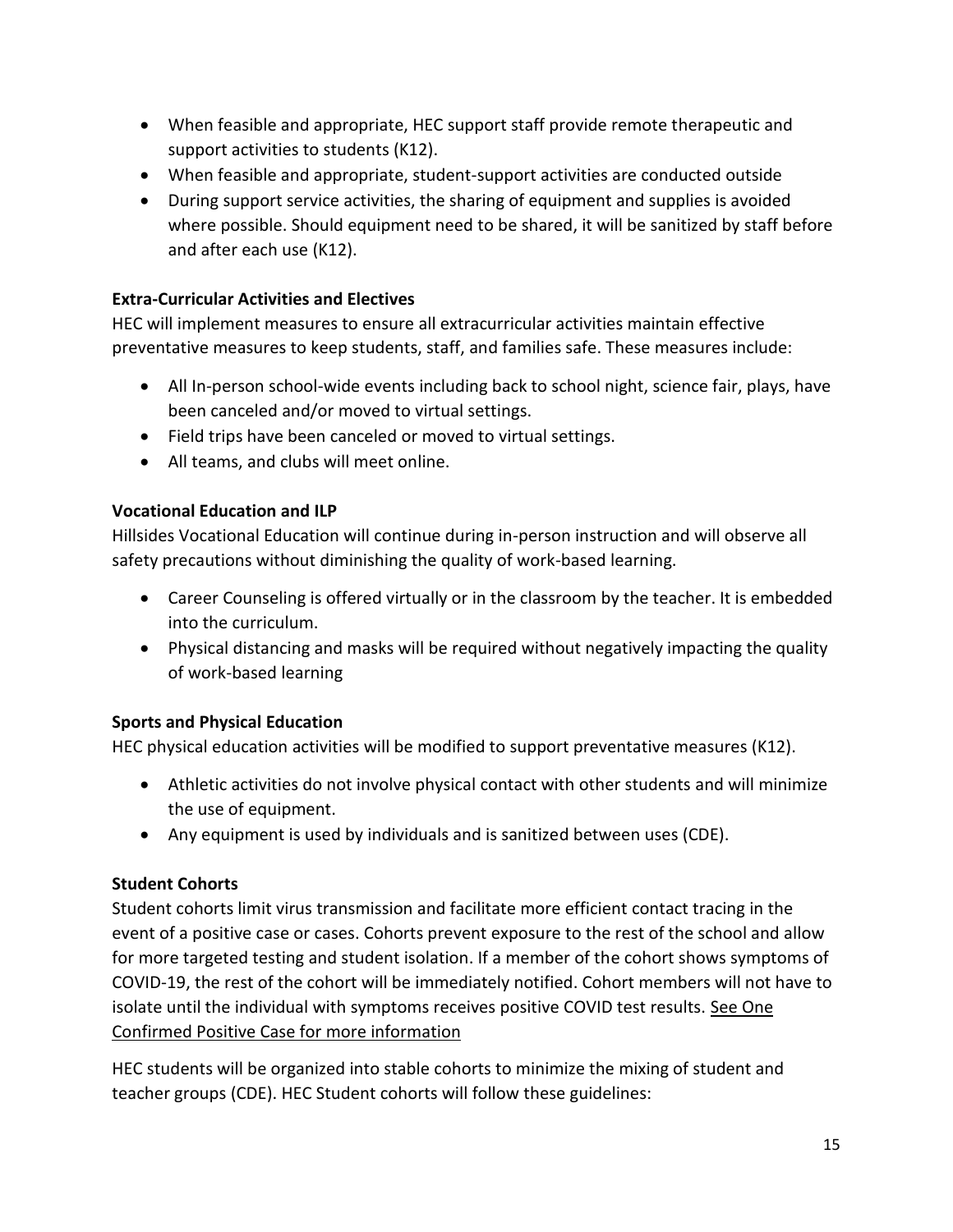- Student cohorts will be limited to 8 students and two staff. Staff will be composed of one teacher and one Teachers Assistant, who will only work with their cohort
- Additionally, a staff providing specialized services/supports will be assigned to 2 different cohorts if the adult offers services that cannot be provided by any other supervising adult (K12). Cohorts will not interact with other groups, including interactions between staff assigned to different cohorts (CDPH).
- Cohorts will be kept separate from one another for special activities such as art, music, and exercise (CDPH).

#### **Recess**

HEC will limit the number of students taking breaks or playing outside at the same time, keeping the students in their cohorts. Recess will be staggered at different times so classes are not all using the same play area at once. During recess, students will be spread out as much as possible. Staff will be present to encourage students to maintain physical distancing, avoid contact during sports or recreational activities, and properly use face covers. HEC does not allow contact sports and will maintain this policy throughout the resumption of in-person learning. All contact sports Any equipment that students use during recess will be disinfected by staff after each use. Staff will sanitize the following equipment in-between uses:

- The swings, basketball court, balls, and poll will be cleaned after every use. We are not using indoor areas.
- All the recess activities will take place outdoors and we are not utilizing the indoors.
- Staff will schedule and supervise students so that students are 6 feet apart.

#### **Nutrition**

HEC has put in place effective measures to maintain physical distancing and general student safety during school meals. Meals are packaged in a plastic clamshell container in the cafeteria and brought to the classroom by a staff. The staff who delivers the food does not enter the classroom, maintaining the requirement of a stable cohort. All packaging and utensils are disposable. Meals brought from home should be in disposable containers with disposable silverware. They should be brought with a paper bag and no lunchboxes.

All meals are served to students in their classrooms. They can eat on the patio, benches, and desk. Classroom staff will maintain the following preventative measures during mealtime:

- Direct students to wash their hands before and after each meal or administer hand sanitizer.
- Maintain physical distance between students
- Remind students to not share or touch anyone else's food or beverages.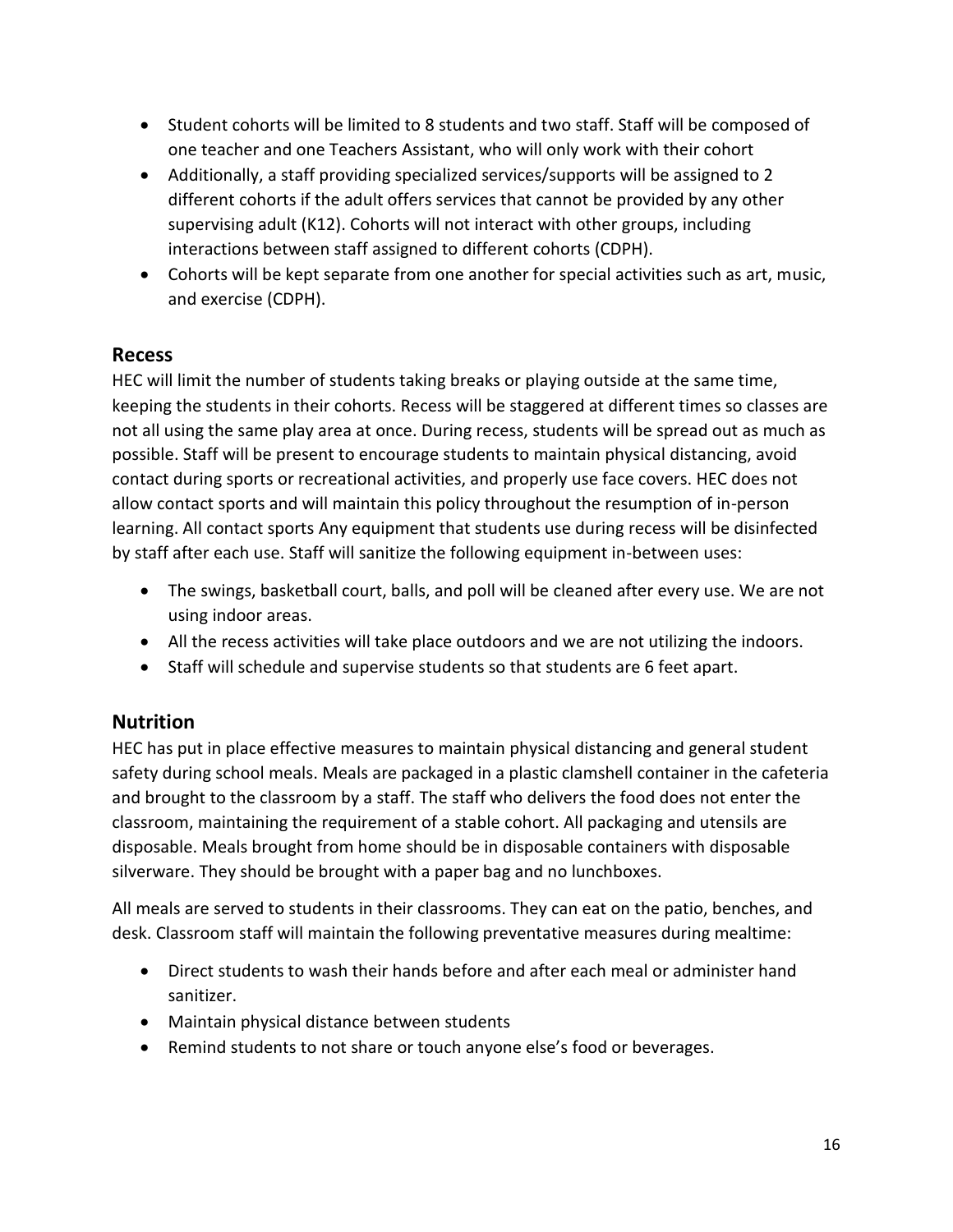Classroom Staff will also take a Point of Service meal count in accordance with the USDA and CDE meal counting and claiming requirements for the selected meal. HEC Staff will distribute and count the meals.

HEC currently provides free meals for students during remote learning. The meals are available for pick up at the school every day. These meals will continue to be offered for students when in-person learning resumes. Under the hybrid model, students will spend half the week learning from home. Other students may choose to do full time remote learning based on IEP or medical needs. Free meals will continue to be available for these students.

Hillsides contracts with a national school food service company, Chartwell-Compass Inc. Chartwell has priority in placing and receiving food orders with the food supply companies Chartwell has contracts with for school services. HEC is able to receive all needed food items the school orders that comply with the state requirements for the State Food Nutrition Program. All food Hazard Analysis and Critical Control Points (HACCP) standards are met by Chartwells.

HEC maintains sufficient inventory of supplies, equipment and food needed to support meal service operations. Orders are placed twice a week thorough our food service director from Chartwell and the deliveries of all food items are received twice a week.

#### Food Preparation Services

HEC has closed the cafeteria to students. Food preparation service has been adapted to maintain physical distancing and infection control between employees. These measures include:

- Kitchen floors and employee workstations are marked to reinforce physical distancing requirements (K12).
- When feasible, no sharing of supplies between kitchen staff.
- $\bullet$  In the event equipment is shared, it will be sanitized between uses (K12).
- Kitchen staff do not directly interact with students
- All kitchen staff will undergo a daily health screening prior to entering the site. [See](#page-37-0)  [Active Screening for more information](#page-37-0)
- Kitchen staff will wear face coverings and gloves as required of all employees.
- Kitchen staff will follow their training regarding proper hygiene practices See Hygiene [for more information](#page-31-0)

The kitchen will maintain adequate supplies of personal protective equipment (PPE), soap, hand sanitizer, disinfectant wipes, towels, and tissues for staff handling meal preparation and distribution. Kitchen staff will also have access to disinfectant supplies as needed.

## **Student Health and Safety**

Through staff supervision, posted information, regular communications to students and families, and in-class lessons, HEC will ensure that students have the training and resources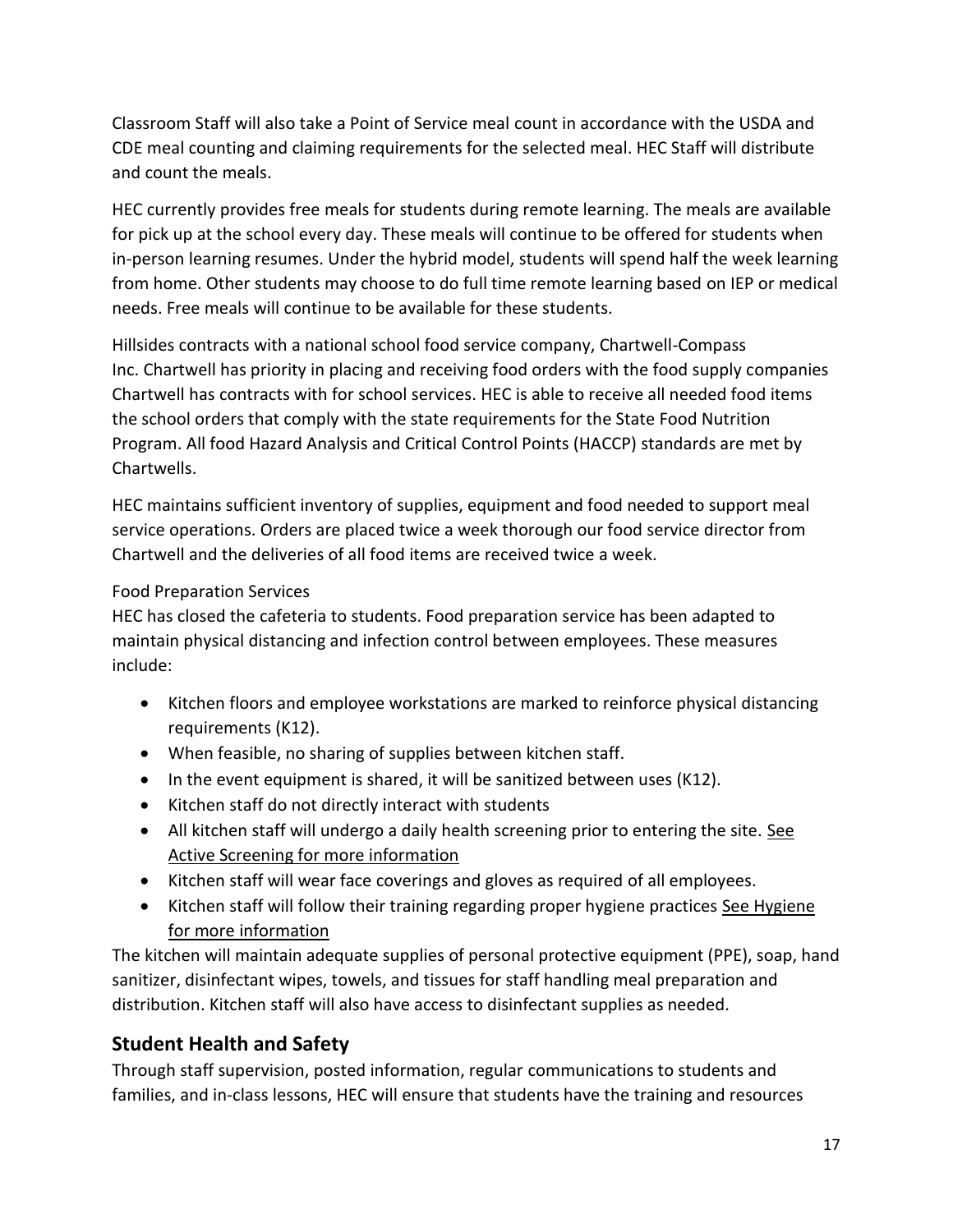available to maintain their health and safety. The following section details how HEC will ensure students have adequate face coverings, maintain social distancing, and practice effective personal hygiene.

#### **Personal Protective Equipment**

HEC has implemented measures to ensure use of appropriate face coverings by all students at all times (K12). HEC Staff maintain supervision of students at all times, allowing the school to consistently monitor proper use of face coverings among the student population. Students will wear face coverings when they are:

- Waiting to enter the school campus
- On school grounds,
- Leaving school,
- On the school bus or in a HEC vehicle

HEC ensures students use face coverings in accordance with CDPH and CDC guidelines. These guidelines require:

- Masks to be put on with clean hands.
- Students will be reminded not to touch the face covering while it is on.
- The mask should fit snug against the sides of your face and fully cover the mouth and nose.
- Approved masks must be made out of tightly woven fabrics, be breathable, and be composed of two or three layers of material.
- Unapproved masks have valves, are made from loosely woven or knit fabrics, are difficult to breathe through, or are a single layer of material.

Caregivers and students have been informed of the requirement of students to wear cloth face coverings prior to the start of in-person learning and will be reminded through regular communications throughout the school year and posted signs on the campus. Information has been provided to parents and students concerning proper use of cloth face coverings in accordance with CDPH guidelines and the need to wash cloth face coverings after each day's use (K12). [See Communication Plans for more information](#page-4-0)

HEC requires all students to wear face coverings unless they have a medical exemption. Students who refuse to wear face coverings will be addressed on an individual basis.

HEC will ensure all students, staff, and visitor on campus have a clean and appropriate face covering. To this end, HEC will:

- Provide two cloth face coverings to each student at the start of in-person learning (K12).
- Maintain an inventory of masks for any individuals (staff, students, visitors) lacking an appropriate mask (K12).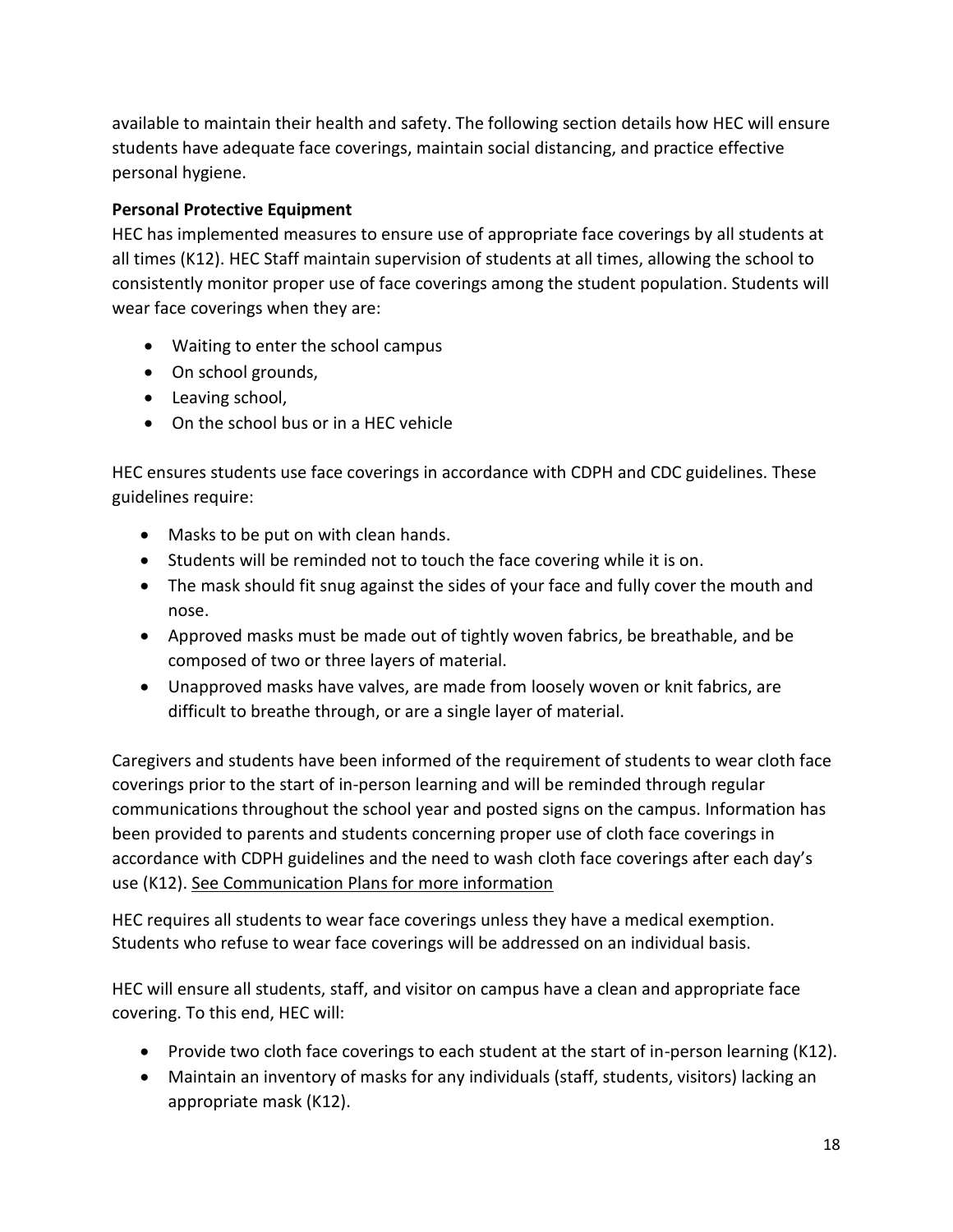Encourage caregivers of younger children to send their kids to school with at least one extra mask in case the first one they were wearing gets dirty or lost (K12).

There are times when face coverings do not need to be worn. Students can remove their mask when they are eating, drinking, or napping (K12). Face coverings are not recommended for anyone who has trouble breathing or is unconscious, incapacitated, or otherwise unable to remove the covering without assistance. Accommodations will be made for students who cannot use or tolerate cloth face coverings (K12). [See Special Education for more](#page-25-0) information

#### **Physical Distancing**

Classrooms and other student service areas have been arranged to facilitate social distancing. HEC will adhere to LADPH guidelines for maximum occupancy of buildings. Floor markings, signage, and the layout of furniture will be used to help reinforce physical distancing requirements. Recess times are staggered to limit the number of students in an area. Constant staff supervision will ensure students adhere to these social distancing guidelines, especially when moving through the campus and during physical education and recreational activities.

#### <span id="page-18-0"></span>**Hygiene**

Students will be educated on proper hygiene procedures. HEC will develop social stories, post instructional posters, show educational videos and communicate to families the following hygiene practices:

- Proper hand washing
- How to cover a cough or sneeze
- How to use a tissue to wipe the nose
- Not touching the face or face covering
- Avoiding contact with one's eyes, nose, and mouth, face, or face coverings

All classrooms have their own sinks, soap, paper towels, tissues, and trashcans. Teachers will have ethyl alcohol-based hand sanitizers they can administer to students as needed.

At any time, students will be prompted by staff to wash or sanitize their hands:

- before and after using the restroom
- before and after any group activity
- after having close contact with others
- after using shared surfaces or tools
- after blowing nose, coughing, and sneezing

HEC Students are given frequent opportunities to wash their hands. HEC has established a schedule for when students should wash/sanitize their hands:

- before they come into the school/classroom
- before and after recess/outdoor play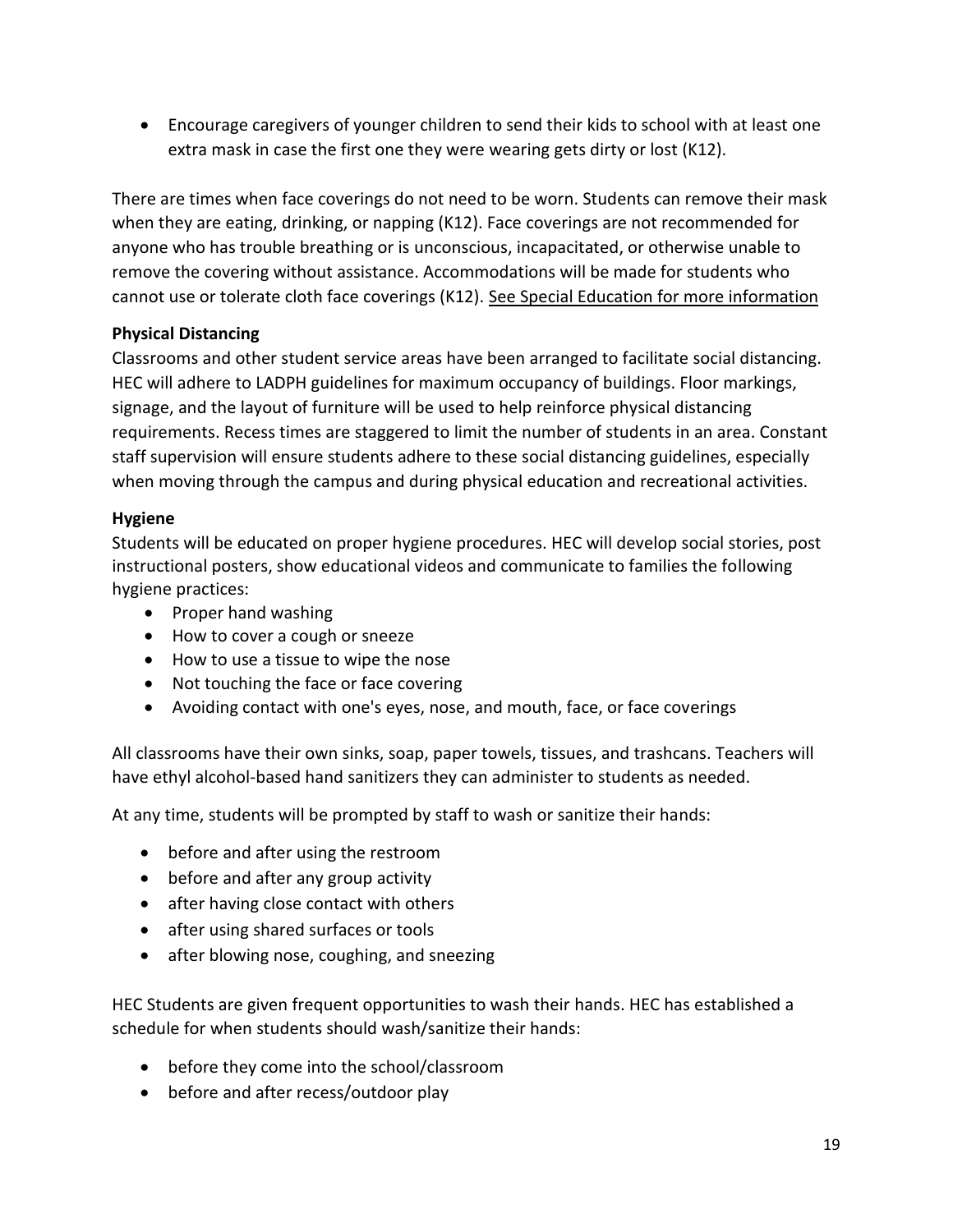- before and nutrition/lunch
- before leaving the classroom for dismissal

Students will follow proper handwashing guidelines described below:

- 1. Wet hands with running water.
- 2. Apply enough soap to cover wet hands.
- 3. Scrub all surfaces of the hands including back of hands, between fingers and under nails for at least 20 seconds.
- 4. Rinse thoroughly with warm/hot running water.
- 5. Dry hands thoroughly

#### **Immunization Program**

Develop and implement a flu vaccination program (vaccine education, promotion, and documentation of completed, current vaccination) with the goal of influenza immunization for all students and staff unless contraindicated by documented medical exemption for flu vaccine, prior to or at the beginning of the flu season (PPHD).

HEC will adhere to the California Department of Public Health immunization requirements for the 2021 extended school year and the 2021-22 regular school year. HEC will strongly recommend that all students be immunized each autumn against influenza unless contraindicated by personal medical conditions (CDPH). Additionally, HEC will review immunization records for all new enrollees and compile a list of students who will be out of compliance when in-person learning begins. HEC will send an "Immunizations Needed" letter to the caregivers of students who are out of compliance. As part of the school's regular communication to families, HEC will communicate the importance of getting vaccinated and provide up-to-date data on local immunization clinics. HEC will implement use of the California Immunization Registry by becoming a School User.

#### **Injury and Illness Prevention Program (IIPP)**

HEC will update the Injury and Illness Prevention Program (IIPP) to address unique circumstances during the COVID-19 crisis and make updates accessible to employees and parents (CDE). HEC will also train staff on updates to the IIPP.

#### **Transportation**

#### **HEC Drop-Off and Pick-Up Zone**

HEC will establish a safe Drop-off and Pick-up Zone (DPZ) to ensure physical distancing and maintain a secure campus as students, parents and/or visitors arrive at and/or leave the school (K12). HEC has implemented measures to make it easier for parents to drop off and pick up their children. Student drop off will begin an hour before school starts to increase the window of time parents have to drop their students off and decrease the concentration of students arriving right before school starts. School staff will supervise and ensure there is adequate social distancing when students get on and off the bus. Visitors and parents will not be allowed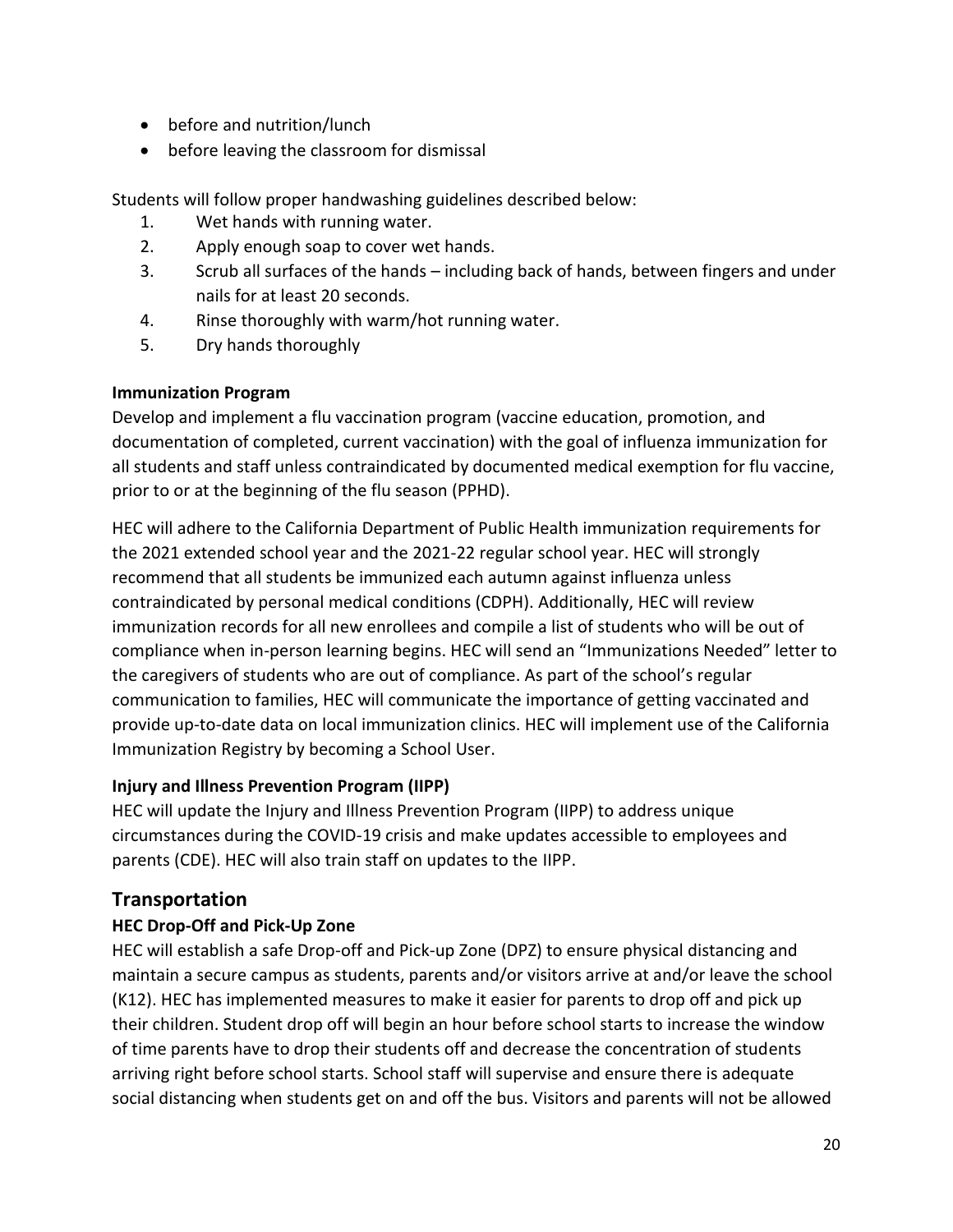on campus during Arrival and Dismissal. When possible, parents picking up their children will be asked to wait in their vehicle. Face coverings are required for adults who are dropping off or picking up children in person. Provide face coverings for family members who have forgotten theirs. School employees are deployed in the Drop-off/Pick-up Zone (DPZ) to meet incoming busses and cars, welcome students, and parent/caregivers, and assure distancing is maintained and avert gatherings (K12).

HEC students are transported to school on busses, vans, or parent caregiver vehicles to and from the school's designated DPZ. Students are instructed to maintain 6-foot distancing when they are loading or unloading from vehicles in the DPZ (CDE). Tape and signs are used in the DPZ to help students maintain physical distancing as they line up to enter the school or leave for the day (K12). All students and staff wear face coverings that cover the mouth and nose consistent with public health guidance at the DPZ (CDE).

#### **Arrival**

Vehicles line up in front of the school and wait to drop off students. One at a time, vehicles drive to the clearly marked drop off zone. School employees are deployed to meet incoming vehicles to assure distancing is maintained, prevent gatherings, and ensure masks are worn (K12). Students exit busses or other vehicles one at a time in single file through one vehicle door (K12). Students will form separate lines depending on their grade level. High school students will line up in front of the high school building. Middle school and elementary students will line up in front of the elementary/middle school building. Taped off sections on the ground, signs, and staff are used to help students maintain physical distancing as they line up to enter the school (K12).

Prior to entering the building, students will be screened for COVID-19 symptoms with a notouch thermometer and answering a symptom questionnaire/checklist (K12). See link Active [Screening for more information.](#page-37-0) If a student has symptoms during screening, they will immediately be taken to an isolation room where they will wait for a parent/caregiver to pick them up.

After being screened, students will be sent one at a time to their classroom. Each HEC classroom has a door to the outside. At the Resource Center the patio doors to exit. During morning arrival, these doors will be designated entrances for student arrival, using as many entrances as feasible and preventing the mixing of cohorts in the building's hallways. Staff will be positioned along student routes to supervise students and ensure social distancing. Staff will also wait at entry/exit points to monitor physical distancing and prevent groups congregating.

In addition to classroom doors, each HEC building will have a dedicated main entrance and main exit. HEC will use signs and arrows to clearly designate these routes for entry and exit only (CDPH). [See Accessways and Movement for more information](#page-9-0)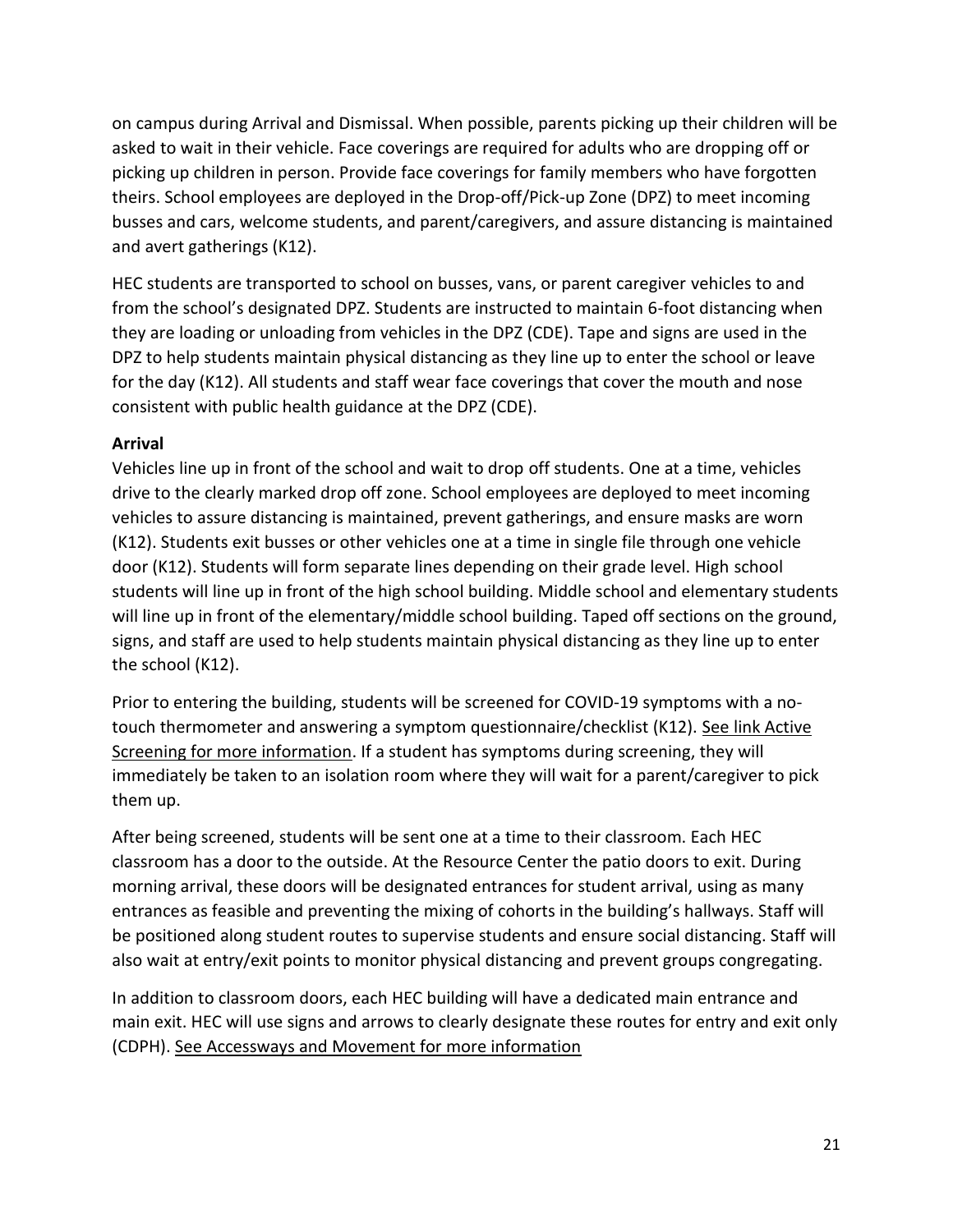#### **Dismissal**

Vehicles will line up in front of the school. Staff will communicate with the drivers to identify which students they are picking up. Staff will radio to classrooms to dismiss students in the order that their vehicles arrive. Students will exit the external classroom doors, which will only be used as exits during dismissal. During dismissal times, staff will be positioned in hallways and along external student routes to maintain supervision and ensure proper mask usage and physical distancing.

Dismissed students will line up in front of the pick-up/drop off zone as their vehicles arrive. Students will line up in designated and marked line that maintains social distancing. Staff will be at the drop off/pick up zone to ensure students are maintaining social distancing and wearing masks.

During dismissal, all students boarding busses or communal vehicles will be checked for properly wearing a mask, receive hand sanitizer, and be screened for COVID symptoms including temperature check. If a student is symptomatic, HEC staff will follow the exposure management plan and have the student wait in an isolation area until their caregiver can pick them up (CDE).

#### **HEC Vans**

HEC provides transportation for some students, using school vans to transport students. HEC vehicles follow all required infection control and prevention measures. All HEC driving staff will follow all COVID-19 prevention procedures including:

- Drivers will wear masks at all times while in the vehicle and require that all passengers wear masks.
- When drivers pick up the vehicle keys, they will also grab a small supply bag stocked with extra masks, hand sanitizer, tissues, disinfectant wipes and disposable wipes. Staff will take a trash bag with them in the van or the car.
- Drivers will provide extra masks to students who have lost or damaged their mask (CDE).
- Drivers will sanitize the vehicle after each used by wiping down all surfaces. Drivers have been trained by Operation Maintenance Supervisor in proper use of disinfectants. [See](#page-35-0)  [Vehicle Cleaning for more information](#page-35-0)
- When appropriate, drivers will roll down windows to increase natural ventilation.
- Drivers will sanitize their hands before entering and exiting the vehicle.

HEC has evaluated the capacity of vehicles and determined the maximum number of students that can use the vehicle while maintaining maximum potential distancing. HEC has limited the number of passengers to two students per van. To meet maximum physical distancing requirements, HEC students will follow specific seating arraignments while in school vehicles.

Each van will require a maximum of one student per row of seats.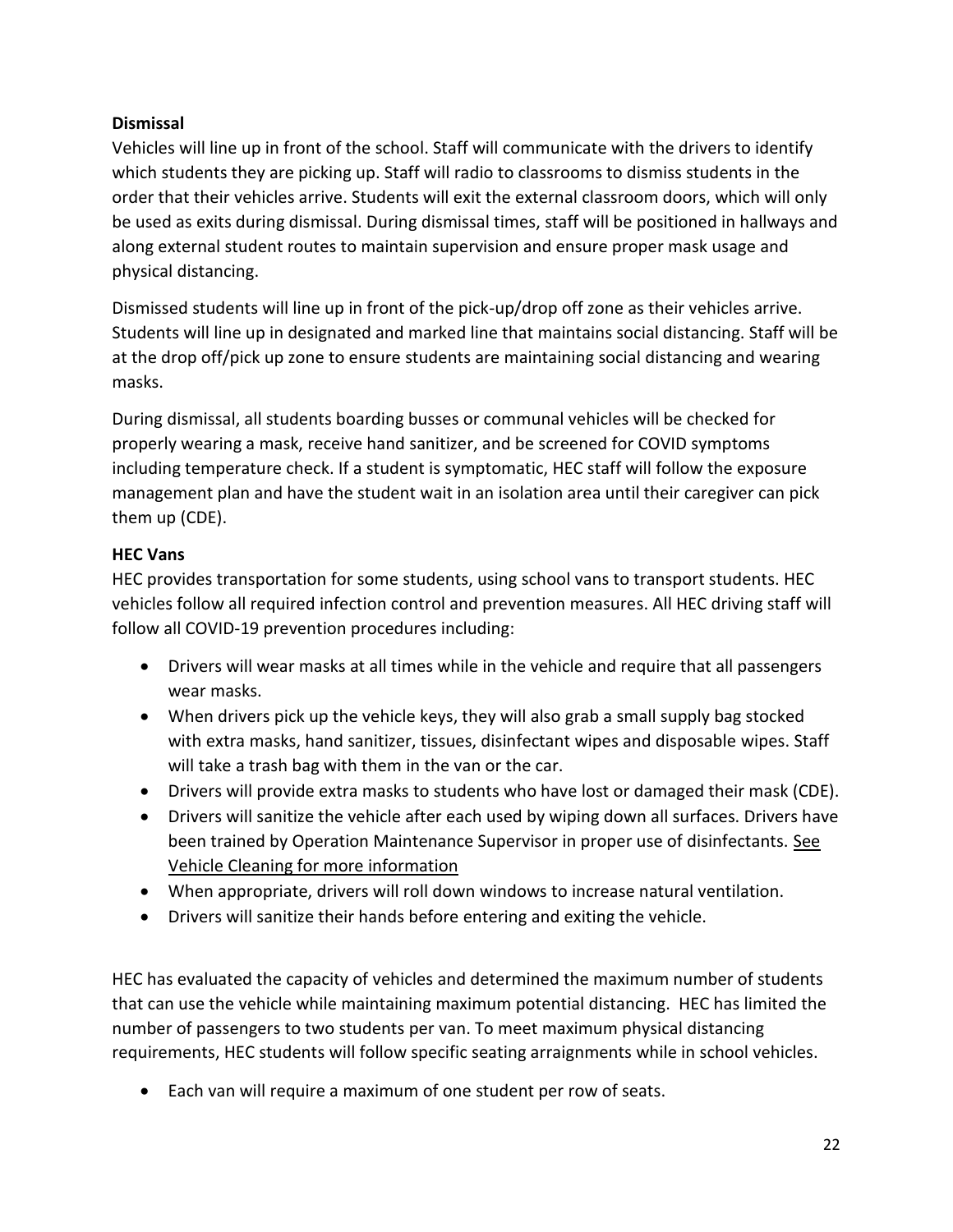- Students will follow a staggered seating pattern. Each student sits opposite the student in front of them. For example, Row 1 sits on the driver's side. Row 2 sits on the passenger's side.
- At the beginning of the day, students will enter the vehicle and sit first at the rear of the van or bus to prevent students from walking past each other.
- In the afternoon, the van should be boarded based on the order in which students will be dropped off. Students who are dropped off first should board the vehicle last and sit in the front (CDE).
- Students from the same household may sit together.
- The staff will tell them where to sit.

#### **School Busses**

HEC will work with its bussing contractors/schools to ensure they are following the same preventative measures as recommended by the Los Angeles Department of Public Health and the California Department of Education. HEC will recommend that bus drivers adhere to the following guidelines:

- Drivers wear masks at all times while in the vehicle and require passengers to wear masks while in the vehicle.
- Drivers have access to surplus masks to provide to students who have lost or damaged their mask (CDE).
- Drivers will have access to personal infection control products including hand sanitizer, tissues, and no-touch disposal receptacles
- Drivers will wash their hands or use hand sanitizer when entering and exiting the vehicle
- School busses will be sanitized after each trip.

HEC has evaluated the capacity of the school busses and determined the maximum number of students that can use the vehicle while maintaining maximum potential distancing. HEC recommends a limited number of passengers on a bus. To meet maximum physical distancing requirements, HEC students will follow specific seating arrangements while in school vehicles. To meet maximum physical distancing requirements, HEC students will follow specific seating arrangements while aboard school busses:

- Students will sit one student to a bench on both sides of the bus, skipping every other row.
- All seats that are left vacant for physical distancing have been taped off and/or marked with signs (CDE).
- At the beginning of the day, students will enter the vehicle and sit first at the rear of the van or bus to prevent students from walking past each other.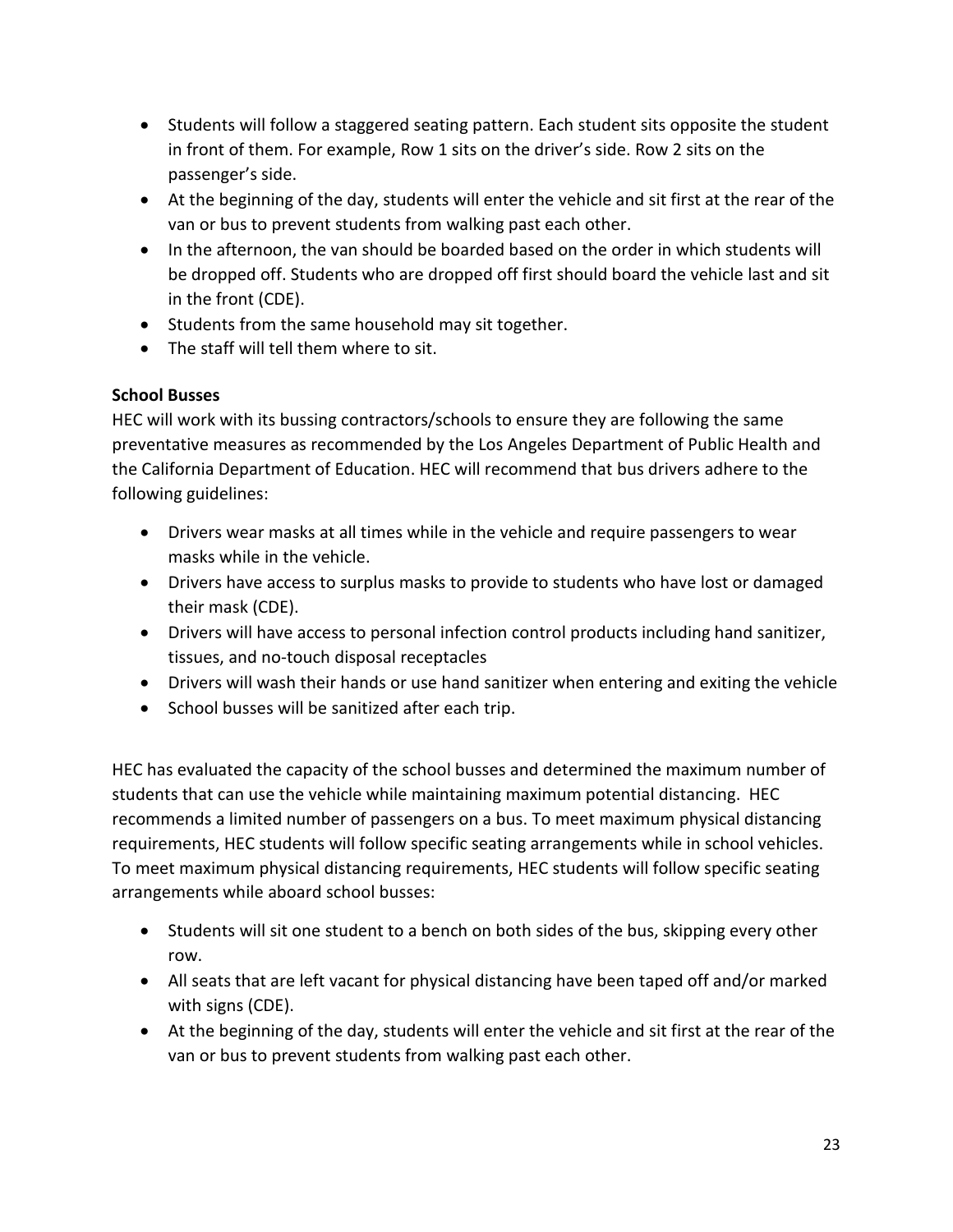- In the afternoon, the van should be boarded based on the order in which students will be dropped off. Students who are dropped off first should board the vehicle last and sit in the front (CDE).
- Students from the same household may sit together.

During dismissal, HEC staff use seating charts to helping students get on the bus and find their designated seat on school busses (CDE). The chart helps ensure students exit the bus in proper order, not walking past each other. The chart also records the date and all students and staff in the vehicle to support exposure tracing if a passenger develops symptoms or tests positive for COVID-19 at a later time.

## **Instruction**

#### **Instructional Planning and Assessment**

HEC's program of instruction is based on the individual needs of the students as delineated by the student's IEP (CDE). HEC instruction is highly attuned to the unique educational, emotional, and supportive needs of each student and their family (CDE). HEC is always working towards academic standards and achieving IEP goals. Because instruction is directed towards smaller groups of students, more attention is provided towards accommodating and adapting to the individual learning needs of each student. HEC holds monthly teacher meetings to specifically create time for teachers to process and strategize about student instruction and educational and behavioral interventions. These meetings, which are led by HEC Program Specialists, are used to help teachers work on progress monitoring skills and refine IEP measurability and alignment.

HEC maintains systems to observe student progress and measure in real-time how the learning environment is or is not working for students (CDE). HEC student progress is evaluated through Teacher and TA observations and use of a Student Engagement Log measures whether the instructional supports are effective by benchmarks and objectives for IEP goals and BIPs. HEC virtual curriculum software, HMH Anywhere, also provides academic assessments to inform teachers of student progress. HEC teachers use student work samples and daily ongoing formative assessment from completion of assignments to inform them of student progress and make adjustments to instruction. Additionally, HEC will begin informally assessing students and families on a weekly basis through short online polls that focus on social emotional and mental health stability.

#### <span id="page-23-0"></span>**Hybrid Instruction**

Throughout the 2020-2021 school year, HEC has provided consistent and comprehensive online learning for all students through Google Virtual Classrooms and HMH Anywhere Learning Management Software. This remote learning system provides a continuity of instruction, ensuing students have access to a full curriculum, minimizing learning loss due to the pandemic.

When in-person instruction begins for the 2021-22 school year, HEC will be prepared to transition to a Hybrid Instructional Model that combines this remote learning technology with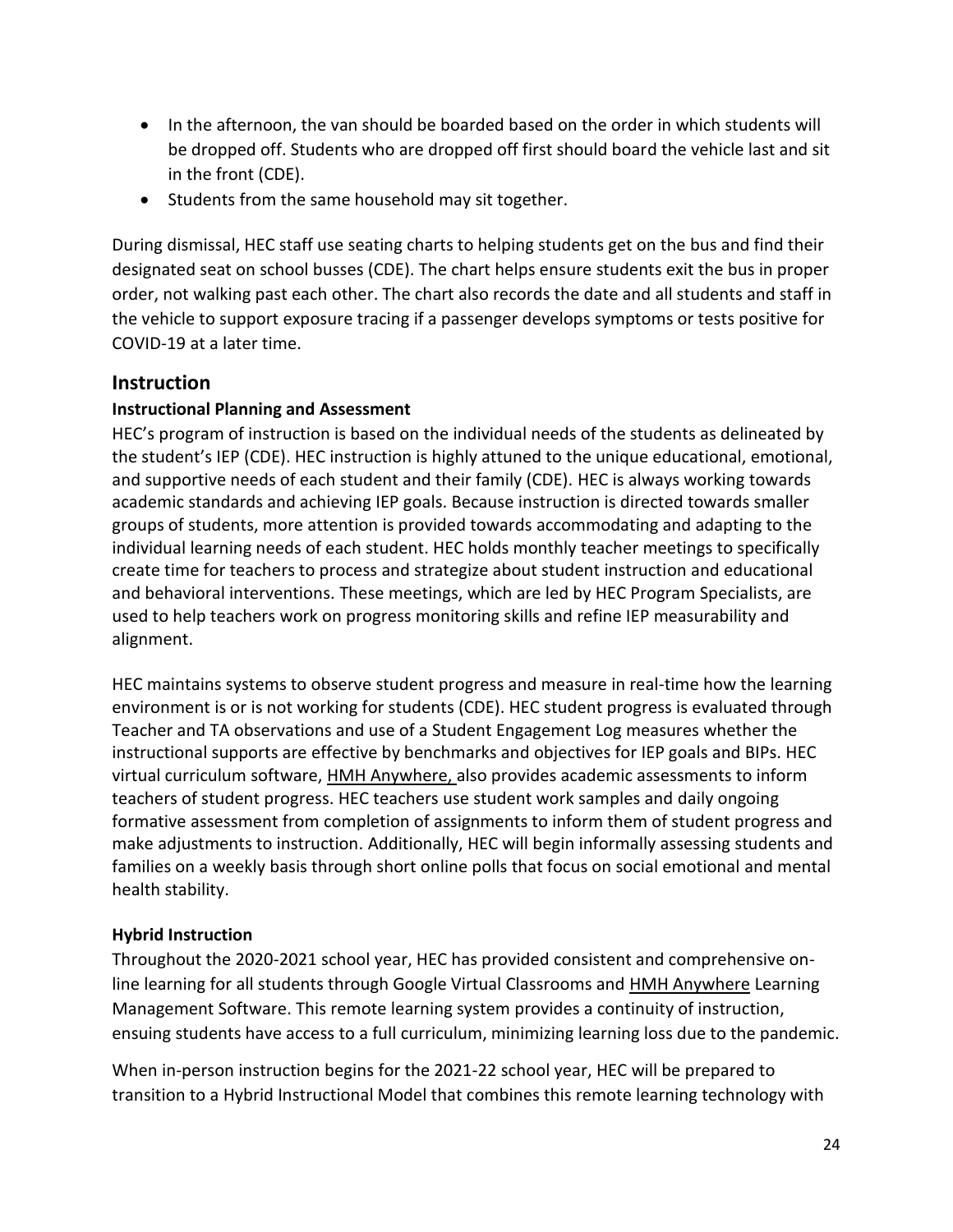the in-person classroom environment to allow for both asynchronous and synchronous learning. Hybrid Instruction divides each student's week between in-person learning at school and at-home remote learning. Each classroom will be split in half, with Group A coming to school Monday and Tuesday. Group B will attend school Thursday and Friday. When students are not learning in-person, they will be using the remote learning system at home. The Hybrid Model allows HEC to reduce the number of students on campus at a given time and keeps the remote learning mechanism functioning if in-person education has to pause due to an outbreak or community spike in cases.

The HEC Learning Management Software HMH Anywhere, is used to support both remote and in-person learning. Students will work on the same curriculum while they are in-person and when learning from home. In the event that a student is required to home isolate, or the school is required to close, HEC will continue instruction without a disruption to curriculum. Students would just pick up where they left off in the LMS.

HEC allows parent/caregivers to choose the instructional model that best fits the student and family needs. Full-time online class attendance is offered if the Hybrid model does not meet the student's needs. Full-time online class is an option for students who may be at elevated risk or live with a family member that is at increased risk from COVID-19 (K12). Additionally, parent/caregivers that feel their child has benefited from online learning can request to continue full time remote instruction. Parent/Caregivers can request an IEP to modify educational services as appropriate to these needs.

#### <span id="page-24-0"></span>**Instructional Technology**

HEC utilizes instructional technologies to facilitate remote learning both prior to, and after inperson education resumes. HEC teachers provide remote learning through Zoom, Google Classroom HMH Anywhere, and supplemental online materials. HMH Anywhere is an online tool that supports both in-person and remote learning through a single digital learning platform. HEC has provided teachers two trainings on HMH Anywhere, and Hillsides' Professional Development Department has provided a training on using Zoom to teach classes.

When remote learning was first implemented, HEC worked with Hillsides' IT department to ensure all students had equal access to technology. HEC surveyed families to determine their level of access to remote learning equipment, and used this information to provide laptops, printers, and Wi-Fi hotspots to students in need. HEC also notified parent/caregivers of all the areas with free WIFI access in LA County. HEC also issued company laptops and cell phones with personal hotspots to key staff to support remote instruction as needed.

Hillsides' IT Department created a check-out document to track all devices provided to students. Additionally, caregivers had to sign an acceptable use agreement for students for students utilizing the organization's equipment. Hillsides also provides a technical support hotline to help parents resolve IT issues that are impacting student remote learning.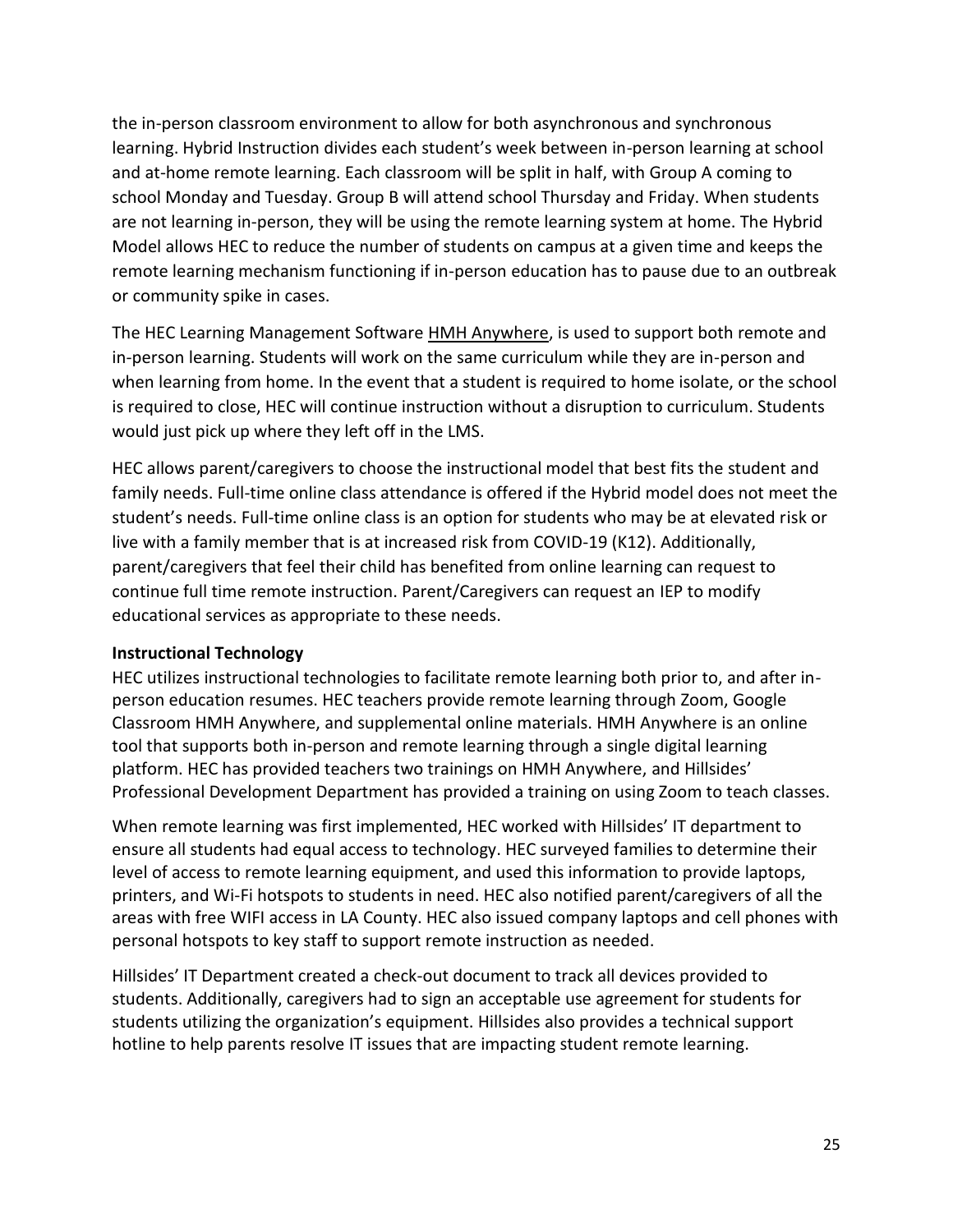#### **Addressing Learning Loss**

HEC has been providing consistent remote-learning since the beginning of the COVID-19 Pandemic. As a result, students have received un-interrupted educational and therapeutic services. Despite these services, for some students, the remote learning environment may be less effective than in-person instruction. Addressing student learning-loss resulting from the pandemic will be a priority for HEC as students return for in-person instruction.

HEC is a non-public school that individualizes student educational plans according to their IEP's as well as grade, State, and District requirements. HEC offers individualized student learning that is attuned to the needs of each student. During periods of remote learning, HEC was already working with parents and students, identifying and working to resolve challenges posed by the nature of distance learning. When the school reopens for in-person education, HEC teachers will have already identified students with potential learning loss and have modified their individualized instructional needs. Additionally, teachers will administer the Wide Range Achievement Test (WRAT) to collect information about learning loss and guide necessary learning interventions.

#### **IEPs**

Despite the pandemic restrictions and the school's move to remote-learning, HEC has continued to meet all deadline requirements for Individualized Education Programs and has maintained all student services as detailed in their IEPs. Immediately after moving to remote learning, HEC was reaching out to individual families and setting up IEPs to continue providing services for the IEP.

HEC conducts all IEP meetings through virtual platforms and works with the family to determine any changes that are needed to meet the demands of remote learning (CDE). During IEP discussions, the team assesses student difficulties observed during remote learning. Educational services have been modified to adapt to remote learning. In some cases, teams have decided to add services such as caregiver counseling to assist the parent with difficulties they may be experiencing with their child in the home. Student goals have also been modified to adhere to the change to remote instruction. In certain circumstances, Behavioral Intervention Plans have also been modified to adhere to new existing requirements.

#### **Continuity of Relationships and Learning Plans**

HEC will ensure that learning and the connected relationships (peer-to-peer) developed while the school buildings were open can continue if another school building closure occurs. Students will use google, zoom, etc. in accordance with HEC virtual learning plan.

#### <span id="page-25-0"></span>**Special Education**

HEC will ensure the needs of students with disabilities and other special populations are fully integrated into every aspect of the reopening plan. HEC has prepared accommodations under the following categories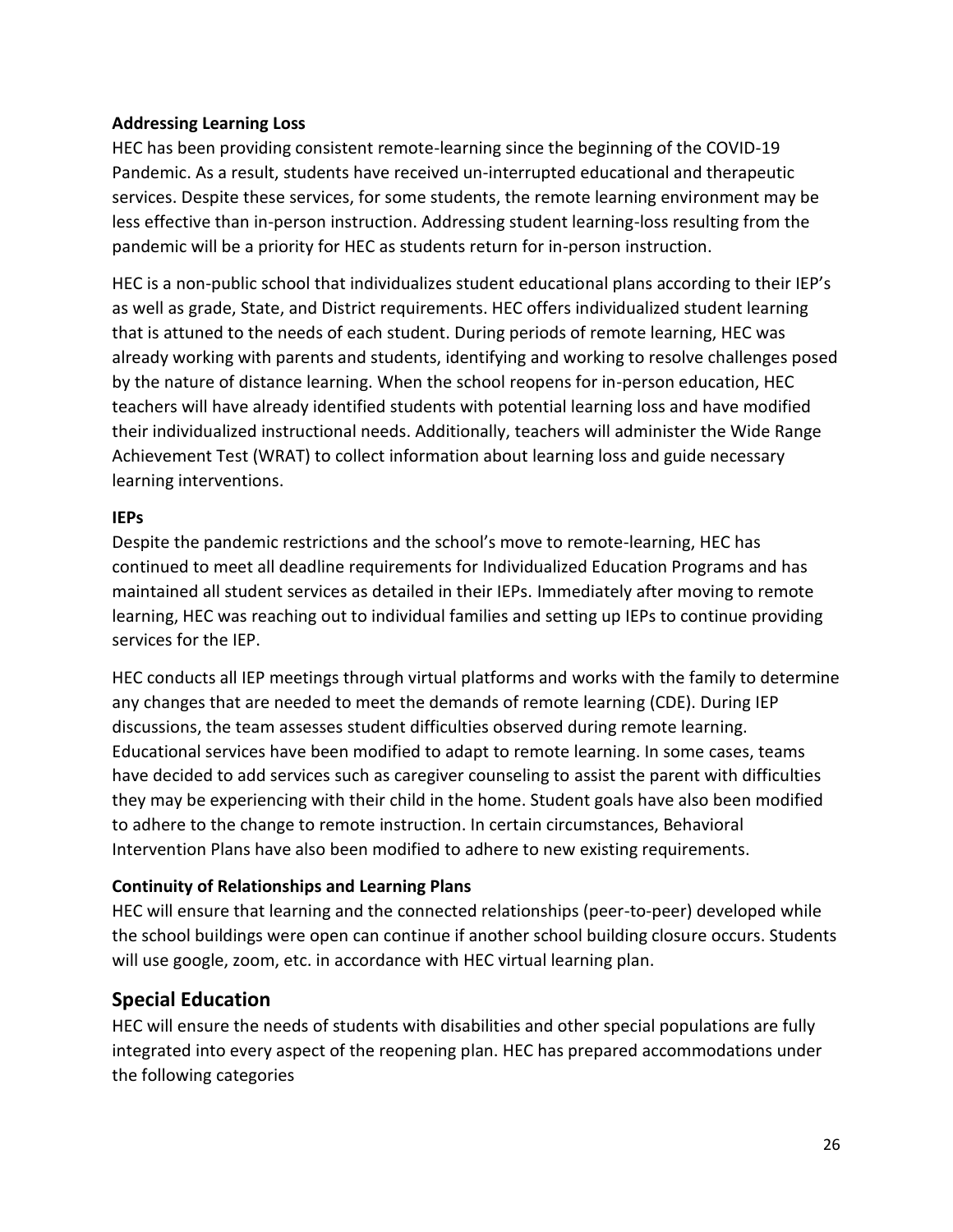**Personal Protective Equipment** When appropriate, HEC will accommodate the differing PPE requirements for students with disabilities, including the provision of face shields for students who cannot wear masks. If face coverings cannot be used for pedagogical or developmental reasons, HEC will provide the student a face shield (with a cloth drape attached across the bottom and tucked into shirt) instead of a cloth face covering while in the classroom (CDPH).

 HEC will work with the families of students who refuse to, or are medically unable to, wear face coverings to determine what works best for the student as well as for the other members of the school community. This approach may include both educational and therapeutic interventions.

#### **Students with Health Conditions**

HEC has reviewed existing student health plans to identify any students who may be at an increased risk for severe illness or medical complications due to COVID-19. HEC will encourage families of students with underlying health conditions to discuss with their child's healthcare provider if it is safe for the student to attend school in person. HEC will also review students who live in a home with someone who is at increased risk and cannot socially distance from the family member. These students will not be required to return to the campus for in-person learning and will continue to receive remote learning.

#### **Physical Distancing**

All students are provided with their schedule of classes each quarter. In their schedules, you will find teacher name, teacher contact number, class, class time, google link, zoom link, and any other virtual platform that teacher will be utilizing. Teacher and classroom staff are expected to call and complete a wellness check of any student who has been absent. Teachers and therapist connect regularly with parents and provide progress updates. IEPs continue to take place; any concerns can be addressed via the IEP.

Staff follow IEP recommendations regarding food allergies, special accommodations, proximity to teacher or other students, and individual classroom schedules allow time for specific restroom use and recess. Students will be entering a specific door and exiting a specific door to provide routine.

When lack of space is a concern, outside patio, outside lawn, outside hallway, and classroom backroom will be utilized. Scheduled breaks with cohort will also allow children who struggle with maintaining physical distancing guidelines. Per their IEPs, all students at HEC are designated with certain eligible disabilities.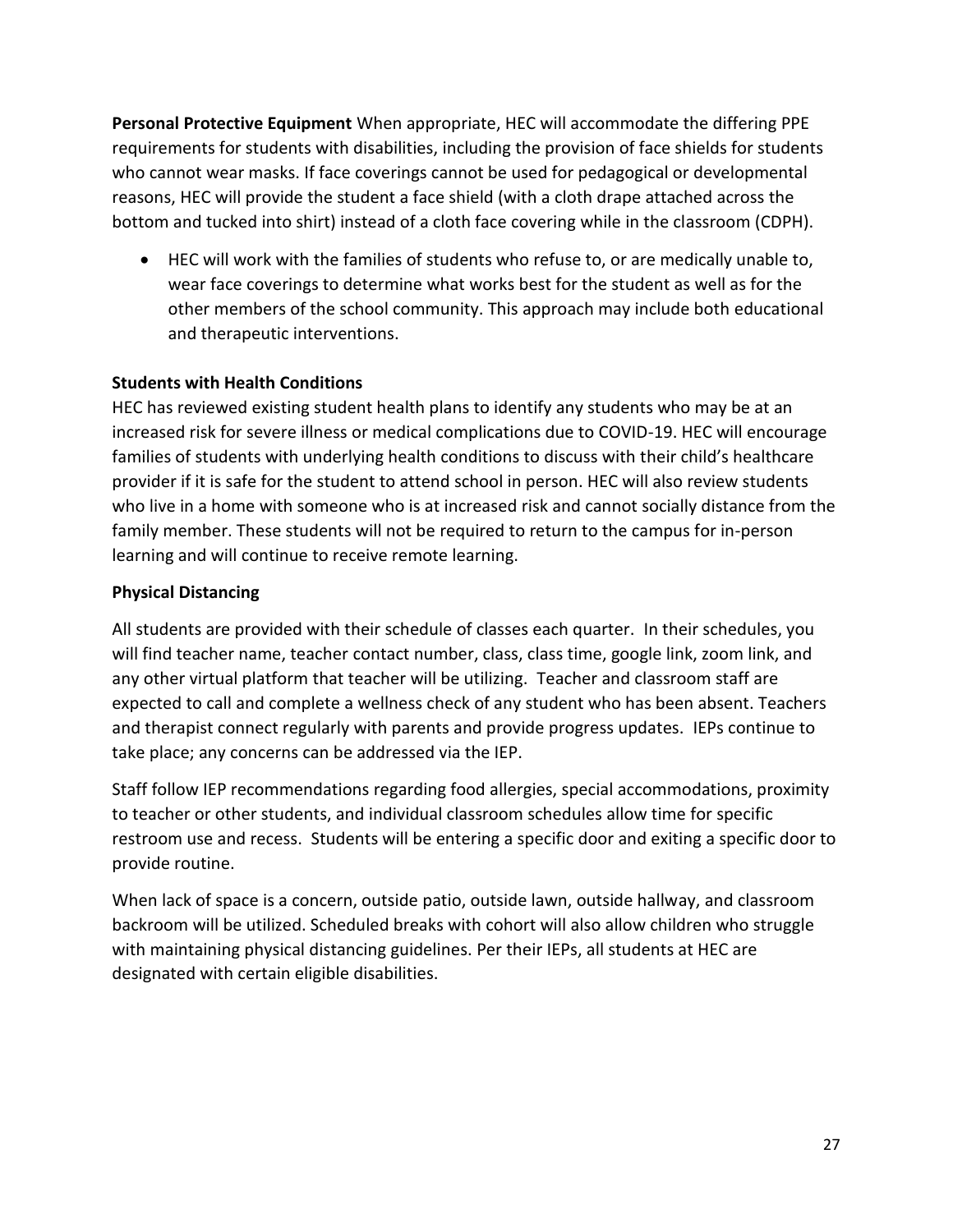## **Free Appropriate Public Education (FAPE) under the Individuals with Disabilities Education Act**

All IEPs have been scheduled and held during COVID, teams have been gathering, if team determined that different accommodations/ modifications were needed to address unique needs of students, IEP recommendations were made and put into place. FAPE is established during the IEP process where all stakeholders are involved with the decision process, it is a collaborative effort.

School districts have been holding amendment IEPs to address immediate concerns, or to collaborate on student progress during remote learning. HEC has provided individual remote learning plans to district.

All teachers and therapists have IEP goals that guide sessions and classroom curriculum to meet the individual needs of all of our students. Each student has a behavioral intervention plan to meet their unique goals, each high school student has a transition plan that allows HEC team to focus on the unique/ individual needs of our student population, and it is expected that classroom staff support each student on a daily basis by completing a wellness check each day of instruction. This wellness check can be achieved by phone call communication, Zoom, or text.

Aides will continue to provide remote services through remote learning, most of our aides are contracted through district, aides are directed to follow strategies as outlined in the Behavior Intervention plan within the IEP. Aides continue to provide flexible schedules to students who have an aide, they are providing interventions through remote learning. HEC staff provide Trauma Informed Care, Pro- Act interventions and Restorative Practices when a student exhibits crisis. At this moment, all strategies are provided remotely.

#### **Mental Health Support for Students and Families**

COVID-19 has created traumatic experiences and stress for staff, students, and families. As a trauma-informed organization, HEC is uniquely prepared to address the emotional recovery of its students and families and ensure the well-being of all its students both during remotelearning and when they return to in-person instruction (CDE).

All HEC staff are annually trained in AB 1172, which teaches staff to use positive behavior approaches with their students. This training is an extension to the agency's Risking Connections training, which is delivered from the Traumatic Stress Institute. HEC staff are skilled at utilizing a trauma-informed and trauma-resilient approach to working with the student population (CDE). Staff are trained to observe the signs of trauma in students and to utilize caring connections to create powerful healing impacts on student lives.

All HEC students have mental health services provided through the school. Virtual individual and group therapy sessions are being used to help students process their feelings about the pandemic, loss, and anxiety about returning to in-person learning. HEC therapists meet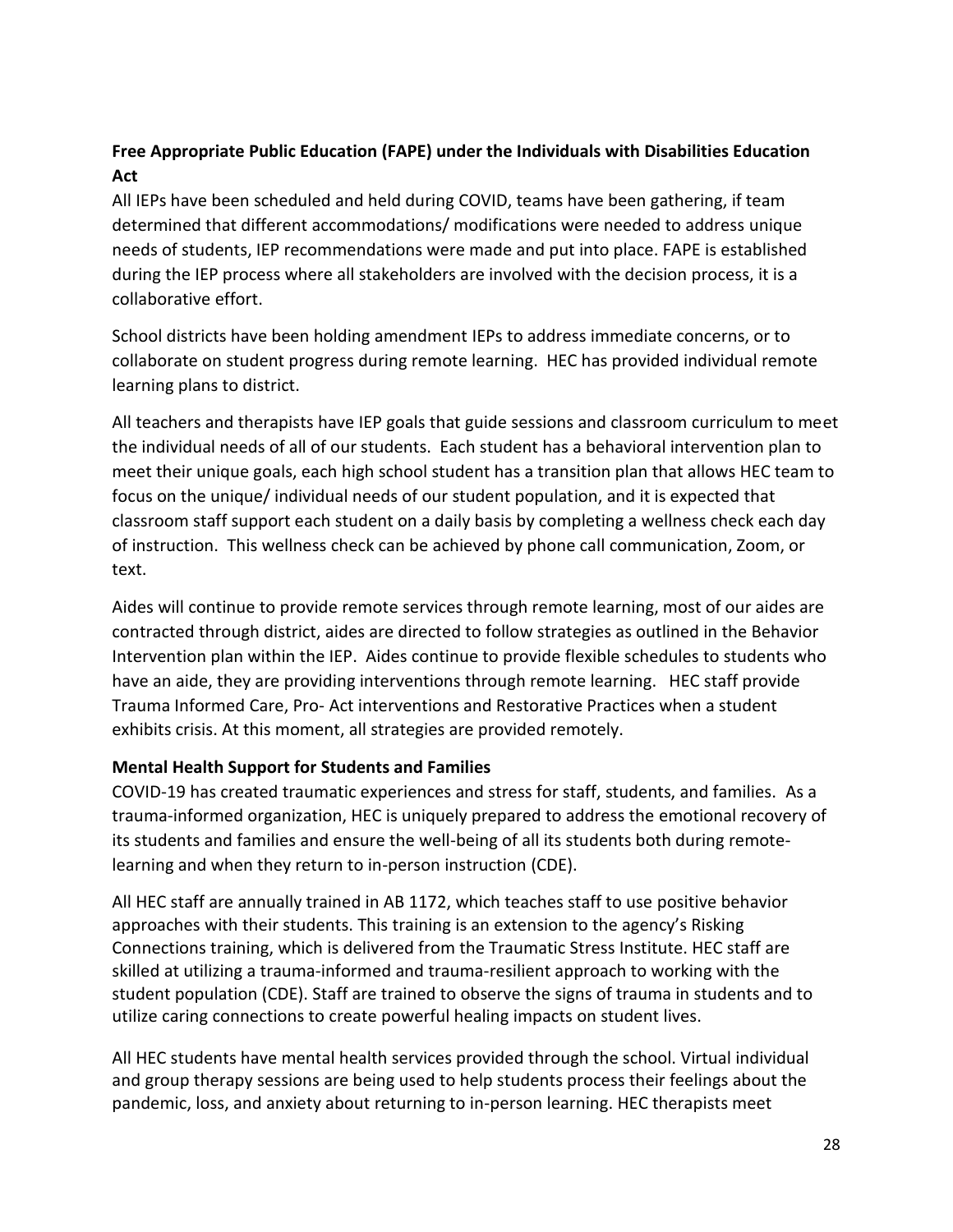individually with students on a weekly basis, providing counseling and identifying and working with their families to address their unique social-emotional needs. HEC has made it mandatory for staff, therapist, and instructional aides to connect with students on a daily basis and complete a wellness check. Parents, guardians, and other stakeholders were sent an email discussing the expectations of all parties involved in this process. Prior to reopening, all HEC staff will be trained and re-trained to look for the signs of child abuse and neglect that may have occurred during distance learning.

HEC has a crisis response team trained to provide behavioral support and respond to crises including, but not limited to, attempted suicide and PMRT notifications. Teacher Assistants and Campus Supervisors are trained to provide crisis management in the school, including crisis communication and emotional de-escalation techniques. They can also go into the home to provide behavioral support as necessary during the remote-learning part of the hybrid instruction model. The student's therapists will be called in the event of a mental health crisis. HEC also has an on-call back-up therapist during school hours and a Tier II on-call system to provide support after hours.

HEC will extend mental health support to Parents/Caregivers. This is driven by the IEP. They are also provided parent counseling if needed.

#### **Personnel**

#### **Staffing Levels**

Upon reopening, HEC will ensure the staff-to-student ratio will be sufficient to implement all preventative measures as well as effectively deliver educational and therapeutic services. HEC has reviewed the requirements of this reopening and prevention plan and adjusted staffing levels to meet the unique facility cleanliness, physical distancing, student learning, and health and safety needs to address COVID-19 (CDE). Through using [Hybrid Instruction,](#page-23-0) HEC has created a higher staff to in-person student ratio, which makes more staff available to support the program as it implements preventative measures. Student cohorts will be a maximum of 8 students to 2 adults. At any time, HEC has a large number of support staff including Campus Supervisors, Teachers Assistants, and Therapists who can provide services and supervision as required. HEC also has a Facilities department that provides cleaning and sanitation support.

#### **Staff Engagement**

HEC has engaged the entire workforce in the development of the reopening plan. Staff were given opportunities to express concerns and make recommendations. HEC has reviewed and addressed employee concerns with this plan prior to the school's re-opening (CDE). HEC leadership, Human Resources, and the COVID Relief Team are liaisons to employees. They are responsible for addressing employee concerns around COVID-19. Employees have been informed how to contact the liaisons and their rights to safely discuss concerns without fear of reprisal (CDE). HEC also has an anonymous suggestion box called "We Heard You," where staff can leave feedback, express concerns, or ask for assistance. These communications go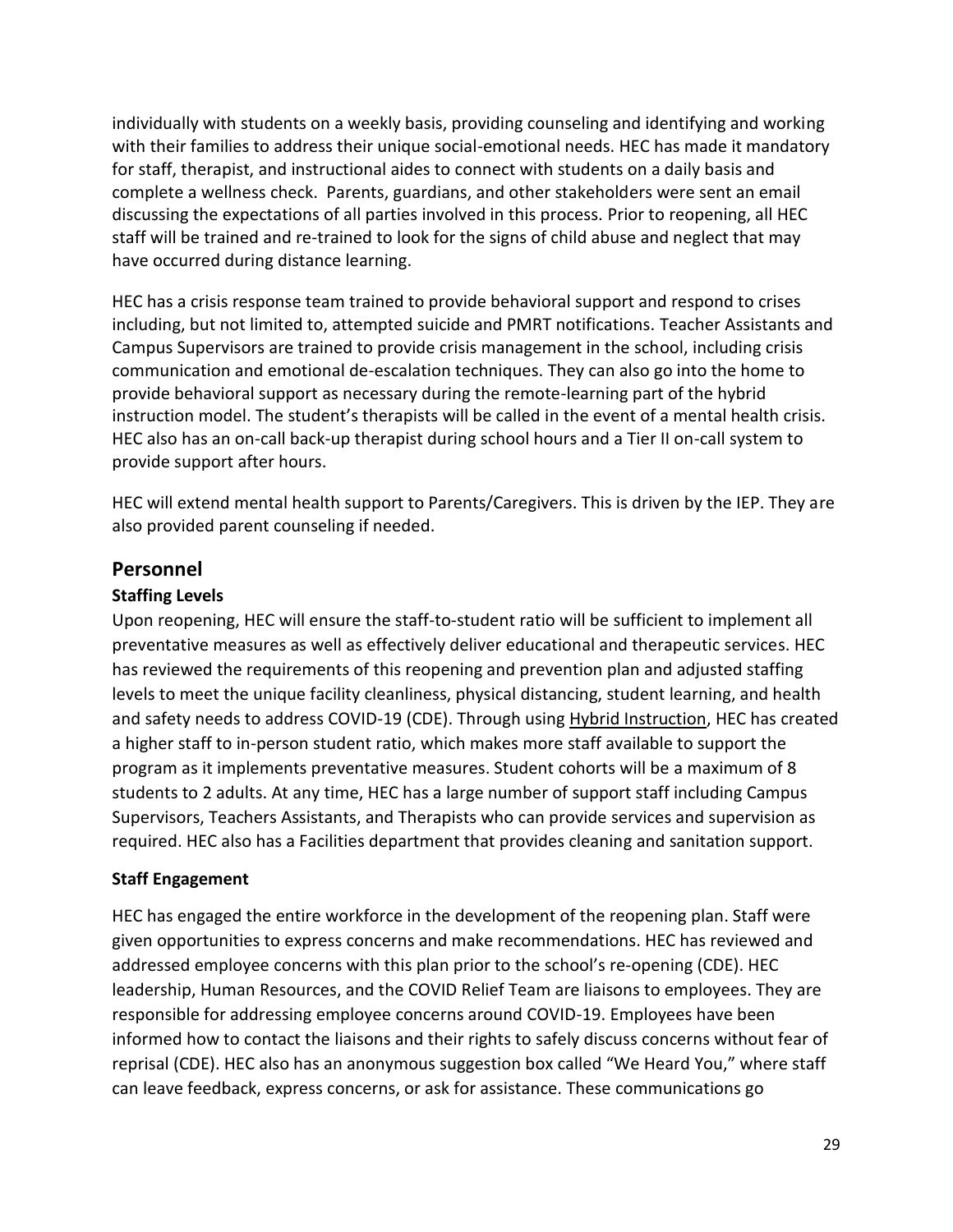immediately to the CEO. Employees can expect a response within a week of posting their concern.

## **Professional Relationships and Learning**

HEC agrees with the Quality Professional Learning Standards (QPLS) characteristics of professional learning that are most likely to support educators in building individual and collective capacity to meet professional, school, and student performance expectations. California's Quality Professional Learning Standards ([https://www.cde.ca.gov/pd/ps/qpls.asp\)](https://www.cde.ca.gov/pd/ps/qpls.asp) ensures that the transition to a new instructional program model will result in positive outcomes for students and educators.

## **Employee Health and Safety**

## **Personal Protective Equipment**

In compliance with CDPH and Cal/OSHA requirements, HEC has evaluated the risk of transmission posed to all staff positions and will provide appropriate Personal Protective Equipment based on their respective job roles and responsibilities:

- On a daily basis staff use KN95 masks or other appropriate face coverings
- Employees engaging in symptom screening surgical masks or N95 respirator masks, face shields, and disposable gloves.
- Teachers, therapists, crisis managers– face coverings and/or face shields with drapes, and gloves
- Front office/admin employees face coverings and plastic barriers where possible
- Staff taking care of a sick student medical grade (N95) mask to wear themselves, and a medical grade mask for the student to wear (if it can be tolerated). For staff with prolonged exposure to ill students: Protective eyewear: face shield/goggles, gowns
- Food service employees face coverings and disposable gloves
- Nursing office staff face coverings and gloves
- Custodial staff PPE for cleaning and disinfecting, including: A. For regular surface cleaning, provide gloves appropriate for all cleaning and disinfecting. B. Classified staff engaged in deep cleaning and disinfecting should be equipped with proper PPE for COVID-19 disinfection (disposable gown, gloves, eye protection, and mask or respirator) in addition to PPE as required by product instructions. C. Cal/OSHA requires that PPE be provided and worn to effectively protect employees from the hazards of the cleaning products used and training be provided to staff on the hazards of chemicals (CDE).
- **Employees engaged in close-contact activities that may not permit physical distancing**  $$ face covering, gloves, masks, gowns as appropriate (K12).
- Staff have access to face shields at all times. Staff are to disinfect them after use and save with their name on them for another use by them. They have been instructed to write their name on them and place in a paper bag after they wipe them down.
- Any staff working with a symptomatic individual will have gloves and a N95 respirator mask.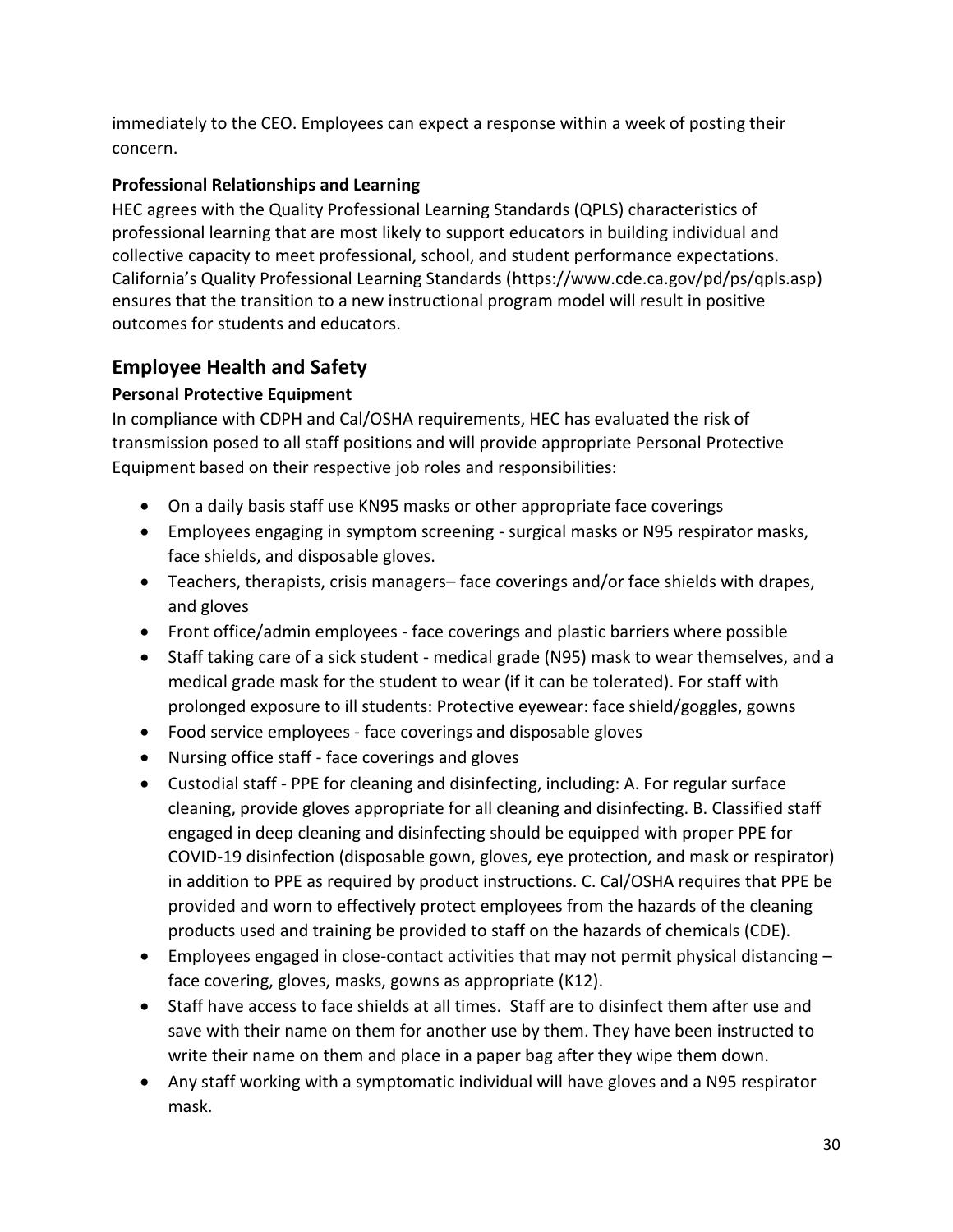HEC provides and ensures staff use face coverings in accordance with CDPH and CDC guidelines. These guidelines require:

- Masks to be put on with clean hands
- The mask should fit snug against the sides of your face and fully cover the mouth and nose
- Approved masks must be made from tightly woven fabrics, be breathable, and be composed of two or three layers of material.
- Unapproved masks have valves, are made from loosely woven or knit fabrics, are difficult to breather through, or are a single layer of material.

Face coverings are to be worn by employees at all times during the workday. All HEC employees were informed of this requirement prior to the start of in-person learning and will receive reminders on a regular basis throughout the school year through employee emails, team meetings, and Datis (K12). Additionally, signage at the entry to the school, at the entry to the school office and throughout the school building reinforces this requirement and depicts proper use of cloth face coverings (K12). [See Communication to Staff for more information.](#page-8-0)

All HEC employees are offered, at no cost, an appropriate face covering that covers the nose and mouth. Employees are instructed to wash or replace their face coverings daily (K12). HEC will provide staff with masks in the event their mask was lost or damaged during the workday. HEC has informed its employees that face coverings do not need to be worn when:

- Employees are alone in a private, enclosed office (K12)
- Staff can remove their mask when eating or drinking. However, this should only be done during their breaks when they are able to safely remove their masks and physically distance from others. At all times when eating or drinking, staff must maintain at least a six-foot distance from others. HEC will encourage staff to eat and drink outdoors and away from others.
- All staff must wear face coverings at all times, except when working alone in private offices with closed doors or when eating or drinking.
- Anyone who has trouble breathing or is unconscious, incapacitated, or otherwise unable to remove the covering without assistance should not wear a mask.
- Employees who have been instructed by their medical provider that they should not wear a face covering must wear a face shield with a drape on the bottom edge, to be in compliance with State directives, as long as their condition permits it.

#### **Physical Distancing**

HEC has provided trainings, posted signs, and ongoing communications informing staff to maintain a physical distance of at least 6 feet in the workplace, and avoiding congregation in work environments, break rooms, staff rooms, and bathrooms (K12). Employees will: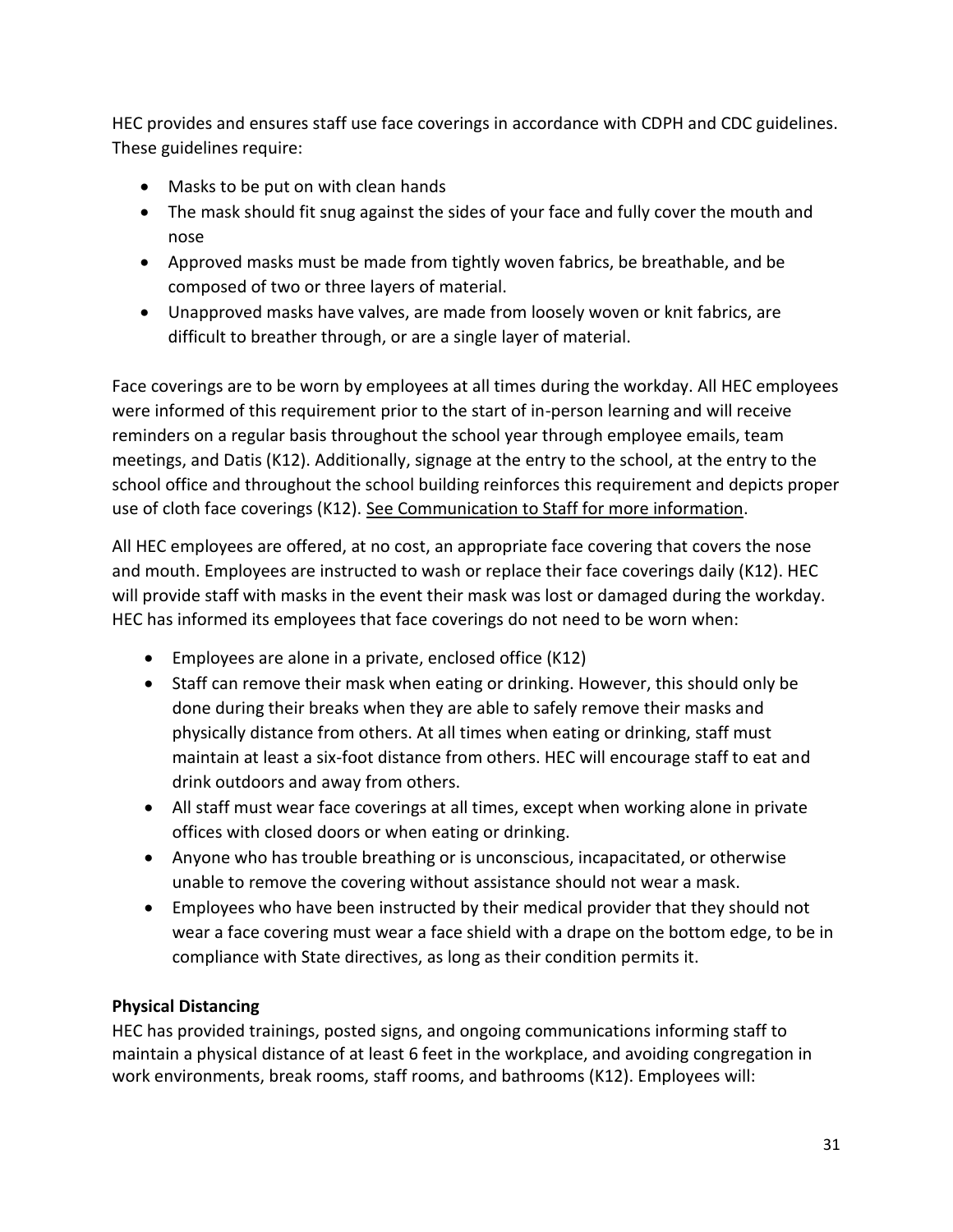- Maintain at least 6-foot distancing from any individuals on site, including during student services.
- Follow following floor markings, signage, and arrows used to designate physical distancing requirements.
- Avoid congregation in work environments, break rooms, staff rooms, and bathrooms.
- Be discouraged from gathering in groups larger than 3 individuals.
- Be reminded to not shake hands, high-five, or hug each other.
- Group employees into teams and schedule them consistently, by team, on the same shifts to reduce potential exposures.
- All employees who can carry out their work duties from home will continue to do so.
- All staff meetings and professional development trainings are held virtually through Zoom or Microsoft Teams (CDPH).
- Whenever possible, administrative tasks and parent-teacher conferences will be conducted online.

#### **Sharing Items**

Sharing of workspaces and held items is minimized or eliminated through the following measures:

- Employees have their own supplies and will limit sharing of materials/supplies whenever possible. If supplies or equipment need to be shared between multiple individuals (copier computer, etc.) staff are asked to disinfect the area after use.
- Instruct employees to not share food, beverages or utensils
- Install transfer-aiding stations, such as shelving or tables, to reduce person-to-person exchanges.

#### <span id="page-31-0"></span>**Hygiene**

HEC staff have frequent opportunities in the workday to wash or sanitize their hands (K12). Through trainings and communications, staff are prompted to wash or sanitize their hands:

- As they enter the school/classroom
- Before and after using the restroom
- Before and after any group activity
- Before and after getting into vehicles
- Before and after eating food
- After having close contact with others
- After using shared surfaces or tools
- After blowing nose, coughing, and sneezing
- After removing gloves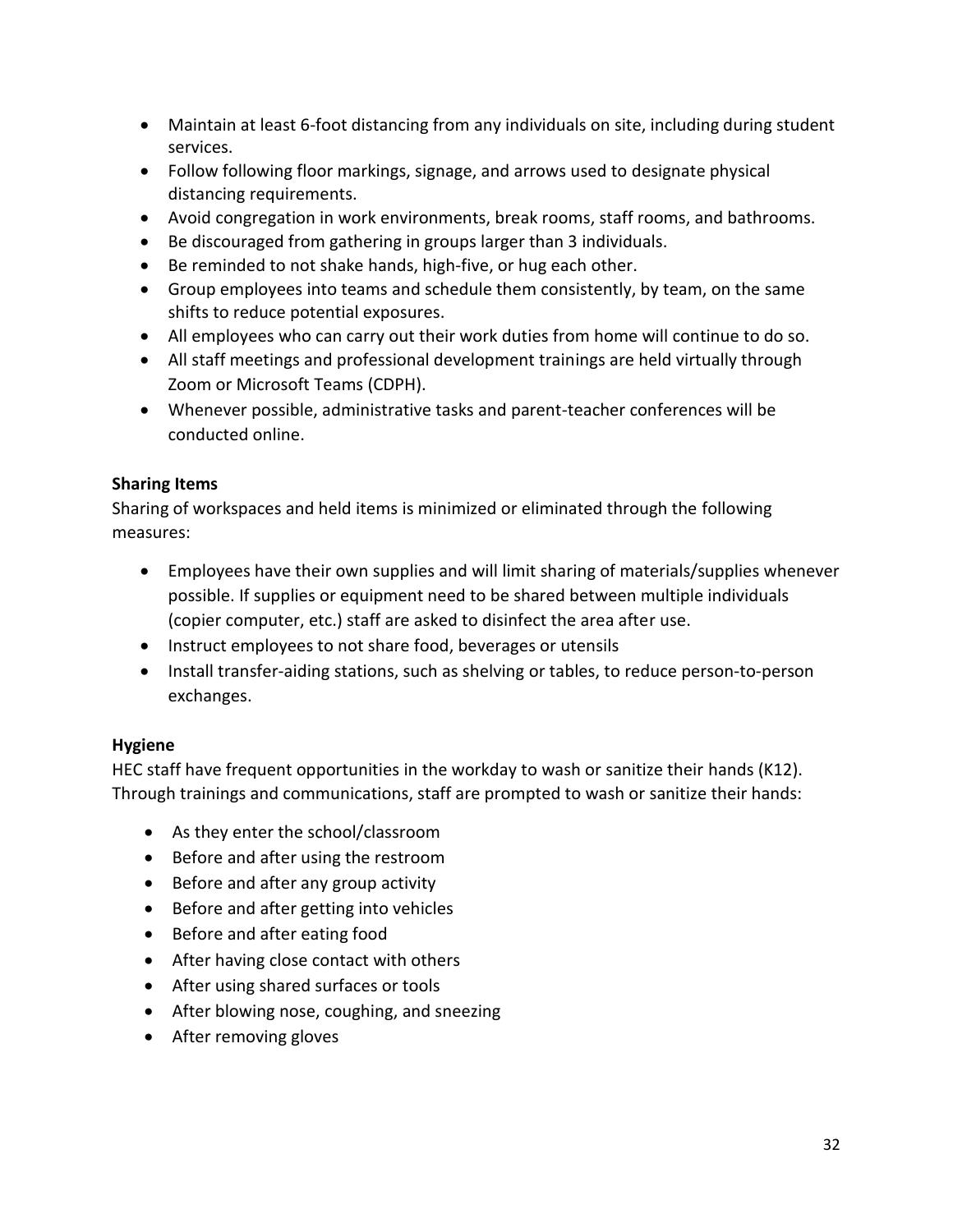Soap and water are available to all employees at the following location(s): Each classroom has a sink with hot water and soap dispenser available for use. Each classroom has a fully stocked restroom. Restrooms are cleaned and restocked daily.

Hand sanitizer effective against COVID-19 is available to all employees in or near the following locations (K12): Individual hand sanitizers are available for staff to keep in a locked area in their classrooms. Hand sanitizer is also available to staff at the front office of each building. Staff who keep small bottles of hand sanitizer on their person will keep it secure and not allow unsupervised student access.

HEC staff not only wash their hands for personal hygiene, but to model frequent handwashing to students, which helps reinforce healthy habits. Staff will also monitor the handwashing techniques of younger students at the classroom sink (K12).

Employees follow the proper handwashing guidelines described below:

- 1. Wet hands with running water.
- 2. Apply enough soap to cover wet hands.
- 3. Scrub all surfaces of the hands including back of hands, between fingers and under nails for at least 20 seconds.
- 4. Rinse thoroughly with warm/hot running water.

#### **Immunization Requirements**

HEC strongly recommends that all staff be immunized each autumn against influenza unless contraindicated by personal medical conditions (CDPH). HEC's Nursing department offers all staff free flu vaccines.

#### **Accommodations**

HEC has created accommodations for staff based on a case by case basis. HR will invite requests for accommodations from all employees prior to in-person learning, providing time to engage in an interactive process with employee to determine the most reasonable accommodations. HEC provided staff two weeks to contact HR with requests for accommodations. HR will determine how to address employees requesting accommodations under the ADA in order to mitigate the risk of exposure to a family member who is at higher risk. HR communicated with supervisors that employee requests for alternatives to COVID testing/screening are considered reasonable requests for if the requests are due to underlying medical condition(s). HEC staff are directed to contact HR if they need accommodations made to the screening/testing of COVID symptoms.

#### **Higher-Risk Staff**

HEC makes accommodations for staff who are at higher risk for severe illness due to COVID-19, or who cannot safely distance from household contacts at higher risk of COVID-19. HEC has also encouraged staff 65 years of age or older to work closely with their healthcare provider to determine if it is safe for the person to attend work. HEC has made accommodations for these staff to reduce their risk of exposure by allowing them to work from home. These staff directly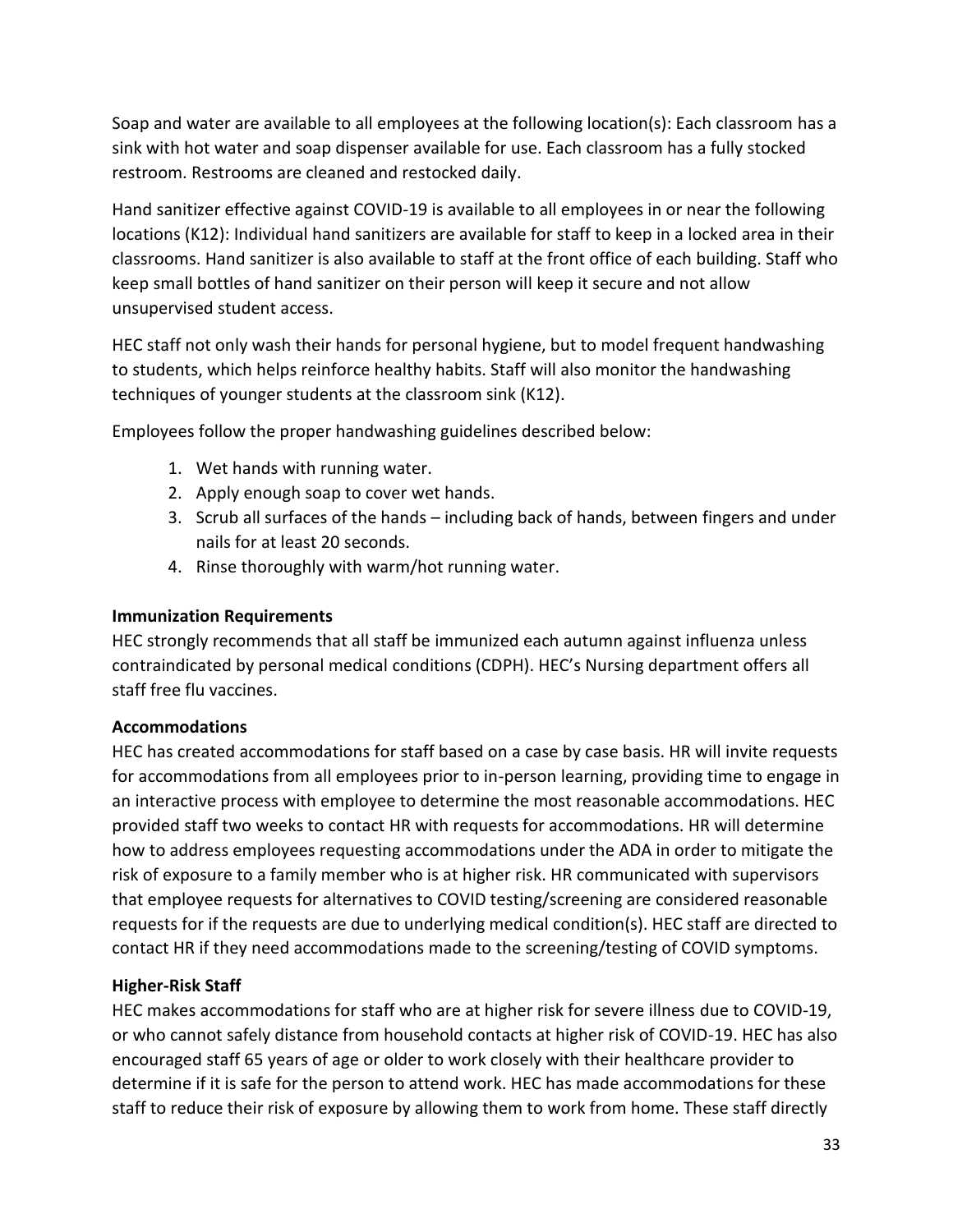providing remote instruction or assist students with remote learning. When HEC reopens for inperson learning, these staff can continue to provide remote support, either through administrative tasks or providing instruction during the remote learning portion of the hybrid schedule.

#### **Wellness Supports for Staff**

HEC is a Trauma-Informed-Care agency that promotes and supports employee wellness. HEC understands the pandemic creates many challenges for staff, such as burnout, compassion fatigue, vicarious trauma and secondary traumatic stress. HEC will continue to support employee wellness as the agency provides in-person services. HEC has bi-weekly virtual team meetings, which serve as times for staff to debrief, collaborate, and support one another. It is also a time for staff to voice concerns, have questions answered, and receive praise for their amazing work.

Managers utilize the TIC Wellness Guide in team meetings. This guide provides trainings and activities developing resilience-building and self-care techniques. Staff are given opportunities in meetings to discuss and practice these techniques. Topics include, but are not limited to, mindfulness mediation, deep breathing, the power of appreciation, light workout routines, and stress-reducing diets.

HEC offers an Employee Assistance Program (EAP), which provides free outside tele-counseling to all employees. HEC's payroll software, Datis, provides information about mental wellness and additional resources to support employees.

#### **Employee Trainings**

HEC's nursing department provides extensive training to staff on effective health and safety measures to keep themselves and their students safe against COVID-19. These trainings cover: HEC has provided trainings to staff reinforcing proper handwashing, use of hand sanitizer, use of tissues to wipe the nose, cough, and sneeze inside a tissue, and not touch one's face, eyes, nose mouth or face covering (CDPH).

- Proper adornment, use, and removal of personal protective equipment, including face masks, N95 Respirators, and gloves.
- **•** Effective washing of cloth face coverings
- Information on limitations of some face coverings that do not protect the wearer and are not PPE but can help protect people near the wearer.
- Face coverings do not replace the need for physical distancing and frequent handwashing.
- Cough and sneeze etiquette
- Techniques for frequent and proper handwashing and use of hand sanitizer.
- Not touching one's face, eyes, nose mouth or face covering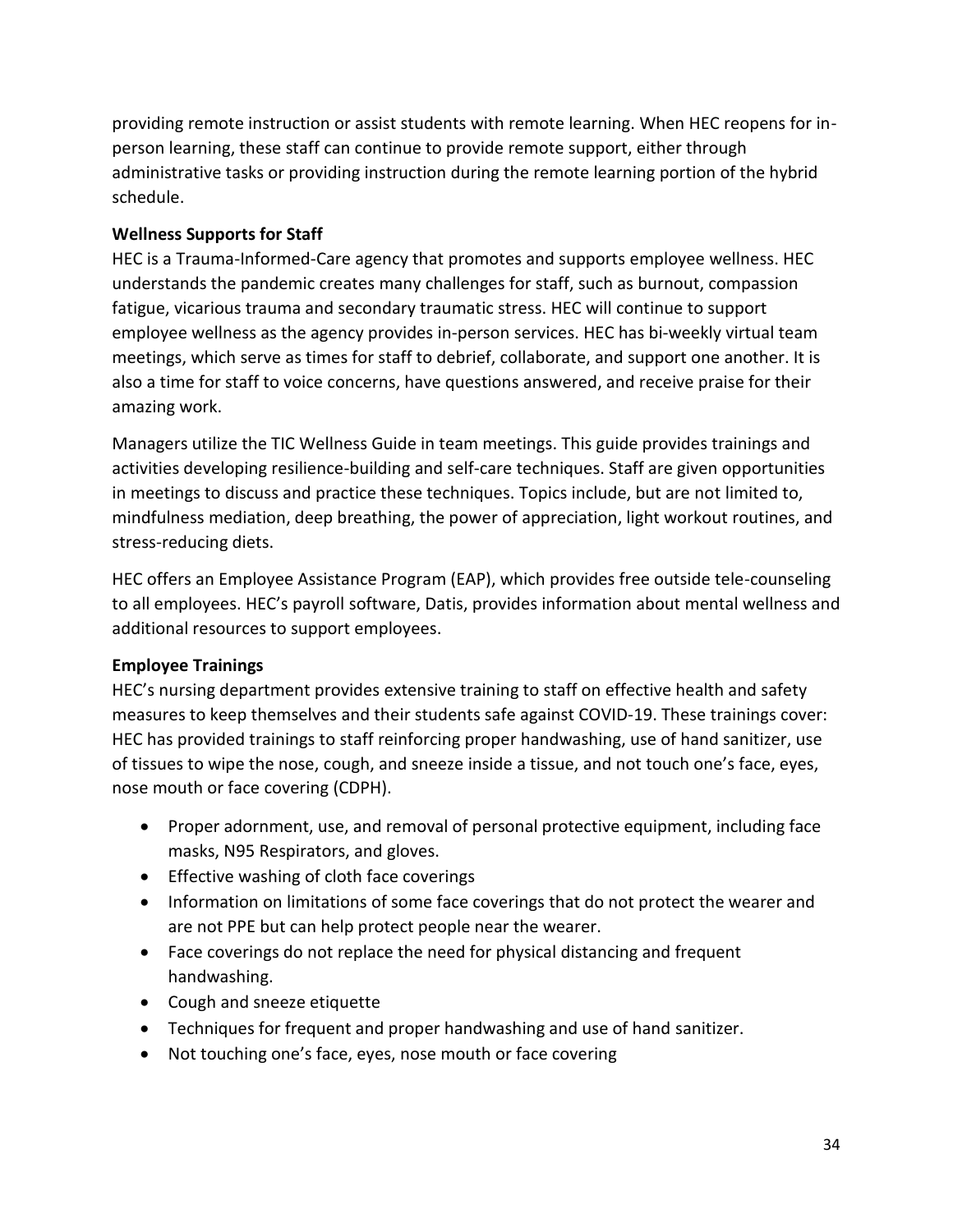#### **Symptoms and Reporting**

School nurses have received access to professional development on the clinical manifestations of COVID-19. HEC's school nurses have conveyed this information to employees about COVID-19 symptomology:

- Guidelines for when to send students to Health Office
- Confidentiality around health recording and reporting
- CDC transmission-based precautions

#### **Signs of child abuse**

The in-person learning environment provides an opportunity for teachers and school administrators to monitor student health and wellbeing. Teachers are the front line in identifying potential abuse or neglect occurring in a student's home life. With students having been away from the school environment for an extended period of time, there is a potential for ongoing abuse or neglect to occur that teachers or staff are unable to identify and report. All HEC staff are mandated reporters. Prior to the reopening of in-person learning, HEC staff have received a refresher training on observing the signs and symptoms of child abuse and neglect, as well as the procedures for reporting suspected cases.

#### **Confidentiality**

All HEC staff received trainings through Relias, HEC's online employee training system, on Protected Health Information. Prior to re-opening, HEC staff received a refresher course on maintaining confidentiality around health recording and reporting around identifying and reporting a potential case of COVID-19 at the school (CDE).

HEC will enroll school leadership in the state-provided Contact Tracing Training Course prior to reopening PPHD. HR personnel have already taken the Contact Tracing Training Course and will coordinate all contact tracing activities.

## **Cleaning Practices and Protocols**

HEC facilities will meet and maintain a high standard of cleanliness prior to reopening and throughout the school year (CDE). HEC has implemented measures to ensure appropriate cleaning and disinfecting of all school spaces, surfaces and objects throughout the school (K12). In particular, HEC Facilities staff:

- Follow CDC and California Department of Pesticide Regulation safe and correct application of disinfectants, using personal protective equipment and ventilation recommended for cleaning (CDE)
- Utilize disinfectants on EPA List N
- Maximize ventilation of all spaces being disinfected by opening windows and doors as appropriate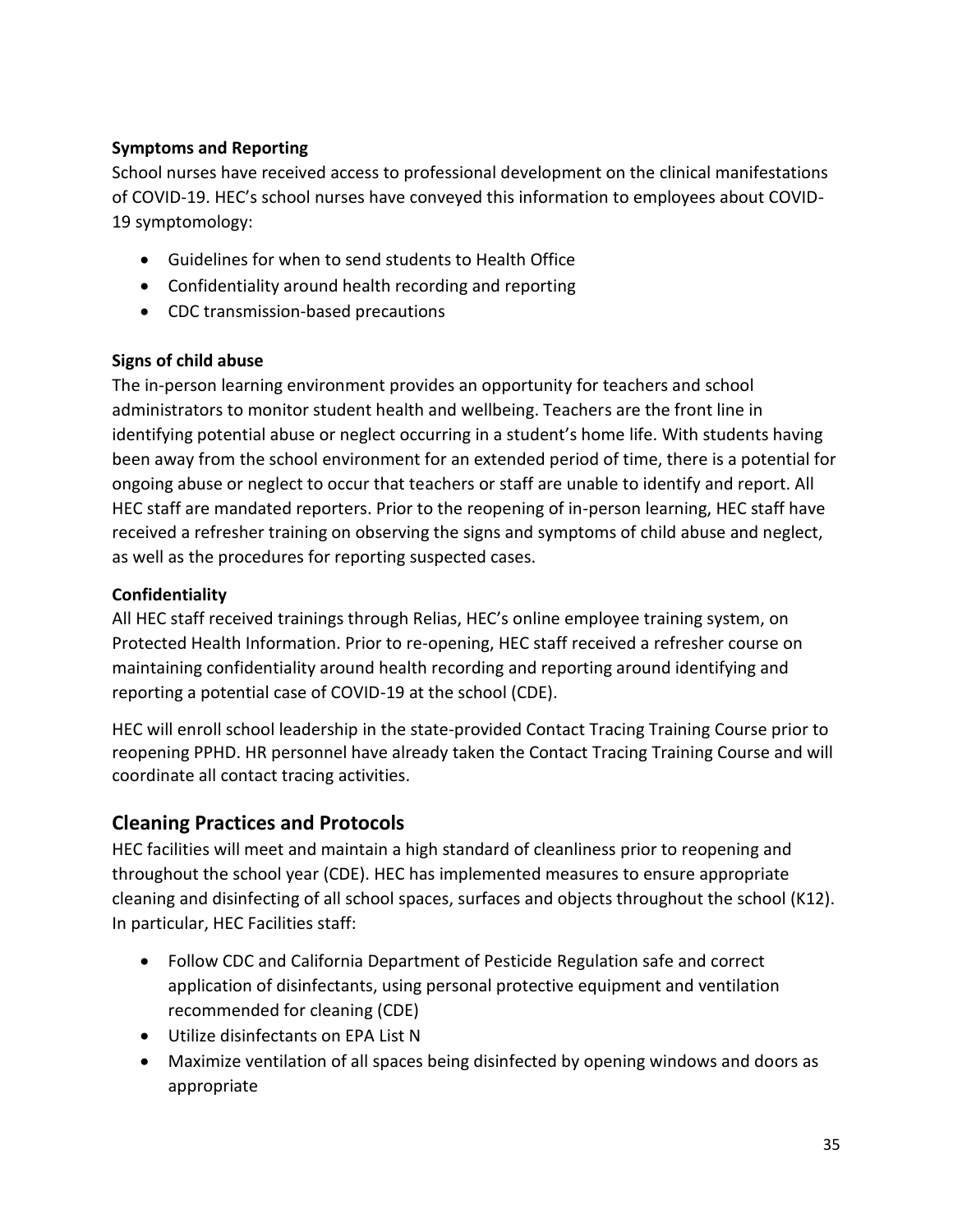Conduct deep cleaning in the early morning before students arrive

#### **Facilities Staff**

Facilities staff responsible for disinfecting the school are equipped with appropriate personal protective equipment, including gloves, eye protection, face masks, and gowns. They are also provided N95 respirators to be used when cleaning after a potential exposure (K12). Facilities staff are trained on:

- How to follow manufacturer's directions for disinfectant products according to Cal/OSHA requirements for safe use, and as required by the Healthy Schools Act
- When to use PPE and which PPE is necessary for a particular situation
- How to properly use, remove and dispose of PPE.
- Proper disposal of PPE
- Proper hand washing

#### **Cleaning Schedule**

HEC Staff follow a cleaning schedule to ensure all spaces, surfaces, and objects are regularly sanitized and to avoid improper use of cleaning produces. HEC staff and Facilities staff will adhere to the following schedule:

- **Common areas and frequently touched items** (i.e. Breakrooms, Restrooms, Classrooms, Nurse's Office, Counseling /Student Support Rooms, Admin Offices). Facilities staff will clean at least daily and more frequently as resources allow using appropriate products.
- **Shared items** (i.e. Photocopier, keyboards, car keys, swing sets). HEC staff will thoroughly clean after each use.
- **High-touch surfaces** (i.e. doorknobs, handles, light switches, countertops, desks, phones, switches and buttons, printers/ copiers, grab bars, and handrails, plastic/glass barriers) cleaned by trained facilities staff at least daily.
- **Equipment and devices** (Desks and tables, chairs, van/bus seats, keyboards, phones, headsets, Keyboards, printers, copiers, pens, markers, white boards, trays, chairs, sensory items, touch-screens, etc.) should be cleaned between uses by the staff that used the equipment.
- **Floors** are cleaned by facilities staff each morning before students arrive. Staff use vacuums equipped with HEPPA filters.
- **Restrooms** are cleaned and restocked daily.

#### <span id="page-35-0"></span>**Vehicle Cleaning**

HEC Vehicles will be cleaned and disinfected after each use by the staff who used it last. Drivers are equipped with disinfectant wipes and disposable gloves to support disinfection of surfaces as needed. The vehicle will be cleaned immediately after use. Staff will disinfect seats, seatbelts, internal and external door handles, the steering wheel, gear shift, parking brake, turn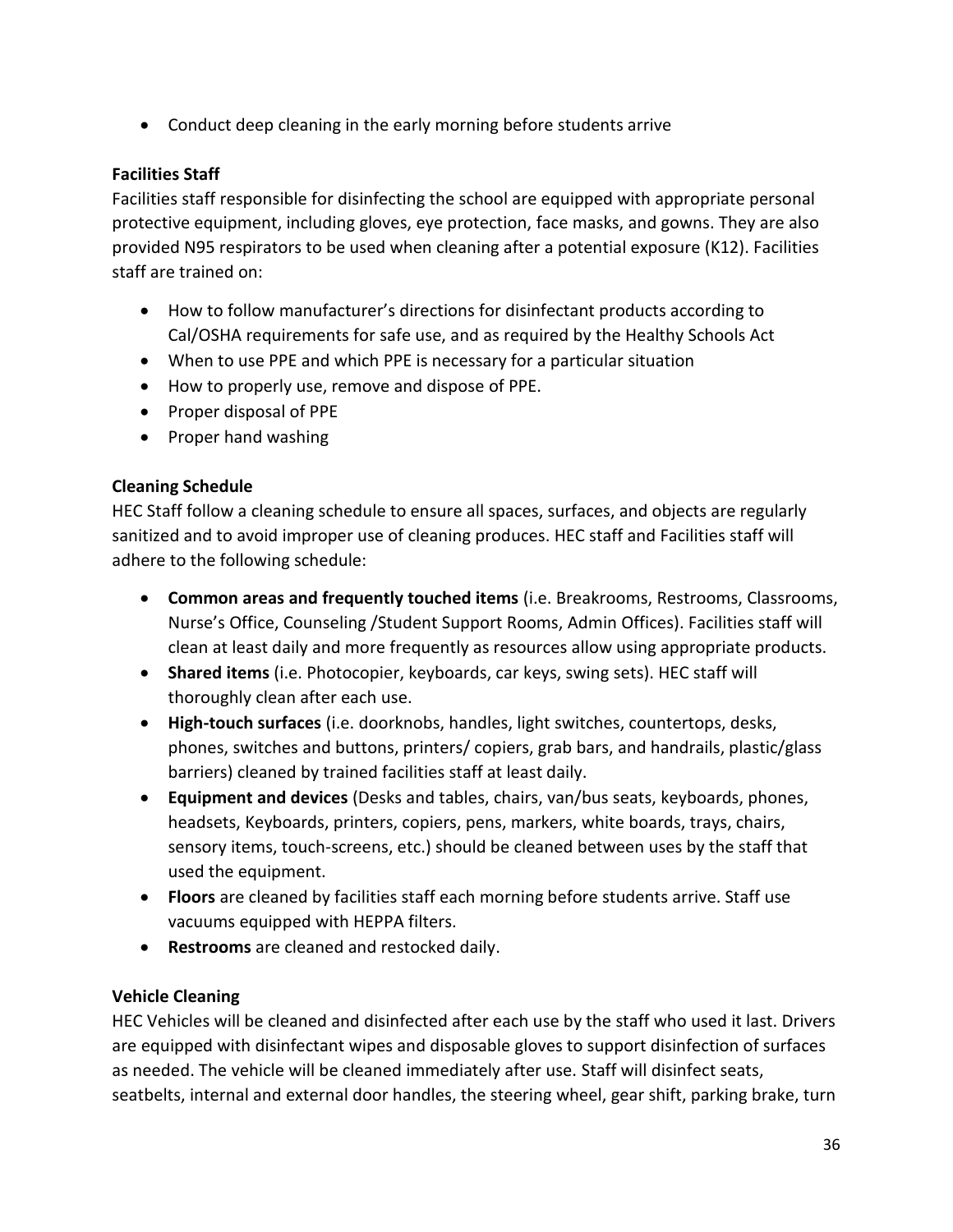signals, radio, and other controls in the driver cockpit. Vehicles are professionally cleaned with appropriate disinfectants every two weeks on a rotation unless there is an exposure in the vehicle. Any vehicle that has had positive cases will be taken out of service and cleaned and disinfected before it can be used again.

#### **Post Exposure Cleaning**

HEC has developed procedures for cleaning in the event a staff or student shows symptoms of COVID-19 (CDE). HEC Facilities staff are trained to properly disinfect a space after exposure by adhering to the following CDC Guidelines:

- Close off areas used by the symptomatic person.
- Open outside doors and windows to increase air circulation in the area after the symptomatic person has been removed.
- Wait 24 hours before you begin cleaning or disinfecting. (If 24 hours is not feasible, Facilities staff will wait as long as possible).
- Facilities staff will wear PPE including disposable gloves, eye protection, and a gown. N-95 respirators will be used if vacuuming.
- Clean and disinfect all areas, surfaces, and items used by the symptomatic person.
- Hard-surface floors should be mopped with effective disinfectant.
- Vacuum the space if needed. HEC uses vacuums equipped with HEPA filters. Staff will not vacuum a room or space that has people in it.
- For soft surfaces such as carpeted floors or rugs, clean the surface with detergents or cleaners appropriate for use on these surfaces.

#### **HVAC, Fresh Air, and Water**

Measures are in place to promote optimal ventilation in the school. HEC uses high-efficiency MERV13 filters in the school's HVAC Systems. These systems will be checked and the filters changed monthly. When appropriate, teachers will open windows and doors to maximize ventilation in the building. Additionally, Facilities staff will review all water systems in the school to ensure sinks are safe to use prior to re-opening to minimize the risk of Legionnaires' disease or other diseases associated with water (K12).

## **COVID-19 Screening & Testing**

#### **Passive Screening**

HEC has communicated to all staff and the parents of students that individuals should not come to the school if they have symptoms consistent with COVID-19 or if they have had close contact with a person diagnosed with COVID-19 (CDE).

Individuals should not come to school if they have had close contact with a person diagnosed with COVID-19 **OR** if experience any of the following symptoms:

• Temperature of 100° F or more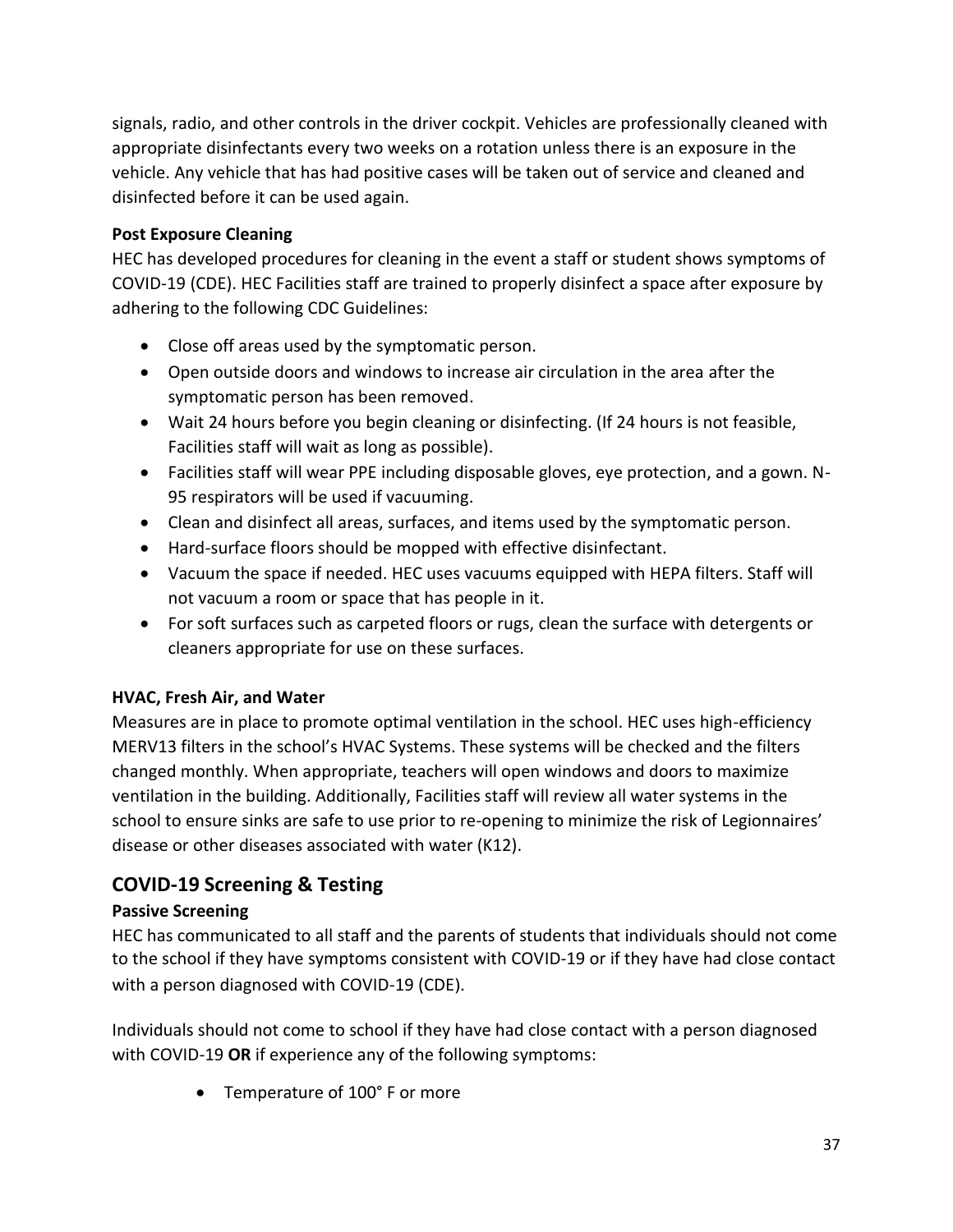- Fever or chills
- Cough
- Shortness of breath or difficulty breathing
- Fatigue
- Muscle or body aches
- Headache
- New loss of taste or smell (for adults only)
- Sore throat
- Congestion or runny nose
- Nausea or vomiting
- Diarrhea

#### <span id="page-37-0"></span>**Active Screening**

HEC will actively screen all students, staff and visitors for COVID-19 symptoms before they enter the school site (CDPH). At the end of the day, students will be screened for symptoms before they board busses or HEC Vans. Multiple staff have been trained by HEC Nursing department to properly screen for and identify symptoms. Staff conducing screening will be supplied with proper PPE including surgical masks, face shields, and disposable gloves. Checks must include a check-in concerning cough, shortness of breath, difficulty breathing and fever or chills and if the employee is currently under isolation or quarantine orders. Hillsides purchased Screening Kiosks.

Upon arrival at the school and before having access to the campus, all individuals will be screened for a temperature of 100.4 F degrees or higher. Temperature will be checked with a no-touch thermometer. All individuals will be asked in-person a series of questions to identify if they have experienced any of the following symptoms in the past 48 hours:

- Fever or chills
- Cough
- Shortness of breath or difficulty breathing
- Fatigue
- Muscle or body aches
- Headache
- New loss of taste or smell (for adults only)
- Sore throat
- Congestion or runny nose
- Nausea or vomiting
- Diarrhea
- Close contact with a person diagnosed with COVID-19 (Ask parent/caregiver if student is in elementary school).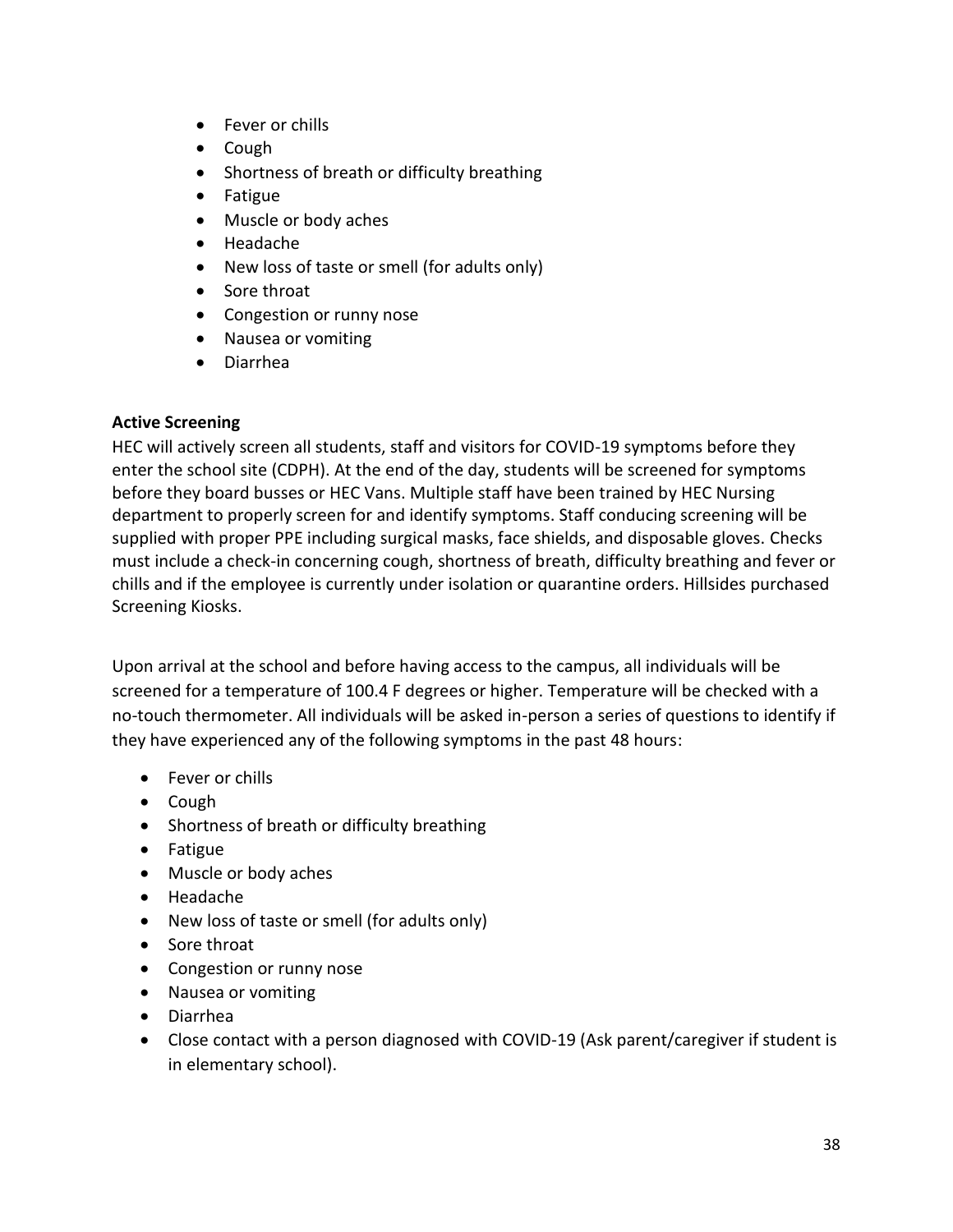The Exposure Management Plan will be initiated for any individual who screens positive for COVID-19 exposure or symptoms, or who develops symptoms during the school day. [See](#page-38-0)  [Exposure Management Plan for more information](#page-38-0)

#### **Testing**

HEC has implemented a plan for incorporating surveillance testing of all school personnel into regular school operations.

- HEC will ensure access to periodic testing for all school staff to be implemented when instructed by the Department of Public Health based on local disease trends and/or after resolution of an outbreak at the school (K12) including exposed students or employees who are symptomatic or have known or suspected exposure to an individual infected with SARS-CoV-2.
- Periodic testing for asymptomatic individuals with no known exposure.
- Ensure tests are considered accurate and reliable according to CDC and FDA guidelines.
- Students and employees who have symptoms consistent with COVID-19 infection or are quarantined because of exposure to case(s) at school have access to testing or be tested for COVID-19 infection (EXMP).
- Testing should be done only on a voluntary rather than mandatory basis. Any parents who choose not to consent should have a distance learning alternative for their child (CDC).
- Surveillance testing results will be reported to the Pasadena Department of Public Health

#### <span id="page-38-0"></span>**Exposure Management Plan**

The Exposure Management Plan will be implemented by HEC leadership and the COVID Relief Team immediately upon notification that a member of the school community (faculty, staff, student or visitor) has symptoms consistent with COVID-19 or tests positive for COVID-19. In accordance with the Pasadena Department of Public Health guidelines, HEC will initiate an Exposure Management Plan when any student, teacher, staff member tests positive for COVID-19 and has exposed others at the school. This plan covers the identification, tracing, communication, and isolation procedures used to prevent further exposure of COVID-19 cases in the school. The COVID Relief Team and HEC Leadership will be trained to initiate the following Exposure Management Plan:

#### **Identify and Isolate Potential Case**

HEC teachers and nursing staff will continuously monitor student symptoms to help identify the early signs of COVID-19 during the school day and isolate the student as quickly as possible. HEC nurses are trained in identifying COVID-19 presentation and symptomology and will follow established guidelines for triaging students in the health office.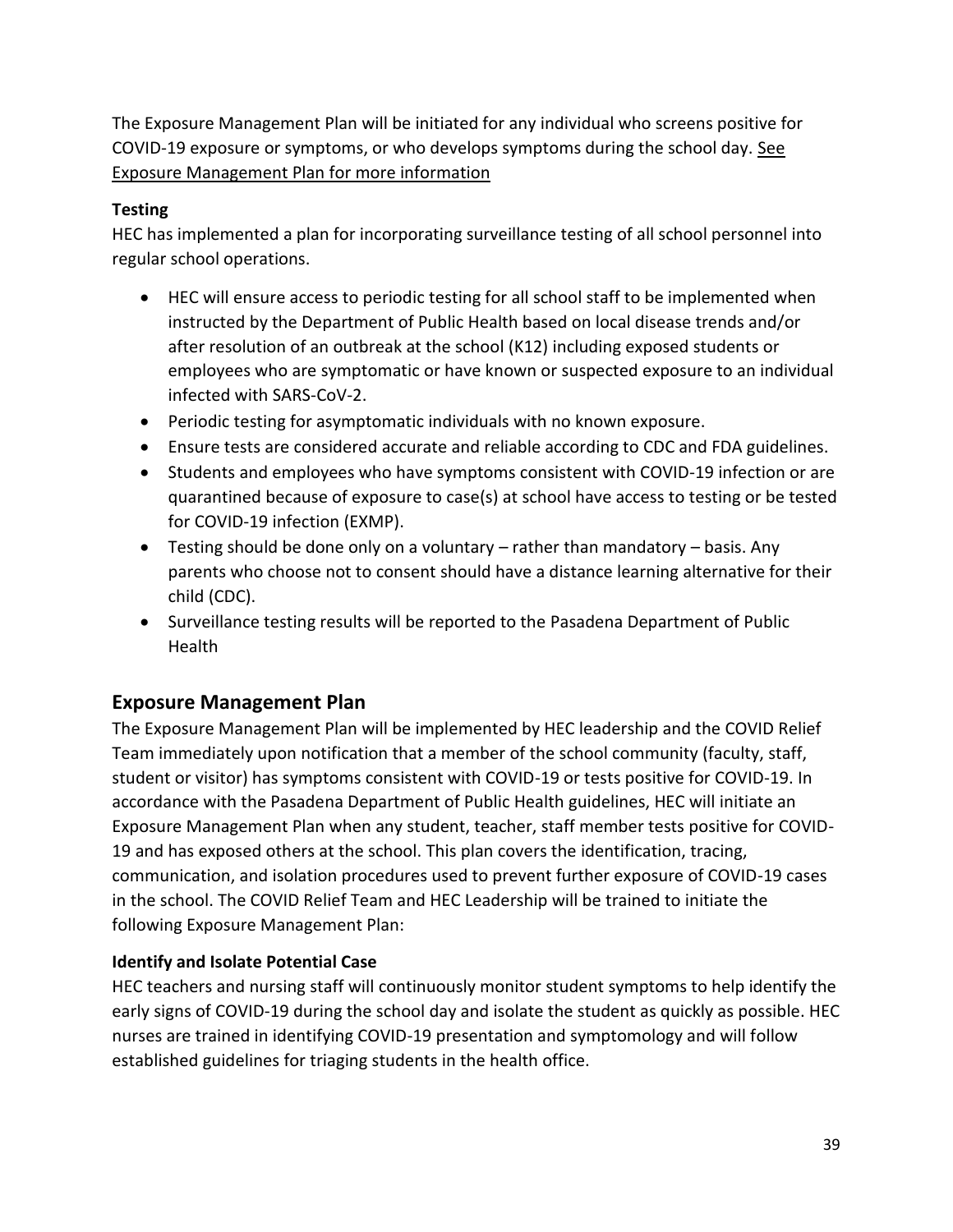Any individual who presents COVID-19 symptoms or is identified thorough screening procedures will be isolated from the school community and directed to appropriate COVID-19 testing. The COVID Relief Team can determine whether an individual should be excused from the facility by following DPH guidance on Symptom and Exposure Screening Pathways.

**Factsheets or other informational materials will be given to the students and their families. These will cover regulations governing self-isolation as well as links to further information.**  HEC will discuss student's health history with caregivers to identify whether the student has a history of allergies, which would not be a reason to exclude them.

Staff will also receive information regarding labor laws, information regarding Disability Insurance, Paid Family Leave and Unemployment Insurance, and worker's sick leave rights under the Families First Coronavirus Response Act and employee's rights to workers' compensation benefits and presumption of the work-relatedness of COVID-19.

The COVID Relief Team will be informed of any positive screening results and will help coordinate the safe transport home or to a healthcare facility (if an emergency) when an individual is exhibiting COVID-19 symptoms. Once notified of a positive screening at school, the COVID Relief Team will initiate the School Exposure Management Plan consistent with PPHD directives.

HEC will notify Pasadena DPH of all confirmed cases of COVID-19 disease among employees and children who had been at school at any point within 14 days prior to the illness onset date. The illness onset date is the COVID-19 test date or Symptom Onset Date of the infected person, whichever is earlier. Reporting of cases will be done within 1 business day of the school's notification of the case by calling (626) 744-6089. If needed, additional time may be requested by emailin[g nursing@cityofpasadena.net.](mailto:nursing@cityofpasadena.net)

Students who become symptomatic at school will be given a N95 mask and escorted to an isolation space until they can be picked up by a guardian. HEC will use a separation room dedicated to student isolation, and/or a dedicated area outside of the buildings. A HEC staff equipped with an N95 respirator and will supervise the student during this time. The COVID Relief Team will work with the student's parent/caregivers to identify/provide access to COVID-19 testing resources.

If a student becomes symptomatic at home, parent/caregivers will contact the school and be directed to COVID-19 testing resources, potentially including testing available on campus. This policy will be communicated to parent/caregivers before the school reopens for in-person learning. For anyone who is waiting to be picked up from school due to symptoms of COVID-19, or coming into close contact with someone with COVID-19, that person will be placed in an isolation room with monitoring, in an area where others do not enter or pass as much as possible. HEC will provide divided spaces for those who are asymptomatic, separated from those who are symptomatic. HEC will ensure that the person keeps a face mask on. When a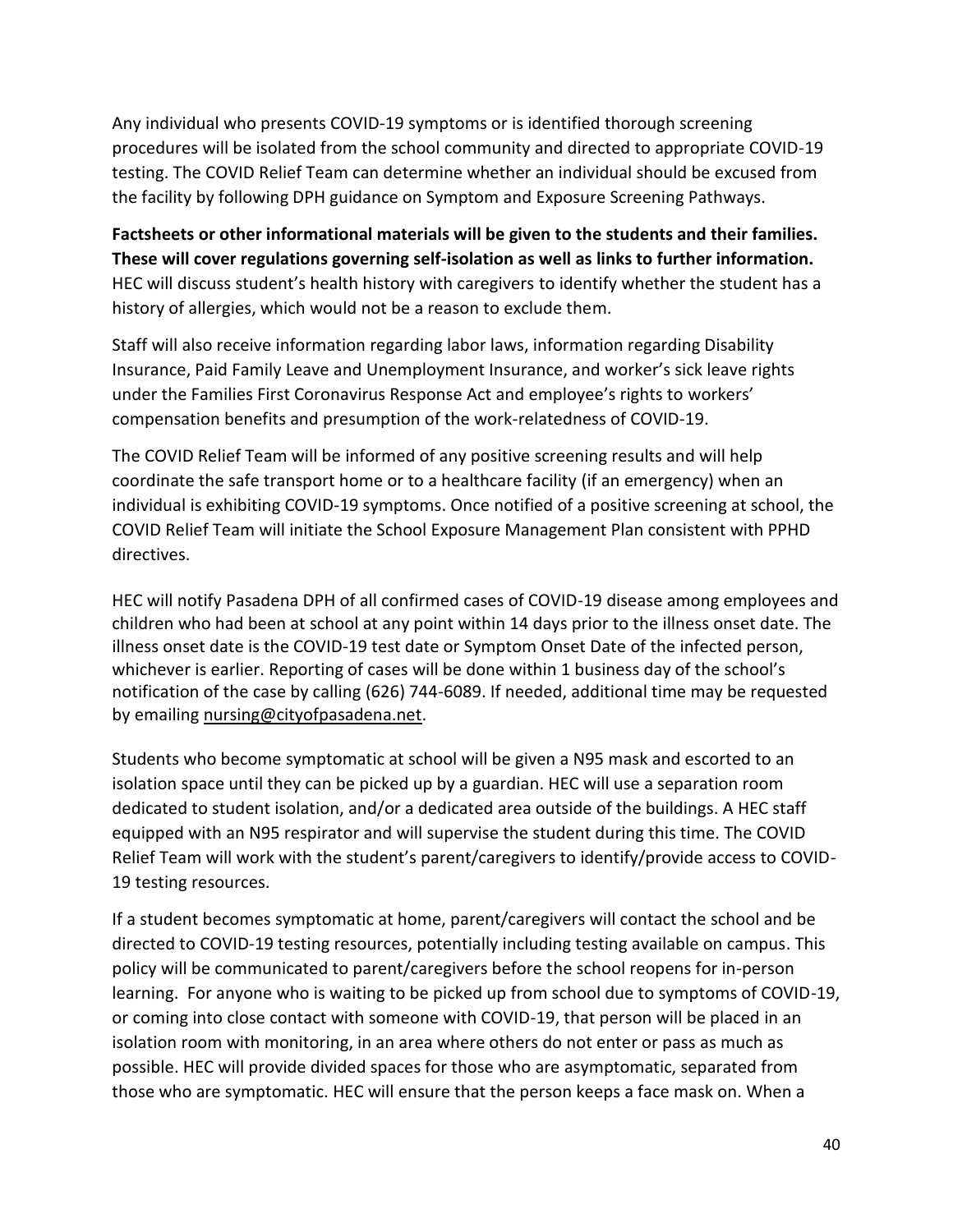parent/guardian arrives to pick up a student, we will have the student walk outside, supervised, to meet them, if possible, instead of allowing the parent or guardian into the building since the parent may also have COVID-19.

For symptomatic students, the cohort will be immediately notified that a member of the cohort is displaying symptoms of COVID-19. However, the cohort will not be required to home isolate until the symptomatic individual receives a positive test result. HEC administration, therapist, or nurse will contact the families.

Staff members will monitor their own symptoms and self-isolate if they feel the onset of any potential COVID symptoms. Any staff member who presents symptoms of COVID-19 at school will immediately notify their supervisor and leave the site. The COVID Relief Team will contact the staff and guide them to medical care and testing resources. HEC has emergency substitute plans in place to immediately cover for any staff required to leave the classroom due to the onset of symptoms and/or illness.

Employees are not to come to work if sick or if they are exposed to a person who has COVID-19. Per Pasadena Public Health employees who are fully vaccinated for COVID-19 (2 or more weeks after a 2-dose vaccine series OR 2 or more weeks after a single dose vaccine) do not need to quarantine after exposure to someone with COVID-19 if asymptomatic and may come to work if asymptomatic. The local Health Officer Order requires everyone to self-isolate when sick with COVID-19. It also requires individuals to self-quarantine for 10 days from last contact with someone with COVID-19, unless fully vaccinated. Anyone who is a close contact with someone with COVID-19 must check for symptoms for 14 days regardless of vaccination status. The employee must isolate from others immediately if symptoms develop within 14 days of exposure. Quarantine must be maintained for 10 days, even if test results are negative.

If one or more employees are diagnosed (by a physician or lab test) with COVID-19, they should immediately isolate at home and self-quarantine. Everyone that came into contact (within 6 feet for a cumulative total of 15 minutes or more over a 24-hour period, regardless of whether a mask was worn) with the ill employee, except fully vaccinated individuals who are asymptomatic, will be required to self-quarantine. Contact tracing will include options for all employees identified as contacts to be tested for COVID-19 with an FDA-approved PCR test (not a blood test) regardless of vaccination status. However, contacts must still maintain quarantine for 10 days, even with a negative test, if they are not fully vaccinated.

#### **Home Isolation Guidelines**

Any individual confirmed to have COVID-19 or be exposed will be required to isolate from the school community for a period of 14 days.

For students required to isolate at home, HEC will maintain continuity of educational, therapeutic, and nutrition services. HEC's Hybrid instruction model (see link hybrid instruction) allows school services to pivot between in-person and remote instruction, allowing any student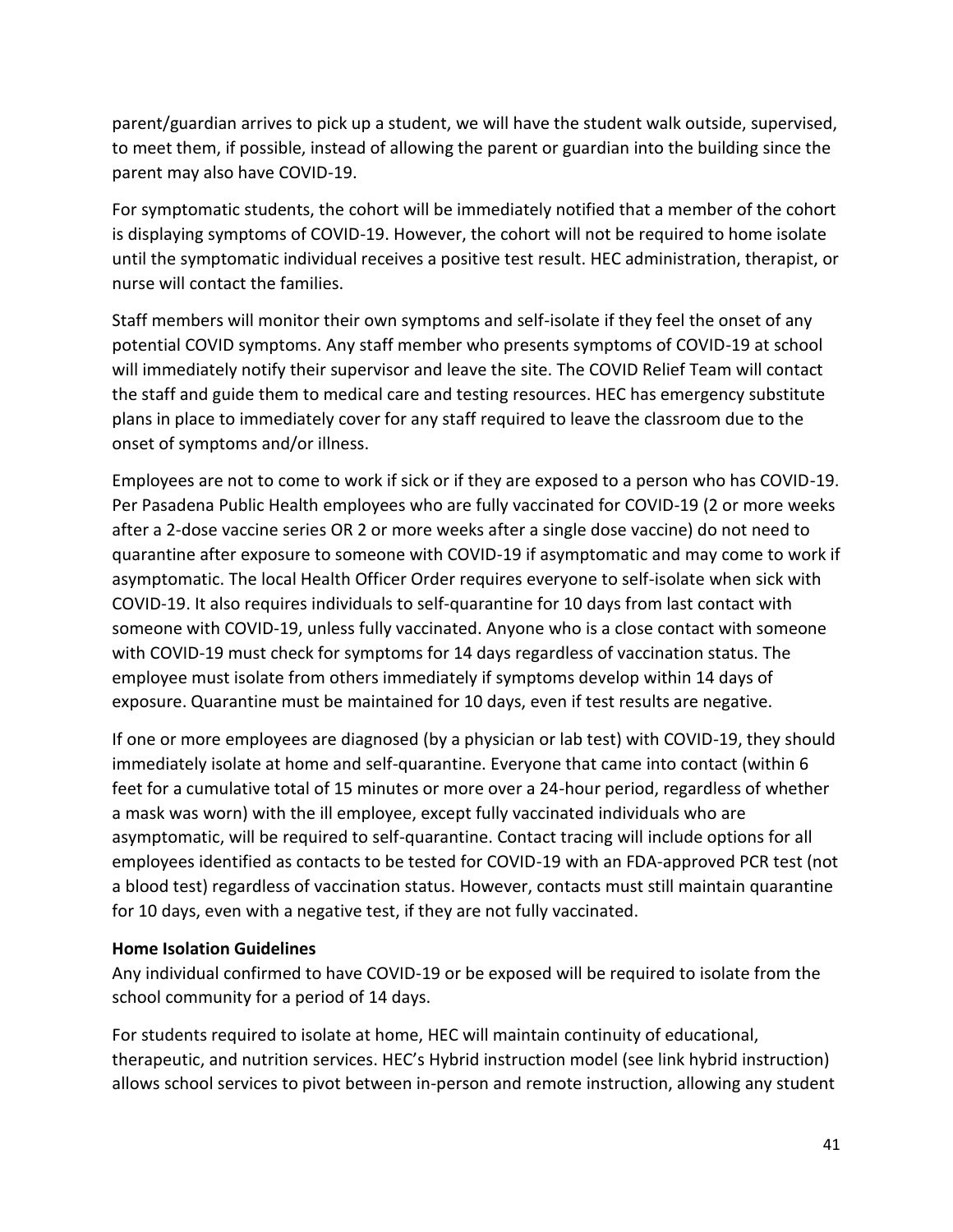who is self-isolating to maintain an uninterrupted connection to their educational, therapeutic, or social progress.

### **Close and Clean Buildings/Rooms**

The COVID Relief Team will work with HEC staff to identify all areas the case visited and forward this list to the Facilities for Post Exposure Cleaning. (See link – Post Exposure Cleaning)

## Identify Potential Exposures

The COVID Relief Team will work with the case and individuals they had contact with to generate a list of students and/or employees exposed to the case while infectious.

- A case is considered to be infectious from 2 days before their symptoms first appeared until the time they are no longer required to be isolated (i.e., no fever for at least 24 hours, without the use of medicine that reduce fevers AND other symptoms have improved AND at least 10 days have passed since symptoms first appeared).
- A person with a positive COVID-19 test but no symptoms is infectious from 2 days before their test was taken until 10 days after their test.
- A person is considered to have been exposed if they are one of the following:
	- o An individual who was within 6 feet of the infected person for more than 15 minutes, even if a non-medical face covering was worn.
	- $\circ$  An individual who had unprotected contact with the infected person's body fluids and/or secretions of a person with confirmed or suspected COVID-19.

The COVID Relief Team Liaison submits this information to PPHD within 1 business day of notification of a confirmed case by calling (626) 744-6089. If needed, additional time may be requested by emailing [nursing@cityofpasadena.net.](mailto:nursing@cityofpasadena.net)

## **Notify Exposures**

Students and adults that are identified to have been exposed to the case are notified by the COVID Relief Team through a letter or other communication strategies. The notification of exposure will include:

- Students and employees with an exposure to the case should test for COVID-19, whether or not they have symptoms, and inform the school of test results.
- Testing resources including weekly on-campus testing provided by Omni, Personal Healthcare Providers, Community Testing Sites: covid19.lacounty.gov/testing. Individuals who need assistance finding a medical provider can call the LA County Information line 2-1-1, which is available 24/7.
- Exposed students and employees should quarantine for 14 days since last exposure to the case even if they receive a negative test result during their quarantine period.